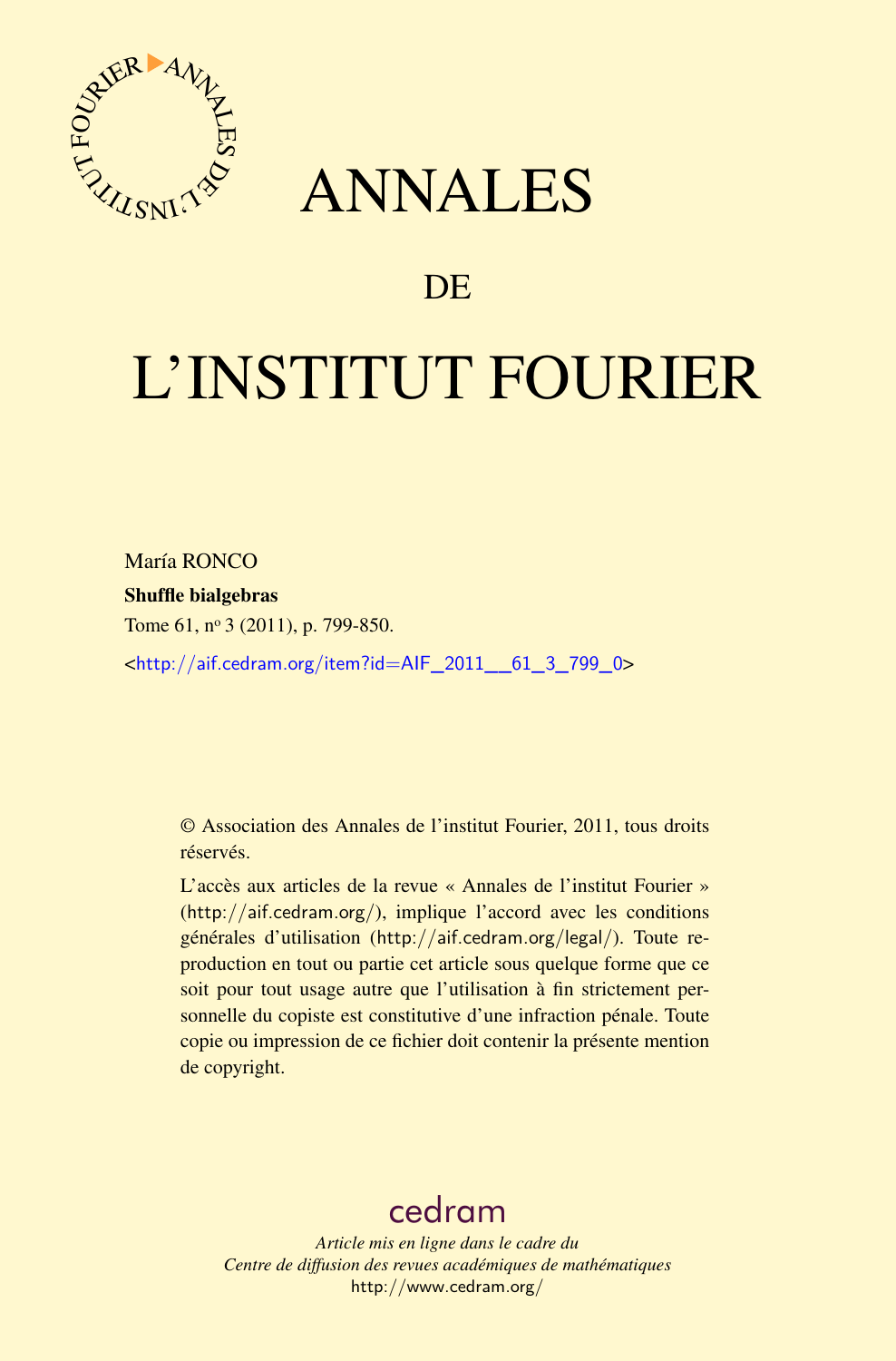Ann. Inst. Fourier, Grenoble **61**, 3 (2011) 799-850

#### SHUFFLE BIALGEBRAS

#### **by María RONCO (\*)**

ABSTRACT.  $\overline{\phantom{a}}$  The goal of our work is to study the spaces of primitive elements of some combinatorial Hopf algebras, whose underlying vector spaces admit linear basis labelled by subsets of the set of maps between finite sets. In order to deal with these objects we introduce the notion of shuffle algebras, which are coloured algebras where composition is not always defined. We define bialgebras in this framework and compute the subpaces of primitive elements associated to them. These spaces of primitive elements have natural structure of some type of coloured algebras, which we describe in terms of generators and relations.

Résumé. — Le but de ce travail est l'étude des espaces d'éléments primitifs de certaines algèbres de Hopf combinatoires, dont les espaces vectoriels sous-jacents admettent des bases indexées par des sous ensembles de l'ensemble des applications entre ensembles finis. Pour donner une description précise de ces objets nous introduisons la notion d'algèbre shuffle, qui correspond à un type d'algèbre colorée pour laquelle les compositions ne sont pas toujours définies. Nous définissons des bigèbres dans ce contexte et nous calculons leurs sous espaces d'éléments primitifs. Ces espaces d'éléments primitifs peuvent être décrits en terme des générateurs et relations comme des exemples d'autres types d'algèbres colorées.

#### **Introduction**

In this paper we study Hopf algebra structures defined on vector spaces spanned by families of maps between finite sets, like the Malvenuto-Reutenauer bialgebra of permutations (see [\[2\]](#page-51-0)), the bialgebra of surjective maps (see [\[18\]](#page-52-0)) or the bialgebra of parking functions (see [\[17\]](#page-52-0)). Our goal is to study these algebras in a similar framework than the one set for algebras spanned by planar rooted trees in [\[3\]](#page-51-0), [\[8\]](#page-52-0), [\[9\]](#page-52-0), [\[11\]](#page-52-0), [\[13\]](#page-52-0) and [\[21\]](#page-52-0). In order to do that, we need to describe the Malvenuto-Reutenauer algebra, spanned by permutations, as a free object on one generator, and the algebra of surjective maps as a free graded object spanned by one generator in

Keywords: Bialgebra, planar rooted trees, shuffles.

Math. classification: 16A24, 16W30, 17A30, 18D50, 81R60.

<sup>(\*)</sup> Research supported by FONDECYT 1085004.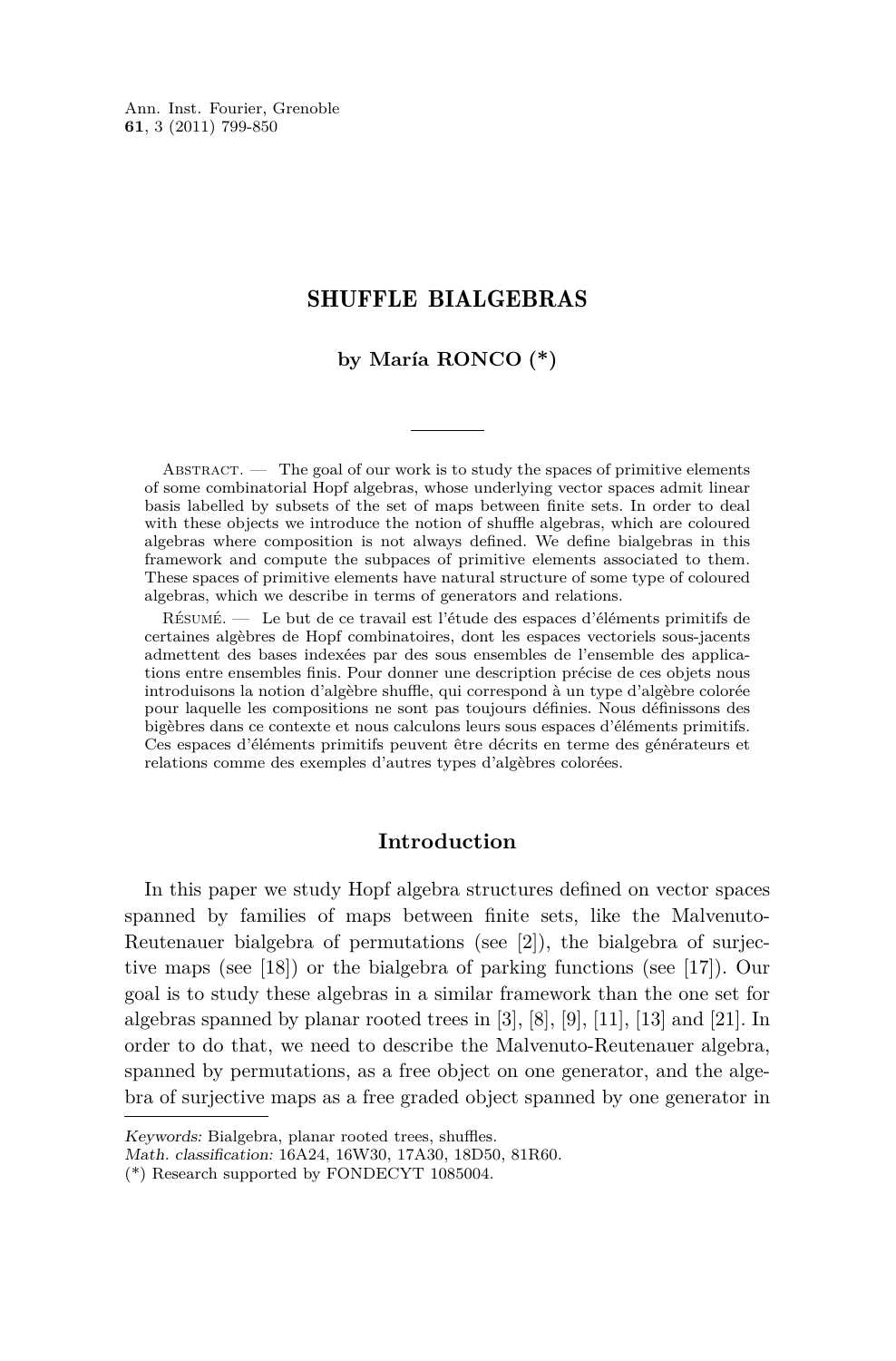each degree, for some algebraic theory. The natural solution of this problem is not properly a type of algebra but of coloured algebra, which we call a shuffle algebra.

Shuffle algebras are a particular case of monoids in the category of  $S$ modules, as described in [\[19\]](#page-52-0) and [\[10\]](#page-52-0), where the operations do not preserve the action of the symmetric group. Applying this notion we are able to introduce the notion of shuffle bialgebra, in such a way that the Hopf algebra structures defined on the space spanned by maps between finite sets are induced by shuffle bialgebra structures on these spaces. Hopf algebras associated to shuflle bialgebras are, in general, neither commutative nor cocommutative, and this new point of view permit us to compute the subspaces of their primitive elements. Although the primitive elements of the Malvenuto-Reutenauer algebra and of the algebra of planar binary rooted trees have been previously computed in [\[2\]](#page-51-0), [\[3\]](#page-51-0) and [\[8\]](#page-52-0), our description has the advantage of showing them as free objects for some coloured algebraic theories described in terms of generators and relations.

In the general case, there does not exist a standard method to compute the space of primitive elements of a non-cocommutative coalgebra. Shuffle bialgebras present the advantage of being equipped with an associative product ×, called the concatenation product, which verifies a nonunital infinitesimal relation with the coproduct. Nonunital infinitesimal bialgebras were introduced in [\[14\]](#page-52-0), where we proved that any connected nonunital infinitesimal bialgebra is isomorphic to the cofree coalgebra spanned by the space of its primitive elements. This result is the main tool used in the present work to compute the primitive elements.

Afterwards, we extend our results to other algebraic structures: preshuffle algebras and pre-Lie systems, the last ones are given by the underlying spaces of non-symmetric operads. The way we study them is largely inspired by the treatment given by J.-L. Loday to the so-called triples of operads, see [\[12\]](#page-52-0). Let us describe briefly the method employed:

- (1) Given a linear algebraic theory  $\mathcal T$ , we introduce the notion of  $\mathcal T$ bialgebra, in such a way that any free  $\mathcal T$  algebra has a natural structure of  $\mathcal T$  bialgebra.
- (2) In a second step, we identify the theory  $\mathcal T$  with the space of all the operations of the theory, and compute a basis for a subspace  $Prim_{\mathcal{T}}$  of  $\mathcal{T}$ , such that the space of primitive elements of any  $\mathcal{T}$ bialgebra is closed under the action of the elements of  $Prim_{\mathcal{T}}$ .
- (3) Afterwards, we prove that any free  $\mathcal{T}$  algebra  $\mathcal{T}(X)$  is isomorphic, as a coalgebra, to the cofree coalgebra spanned by the space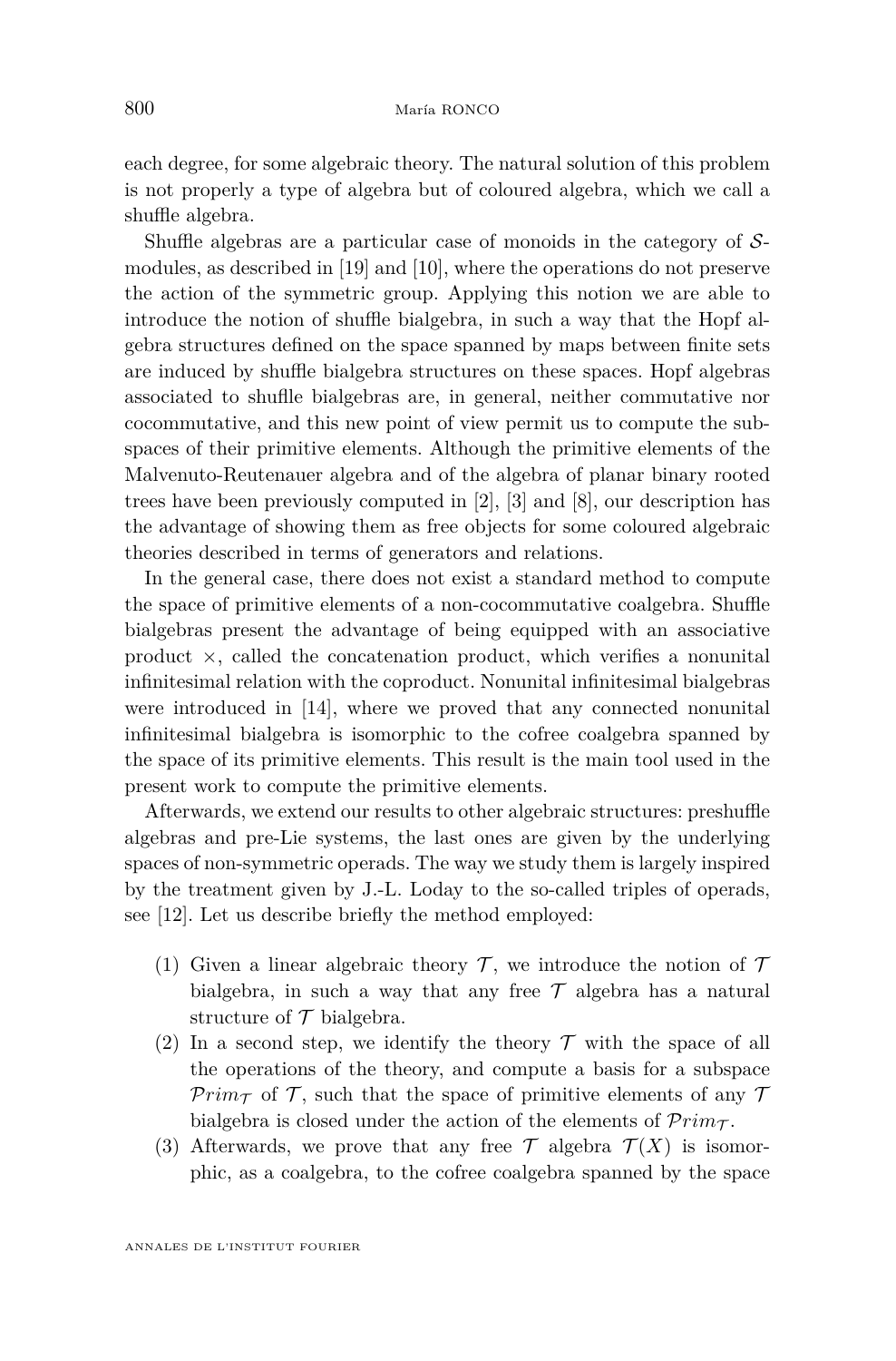$Prim_{\mathcal{T}}(X)$ , generated by the operations of  $Prim_{\mathcal{T}}$  on the elements of *X*. Applying results proved in [\[14\]](#page-52-0), we get that  $Prim_{\mathcal{T}}(X)$  is the space of primitive elements of  $\mathcal{T}(X)$ .

(4) Finally, we describe the algebraic theory associated to  $Prim_{\mathcal{T}}$  in terms of generators and relations; and prove that the category of connected  $\mathcal T$  bialgebras is equivalent to the category of  $\mathcal P\text{rim}_{\mathcal T}$  algebras.

It is quite easy to compute the theory  $Prim_{sh}$  when  $\mathcal T$  is the theory of shuffle algebras. The other examples follow from this case.

The paper is organised as follows:

We recall first elementary definitions of coalgebras as well as some wellknown constructions on permutations, maps between finite sets and planar rooted trees, needed in the following sections.

In Section 2 we give the definition of a shuffle algebra, describe the free objects for this theory in terms of spaces spanned by surjective maps, and give the main examples. Shuffle bialgebras are introduced in Section 3, where we show that most of the examples of shuffle algebras given in the previous section have a natural structure of shuffle bialgebras.

In Section 4 we construct functors from the category of shuffle bialgebras to the categories of nonunital infinitesimal bialgebras, of dendriform bialgebras and of 2-associative bialgebras.

In Section 5 we compute the primitive elements of a shuffle bialgebra and we prove a Cartier-Milnor-Moore Theorem in this context.

In Section 6 we introduce the notion of preshuffle bialgebras. From the definition of P*rimsh* algebras, we compute the subspaces of primitive elements of preshuffle bialgebras and describe any conilpotent preshuffle bialgebra as an enveloping algebra over its primitive part. Pre-Lie systems are obtained as a particular case of preshuffle algebras. We prove that any pre-Lie system equipped with an admissible coproduct gives rise to a shuffle bialgebra, which shows that if  $(A, \circ)$  is a pre-Lie algebra (see [\[6\]](#page-52-0)) obtained from a pre-Lie system with coproduct then ◦ may be extended to an associative product on *A*. Finally we describe the space of primitive elements of a pre-Lie system with a coproduct.

The last section of the paper contains some applications of the previous results to some good triples of operads (see [\[12\]](#page-52-0)).

**Acknowledgement.** The author wants to thank the support of Ecos-Conicyt Project E06C01 during the correction of this paper, as well as J.-L. Loday, T. Schedler and the referee of the work for helpful comments.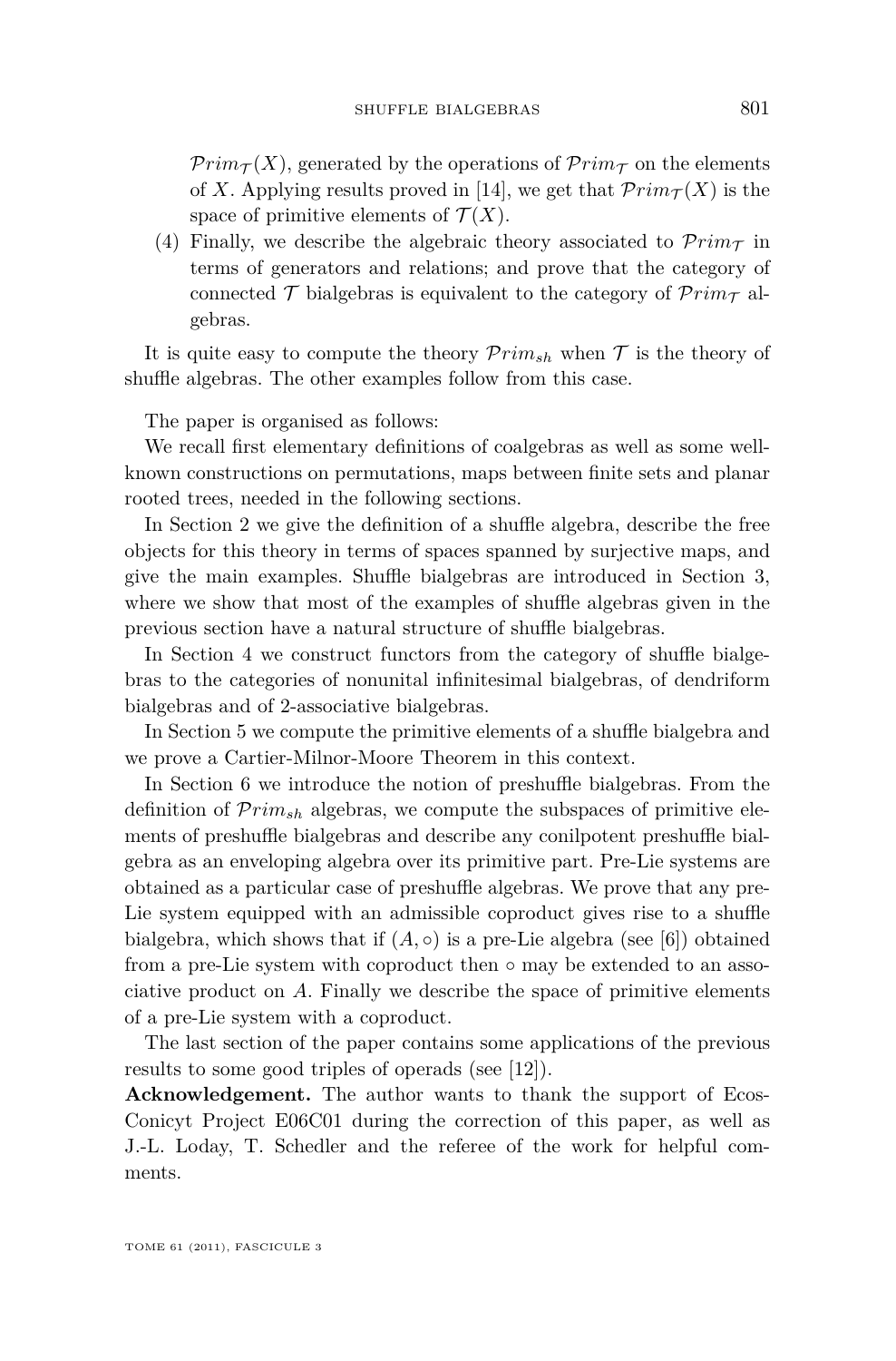#### 802 María RONCO

#### **1. Preliminaries**

We introduce here some definitions and notations that are used in the paper.

Let *K* be a field,  $\otimes$  denotes the tensor product of vector spaces over *K*. In order to simplify redaction, we use sometimes the term *space* instead of *K*-vector space. Given a graded *K*-vector space  $A, A_+$  is the space  $A \oplus K$ equipped with the canonical maps  $K \hookrightarrow A_+ \longrightarrow K$ . We denote the degree of a homogeneous element  $x \in A_n$  by  $|x| = n$ .

For any set  $X, K[X]$  denotes the vector space spanned by  $X$ . For any vector space *V*, the graded space  $T(V) := \bigoplus_{n \geq 0} V^{\otimes n}$  is the tensor space over *V*. The reduced tensor space  $\overline{T}(V)$  over *V* is the subspace  $\bigoplus_{n\geqslant 1} V^{\otimes n}$ .

The space  $\overline{T}(V)$ , with the concatenation product given by:

$$
(v_1\otimes\cdots\otimes v_n)\cdot (w_1\otimes\cdots\otimes w_m):=v_1\otimes\cdots\otimes v_n\otimes w_1\otimes\cdots\otimes w_m,
$$

for  $v_1, \ldots, v_n, w_1, \ldots, w_m \in V$ , is the free associative algebra spanned by *V*.

**Coalgebras.** A coalgebra *C* over *K* is a vector space, equipped with a coproduct  $\Delta: C \longrightarrow C \otimes C$ , which is coassociative.

We use Sweedler's notation, and denote  $\Delta(x) = \sum x_{(1)} \otimes x_{(2)}$ , for  $x \in C$ . A coalgebra *C* is counital if there exists a linear map  $\epsilon : C \longrightarrow K$  such that  $(\epsilon \otimes Id_C) \circ \Delta = Id_C = (Id_C \otimes \epsilon) \circ \Delta$ , where we identify  $K \otimes C$  and  $C \otimes K$  with *C*, via the canonical isomorphism.

For a counital coalgebra  $(C, \Delta, \epsilon)$ , the reduced coproduct is defined on  $Ker(\epsilon)$  as the map  $\overline{\Delta} := \Delta - Id_C \otimes \epsilon - \epsilon \otimes Id_C$ . Note that  $\overline{\Delta} : Ker(\epsilon) \longrightarrow$  $Ker(\epsilon) \otimes Ker(\epsilon)$  is coassociative too.

Let  $C = \bigoplus_{n \geq 0} C_n$  be a graded *K*-vector space. A graded coassociative coproduct on *C* is a coassociative coproduct  $\Delta$  such that  $\Delta(C_n) \subseteq$  $\bigoplus_{i=0}^{n} C_i \otimes C_{n-i}$ . Given a coassociative coproduct ∆ on *C* and an integer  $r \geqslant 1, \Delta^r$  denotes the homomorphism defined recursively as  $\Delta^1 := \Delta$  and  $\Delta^{r+1} := (\Delta^r \otimes Id_C) \circ \Delta$ , for  $r \geq 1$ .

The coalgebras *C* we deal with in the paper satisfy that  $C_0 = 0$ . Given such a coalgebra  $(C, \Delta)$  we define the coalgebra  $(C_+, \Delta_+)$ , where  $C_+ :=$  $K \oplus C$  and  $\Delta_+$  is the unique coproduct on  $C_+$  such that  $\Delta_+|_C = \Delta$  and  $(C_+,\Delta_+)$  is a unital coalgebra.

Let *V* be a vector space, the deconcatenation coproduct on  $\overline{T}(V)$  is given by:

$$
\overline{\Delta}^c(v_1\otimes\cdots\otimes v_n):=\sum_{i=1}^{n-1}(v_1\otimes\cdots\otimes v_i)\otimes (v_{i+1}\otimes\cdots\otimes v_n).
$$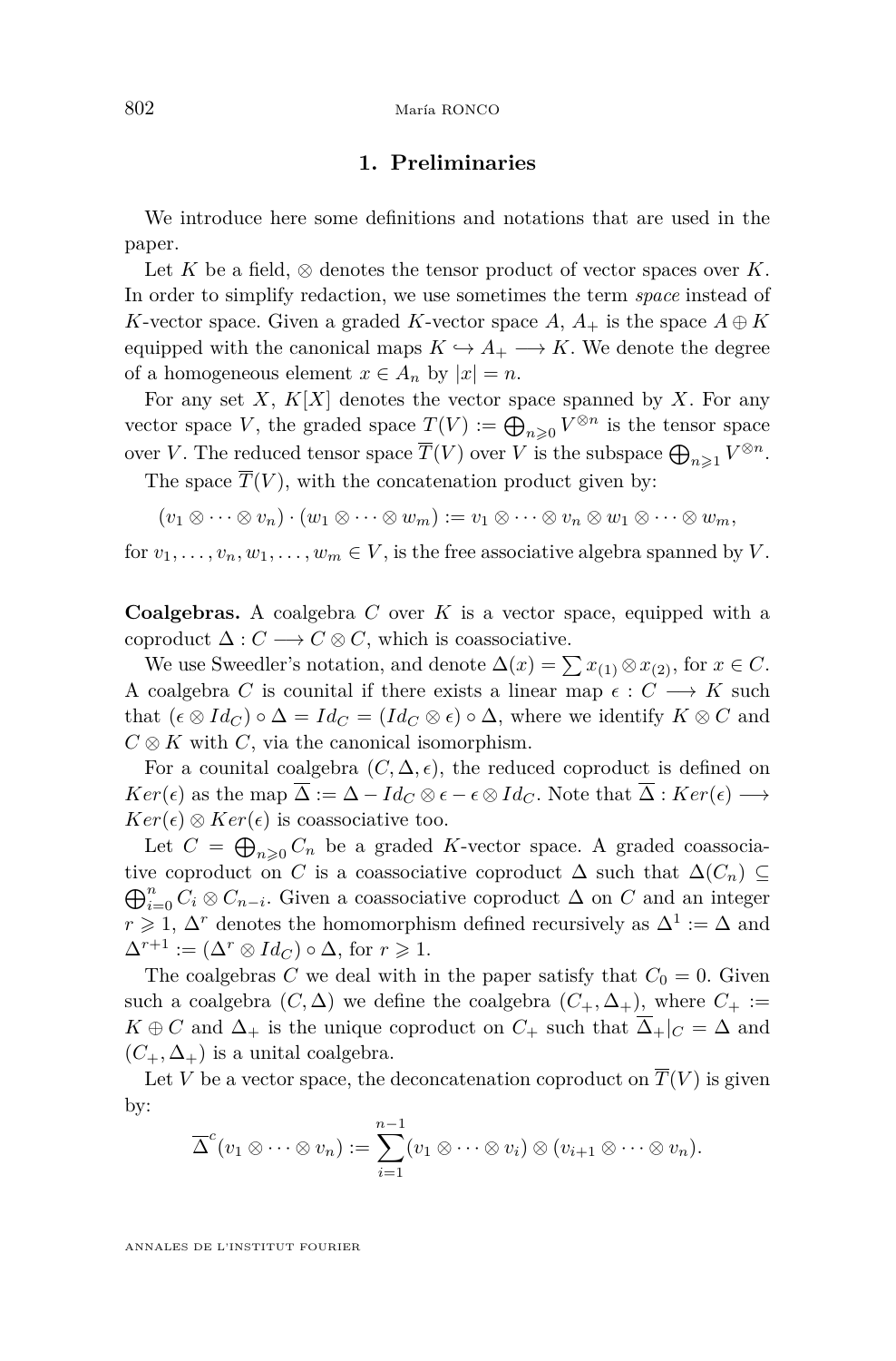DEFINITION 1.1. — Let  $C = (\bigoplus_{n \geq 1} C_n, \Delta)$  be a graded coalgebra. An element  $x \in C$  is called *primitive* if  $\Delta(x) = 0$ . The subspace of primitive elements of  $C$  is denoted by  $Prim(C)$ .

DEFINITION 1.2. — Let  $(C, \Delta)$  be a coalgebra. Consider the filtration  $F_pC$  on *C* given by:

 $F_1C := \text{Prim}(C)$  $F_pC := \{x \in C \mid \Delta(x) \in F_{p-1}C \otimes F_{p-1}C\}.$ 

We say that *C* is *conilpotent* if  $C = \bigcup_{p \geqslant 1} F_p C$ .

The definition of primitive element for the counital coalgebra  $C_+$  becomes  $x \in Prim(C_{+})$  if  $\Delta_{+}(x) = x \otimes 1 + 1 \otimes x$ . In this case,  $Prim(C_{+}) = Prim(C)$ .

The main purpose of this work is to study bialgebra structures on spaces spanned by (coloured) functions between finite sets, permutations and trees. The rest of this section is devoted to introduce definitions and elementary results on these objects.

**Permutations and shuffles.** Let  $S_n$  be the group of permutations on *n* elements. A permutation  $\sigma$  is denoted by its image  $(\sigma(1), \ldots, \sigma(n))$ . The element  $1_n$  denotes the identity of  $S_n$ . The set  $S_{\infty} := \bigcup_{n \geqslant 1} S_n$  is the graded set of all permutations.

DEFINITION 1.3. — Given  $1 \leq r \leq n$ , a *composition* **n** of *n* of length *r* is an ordered family of positive integers  $(n_1, \ldots, n_r)$  such that  $\sum_{i=1}^r n_i = n$ . The number *r* is called the length of the composition **n**.

For any composition  $\mathbf{n} = (n_1, \ldots, n_r)$  of *n*, there exists a homomorphism  $S_{n_1} \times \cdots \times S_{n_r} \hookrightarrow S_n$  given by  $(\sigma_1, \ldots, \sigma_r) \mapsto \sigma_1 \times \cdots \times \sigma_r$ , where

$$
(\sigma_1 \times \cdots \times \sigma_r)(i) := \sigma_k(i - n_1 - \cdots - n_{k-1}) + n_1 + \cdots + n_{k-1},
$$

for  $n_1 + \cdots + n_{k-1} < i \leq n_1 + \cdots + n_k$ . Let  $S_n$  or  $S_{n_1 \times \cdots \times n_r}$  denote indistinctly the subgroup of  $S_n$  which is the image of  $S_{n_1} \times \cdots \times S_{n_r}$  under this embedding. The operation  $\times$  :  $S_n \times S_m \longrightarrow S_{n+m}$  defined previously is an associative product on  $S_{\infty}$ , called the *concatenation*.

DEFINITION 1.4. — A permutation  $\sigma \in S_n$  is *irreducible* if

$$
\sigma \notin \bigcup_{i=1}^{n-1} S_i \times S_{n-i}.
$$

We denote by  $Irr_{S_n}$  the set of irreducible permutations of  $S_n$ .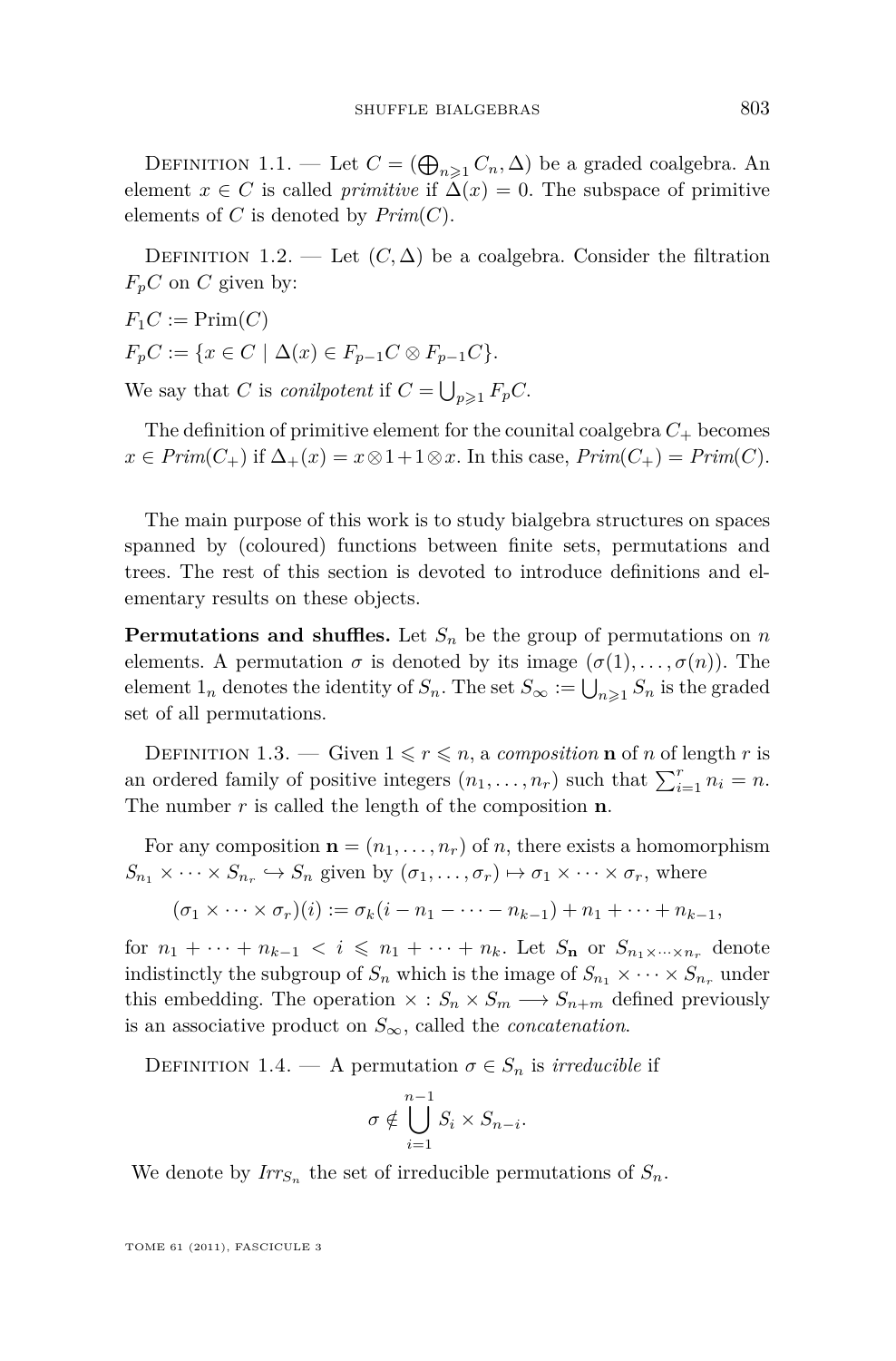<span id="page-6-0"></span>The graded vector space  $K[S_{\infty}] := \bigoplus_{n \geq 1} K[S_n]$ , equipped with the concatenation product, is the free associative algebra generated by  $\bigcup_{n\geqslant 1} Irr_{S_n}$ .

DEFINITION 1.5. — Given a composition  $\mathbf{n} = (n_1, \ldots, n_r)$  of *n*, a  $(n_1, \ldots, n_r)$ -shuffle, or **n**-shuffle, is an element  $\sigma$  of  $S_n$  such that:

$$
\sigma^{-1}(n_1 + \dots + n_{k-1} + 1) < \dots < \sigma^{-1}(n_1 + \dots + n_k)
$$
, for  $1 \le k \le r - 1$ .

The set of all  $(n_1, \ldots, n_r)$ -shuffles is denoted either  $Sh(n_1, \ldots, n_r)$  or  $Sh(\mathbf{n})$ .

Given positive integers *n, m,* the permutation  $\epsilon_{n,m} := (n+1,\ldots,n+1)$  $m, 1, \ldots, n$  belongs to  $\mathfrak{Sh}(n, m)$ .

The following result about Coxeter groups are well-known. For the first assertion see for instance [\[22\]](#page-52-0), the second one is proved, in a more general context, in [\[4\]](#page-51-0).

PROPOSITION 1.6. — (1) Given a permutation  $\sigma \in S_n$  and an integer  $0 \leq i \leq n$  there exists unique elements  $\sigma_{(1)}^i \in S_i$ ,  $\sigma_{(2)}^{n-i} \in S_{n-i}$  and  $\gamma \in S$ *Sh*(*i*, *n* − *i*) such that  $\sigma = (\sigma_{(1)}^i \times \sigma_{(2)}^{n-i}) \cdot \gamma$ .

(2) Given compositions **n** of *n* and **m** of *m*, we have that:

$$
(Sh(\mathbf{n})\times Sh(\mathbf{m}))\cdot Sh(n,m)=Sh(\mathbf{n}\cup\mathbf{m}),
$$

where  $\mathbf{n} \cup \mathbf{m} := (n_1, \ldots, n_r, m_1, \ldots, m_p).$ 

The proof of the following lemma is straightforward.

LEMMA 1.7. — Let  $0 \le r \le n+m$  be an integer and let  $\gamma$  be a  $(n,m)$ shuffle. There exist a unique non negative integer  $0 \leq n_1 \leq r$  and permutations  $\gamma_{(1)}^r \in S_r$  and  $\gamma_{(2)}^{n+m-r} \in S_{n+m-r}$  such that  $\gamma = (1_{n_1} \times \epsilon_{n-n_1,m_1} \times$  $1_{m-m_1}$ ) ·  $(\gamma_{(1)}^r \times \gamma_{(2)}^{n+m-r})$ , where  $n_1 := |\gamma^{-1}(\{1, ..., n\}) \cap \{1, ..., r\}|$  and  $m_1 := r - n_1$ . Moreover,  $\gamma_{(1)}^r$  belongs to  $\mathit{Sh}(n_1, m_1)$  and  $\gamma_{(2)}^{n+m-r}$  belongs  $\text{to } Sh(n - n_1, m - m_1).$ 

Remark 1.8. — For any permutation  $\gamma \in Sh(n,m)$  there exists unique integers  $n_1, \ldots, n_r$  and  $m_1, \ldots, m_r$  such that:

$$
\gamma = (1, \dots, n_1, n+1, \dots, n+m_1, n_1+1, \dots, n_1 + n_2, \dots, m_1 + \dots + m_{r-1} + 1, \dots, m),
$$

where  $\sum_{i=1}^{r} n_i = n$ ,  $\sum_{j=1}^{r} m_j = m$ ,  $n_1 \ge 0$ ,  $n_i \ge 1$  for  $i > 2$ ,  $m_j \ge 1$  for  $j < r$ , and  $m_r \geqslant 0$ .

**Functions on finite sets.** Given positive integers *n* and *r*, let  $\mathcal{F}_n^r$  be the set of all maps  $f: \{1, \ldots, n\} \longrightarrow \{1, \ldots, r\}$ . An element  $f \in \mathcal{F}_n^r$  is denoted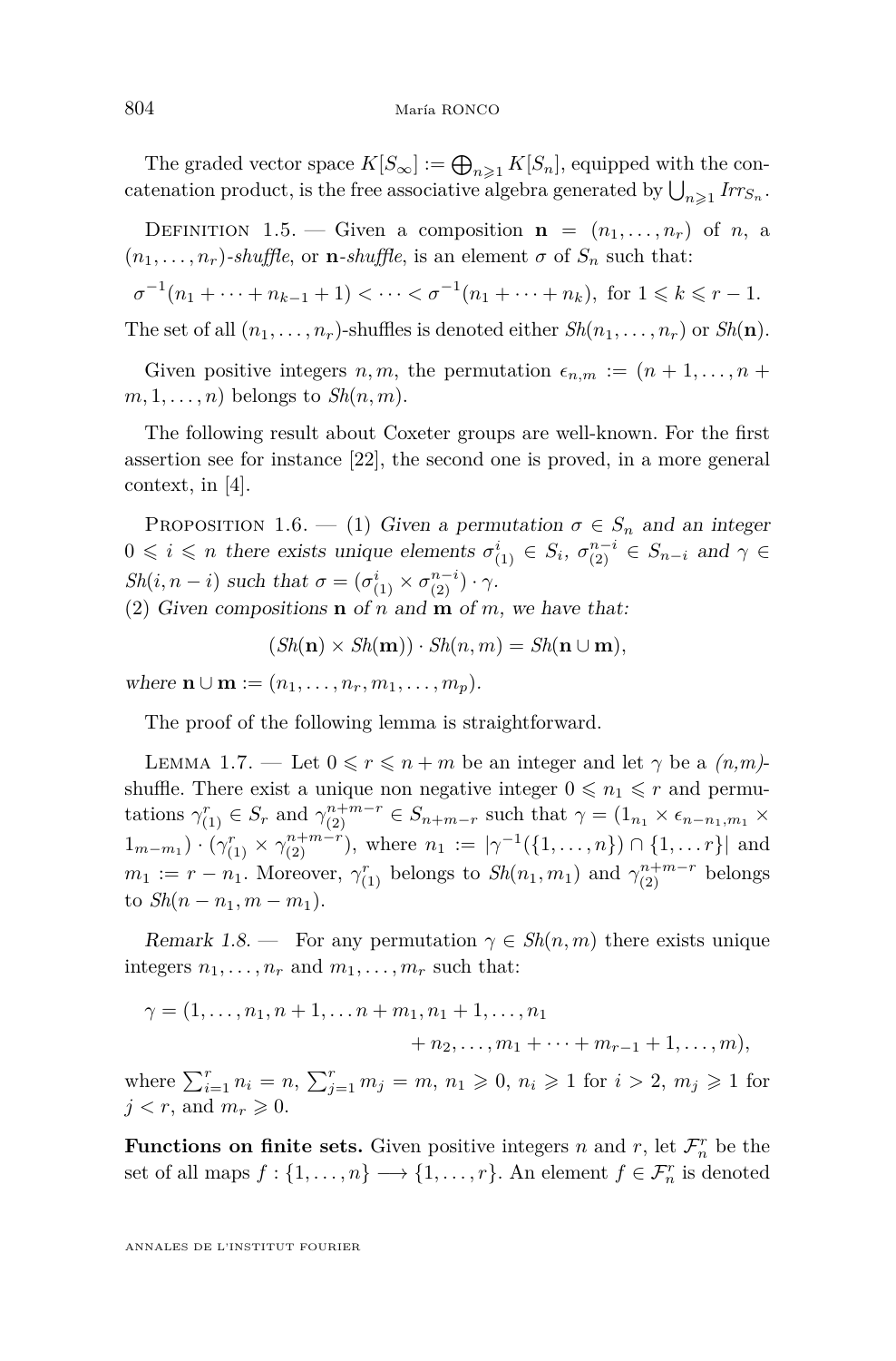<span id="page-7-0"></span>by its image  $(f(1),..., f(n))$ . The constant function  $(1,..., 1) \in \mathcal{F}_n^1$  is denoted by  $\xi_n$ . For  $n \ge 1$ , the set  $\mathcal{F}_n$  is the disjoint union  $\bigcup_{r=1}^n \mathcal{F}_n^r$ .

For  $1 \leq r \leq n$ , we denote by  $\mathcal{ST}_n^r$  the subset of all surjective maps in  $\mathcal{F}_n^r$  and by  $\mathcal{ST}_n$  the disjoint union  $\mathcal{ST}_n := \bigcup_{r=1}^n \mathcal{ST}_n^r \subseteq \mathcal{F}_n$ . Clearly, the set  $S_n$  of permutations of *n* elements is equal to  $ST_n^n$ .

For any  $n, m, r$  and  $k$ , the concatenation product  $\times : S_n \times S_m \longrightarrow S_{n+m}$ extends to an embedding  $\mathcal{F}_n^r \times \mathcal{F}_m^k \longrightarrow \mathcal{F}_{n+m}^{r+k}$ , given by

$$
f \times g := (f(1), \dots, f(n), g(1) + r, \dots, g(m) + r), \text{ for } f \in \mathcal{F}_n^r \text{ and } g \in \mathcal{F}_m^k.
$$

If  $\mathbf{n} = (n_1, \ldots, n_r)$  is a composition of *n*, we denote  $\xi_{\mathbf{n}}$  the map  $\xi_{\mathbf{n}} =$  $(\xi_{n_1} \times \cdots \times \xi_{n_r}).$ 

Remark 1.9. — For any element  $f \in \mathcal{F}_n^r$  there exists a unique nondecreasing function  $f^{\uparrow} \in \mathcal{F}_n^r$  and a unique permutation  $\sigma_f \in Sh(n_1, \ldots, n_r)$ such that

$$
f = f^{\uparrow} \cdot \sigma_f,
$$

where  $n_i = |f^{-1}(i)|$  for  $1 \leq i \leq r$ , and · denotes the composition of functions.

Let  $\mathcal{K}_n$  be the set of all maps  $f \in \mathcal{ST}_n$  verifying the following condition:

if 
$$
f(i) = f(j)
$$
, for some  $i < j$ , then  $f(k) \leq f(i)$  for all  $i \leq k \leq j$ .

It is immediate to check that  $f \times g \in \mathcal{K}_{n+m}$ , for any  $f \in \mathcal{K}_n$  and  $g \in \mathcal{K}_m$ .

We extend the definition of irreducible permutation to  $\bigcup_{n\geqslant 1} \mathcal{F}_n$  as follows:

DEFINITION 1.10. — An element  $f \in \mathcal{F}_n$  is called *irreducible* if  $f \notin$  $\bigcup_{i=1}^{n-1} \mathcal{F}_i \times \mathcal{F}_{n-i}$ . The set of irreducible elements of  $\mathcal{F}_n$  is denoted  $\text{Irr}_{\mathcal{F}_n}$ . In a similar way, the set of irreducible elements of  $ST_n$  (respectively,  $\mathcal{K}_n$ ) is the set  $Irr_{\mathcal{ST}_n} := \mathcal{ST}_n \cap Irr_{\mathcal{F}_n}$  (respectively,  $Irr_{\mathcal{K}_n} := \mathcal{K}_n \cap Irr_{\mathcal{F}_n}$ ).

The graded space  $K[\mathcal{F}_{\infty}] := \bigoplus_{n \geq 1} K[\mathcal{F}_n]$ , equipped with the concatenation product, is the free associative algebra spanned by the set  $\bigcup_{n\geqslant 1} Irr_{\mathcal{F}_n}$ . Analogous results hold for the spaces  $K[\mathcal{ST}_{\infty}] := \bigoplus_{n \geq 1} K[\mathcal{ST}_n]$  and  $K[\mathcal{K}_{\infty}] := \bigoplus_{n \geqslant 1} K[\mathcal{K}_n]$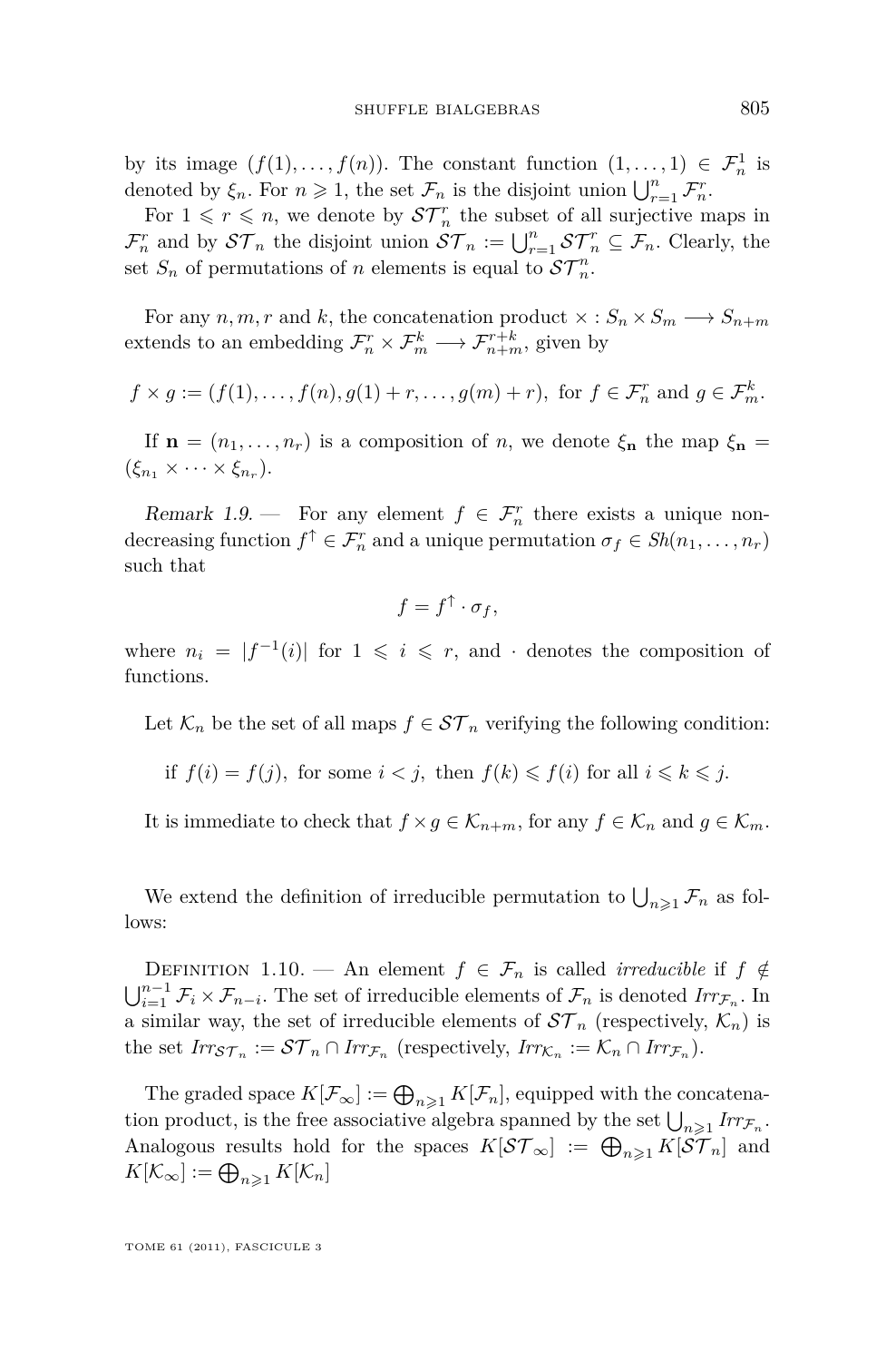#### <span id="page-8-0"></span>**Planar rooted trees**

Definition 1.11. — A *planar rooted tree* is a non-empty oriented connected planar graph such that any vertex has at least two input edges and one output edge, equipped with a final vertex called the *root*. For  $n \geq 2$ , a planar *n*-ary tree is a planar rooted tree such that any vertex has exactly *n* input edges.

Note that in a planar tree the set of input edges of any vertex is totally ordered. All trees we deal with are reduced planar rooted ones. From now on, we use the term planar tree instead of planar rooted tree.

Notation 1.12. — We denote by  $T_m$  the set of all planar trees with  $m+1$ leaves and by  $Y_m$  the subset of  $T_m$  of all planar binary trees with  $m+1$ leaves.

Let *t* be an element of  $T_m$ , the leaves of *t* are numbered from left to right, beginning with 0 up to *m*. We denote by  $\mathfrak{c}_m$  the unique element of  $T_m$ , which has  $m + 1$  leaves and only one vertex (the *m*-corolla).

Let  $X = \bigcup_{n \geqslant 1} X_n$  be a positively graded set. The set  $T_m(X)$  is the set of planar binary trees with the internal vertices coloured by the elements of *X* in such a way that any vertex with *k* input edges is coloured by an element of  $X_{k-1}$ .

DEFINITION 1.13. — Given coloured trees t and w, for any  $0 \le i \le |w|$ , define  $t \circ_i w$  to be the coloured tree obtained by attaching the root of *w* to the *i*-th leaf of *t*.

For instance



Notation 1.14. — Given two coloured trees t and w and  $x \in X_1$ , we denote by  $t \vee_x w$  the tree obtained by joining the roots of *t* and *w* to a new root, coloured by *x*. More generally, we denote by  $\bigvee_x(t^0,\ldots,t^r)$  the tree obtained by joining the roots of the trees  $t^0, \ldots, t^r$ , ordered from left to right, to a new root coloured with an element  $x \in X_r$ .

Any coloured tree *t* may be written in a unique way as  $t = \bigvee_x (t^0, \ldots, t^r)$ , with  $|t| = \sum_{i=0}^{r} |t^i| + r - 1$  and  $x \in X_r$ .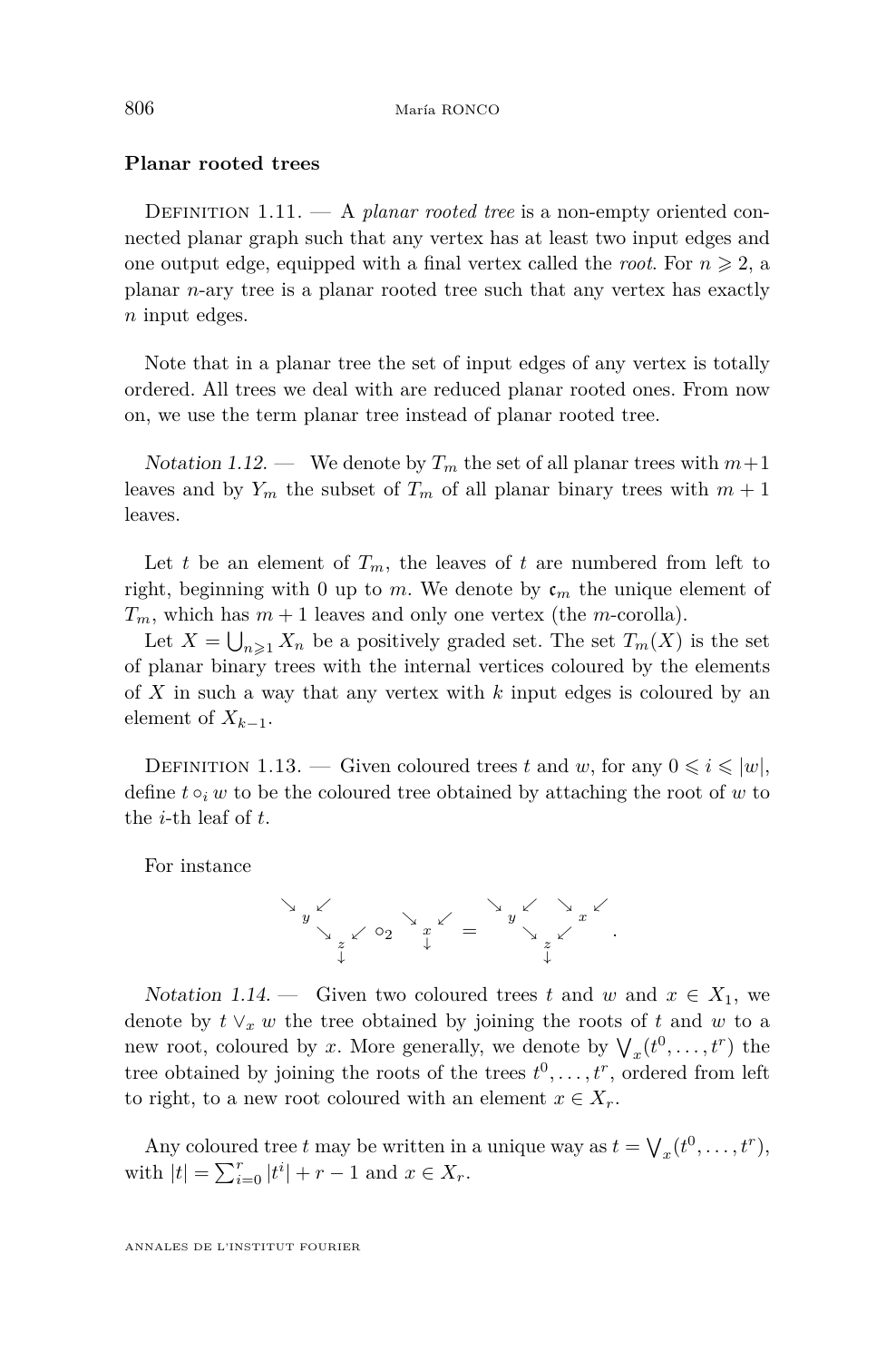#### **2. Shuffle algebras**

<span id="page-9-0"></span>Our goal is to describe the spaces spanned by coloured permutations and coloured elements of  $ST_{\infty}$  as free objects for some type of algebraic structure.

DEFINITION 2.1. — A *shuffle* algebra over *K* is a graded vector space  $A = \bigoplus A_n$  equipped with linear maps

$$
\sum_{n\geqslant 1}
$$

$$
\bullet_{\gamma}: A_n \otimes_K A_m \to A, \text{ for } \gamma \in Sh(n, m),
$$

verifying that:

$$
x \bullet_{\gamma} (y \bullet_{\delta} z) = (x \bullet_{\sigma} y) \bullet_{\lambda} z,
$$
  
whenever  $(1_n \times \delta) \cdot \gamma = (\sigma \times 1_r) \cdot \lambda$  in  $Sh(n, m, r)$ .

Shuffle algebras appear in a natural way as monoids in the category of S-modules, denoted S*-Mod*. Let us describe briefly this category.

The objects in the category  $S-Mod$  are infinite sequences  $M =$  ${M(n)}_{n\geqslant0}$  of *K*-modules, such that each  $M(n)$  is a right  $K[S_n]$ -module, for  $n \ge 1$ , where  $K[S_0] := K$ . A homomorphism f from M to N in S-Mod is a family of  $K[S_n]$ -modules homomorphisms  $f(n): M(n) \longrightarrow N(n)$ , for  $n \geqslant 0$ .

The category S*-Mod* is endowed with a symmetric monoidal structure ⊗s given by:

$$
(M\otimes_{\mathcal{S}}N)(n)=\bigoplus_{i=0}^n(M(i)\otimes N(n-i))\otimes_{K[S_i\times S_{n-i}]}K[S_n],
$$

where  $M(i) \otimes N(n - i)$  has the natural structure of right  $K[S_i \times S_{n-i}]$ module.

By Proposition [1.6,](#page-6-0) the tensor product  $(M(i) \otimes N(n-i)) \otimes_{K[S_i \times S_{n-i}]}$  $K[S_n]$  is isomorphic to  $M(i) \otimes N(n-i) \otimes K[Sh(i, n-i)]$ . Moreover, the associativity and symmetry of  $\otimes_{\mathcal{S}}$  are given by the isomorphisms:

 $(1)$   $a_{MNR}$  :  $(M \otimes_S N) \otimes_S R \longrightarrow M \otimes_S (N \otimes_S R)$ , with

$$
a_{MNR}((x\otimes y\otimes \sigma)\otimes z\otimes \delta):=x\otimes (y\otimes z\otimes \gamma)\otimes \tau,
$$

whenever  $(\sigma \times 1_r) \cdot \delta = (1_n \times \gamma) \cdot \tau$  in  $\mathit{Sh}(m, n, r)$ , for  $x \in M(m)$ ,  $y \in N(n)$  and  $z \in R(r)$ .

 $(2)$   $c_{MN}: M \otimes_{\mathcal{S}} N \longrightarrow N \otimes_{\mathcal{S}} M$ , with

$$
c_{MN}(x\otimes y\otimes \sigma):=y\otimes x\otimes (\epsilon_{n,m}\cdot \sigma),
$$

where  $\epsilon_{n,m} = (n+1, ..., n+m, 1, ..., n) \in Sh(n,m)$ , for  $x \in M(m)$ and  $y \in N(n)$ .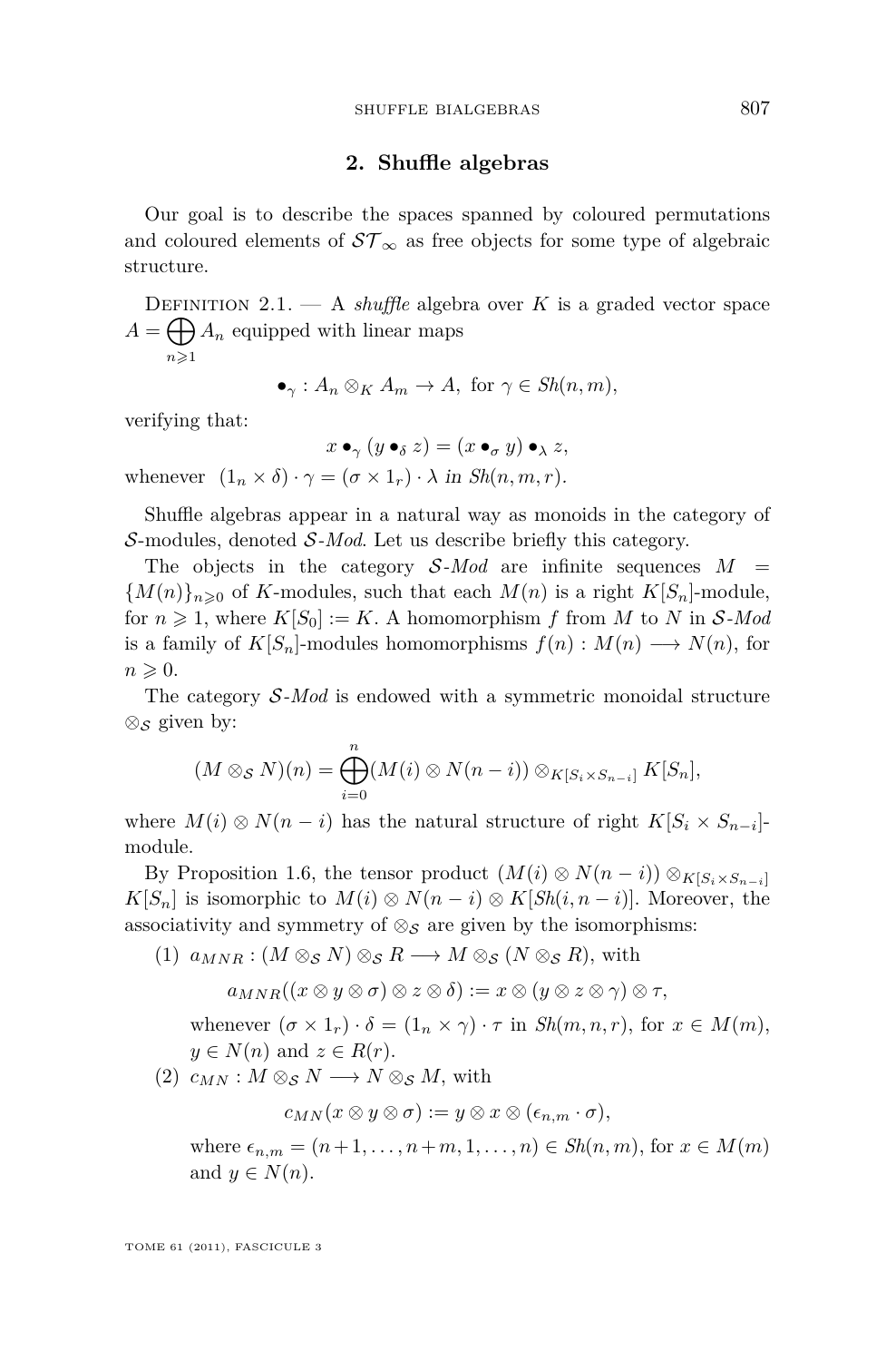<span id="page-10-0"></span> $\bigoplus_{n\geqslant 0} M(n)$  has a natural structure of shuffle algebra, given by: LEMMA 2.2. — Let  $(M, \circ)$  be a monoid in  $(S\text{-}Mod, \otimes_S)$ , the space  $M =$ 

$$
x \bullet_\gamma y := \circ (x \otimes y \otimes \gamma),
$$

for  $x \in M(n)$  and  $y \in M(m)$ .

Proof. — The associativity of  $\circ$  implies that the products  $\bullet_{\gamma}$  fullfill the conditions of Definition [2.1.](#page-9-0)  $\Box$ 

In [\[19\]](#page-52-0) and [\[10\]](#page-52-0), an associative monoid in  $(S\text{-}Mod, \otimes_{\mathcal{S}})$  is called a twisted associative algebra or an *As*-algebra in the category S*-Mod*, respectively.

For any associative graded algebra  $(A = \bigoplus_{n\geqslant 0} A_n, \bullet)$ , consider  $A =$  ${A_n \otimes K[S_n]}_{n \geq 0}$ . The S-module  $\overline{A}$  has a natural structure of monoid in  $(S$ *-Mod*,  $\otimes_S$ ), given by:

$$
\circ((x,\sigma)\otimes (y,\tau)\otimes \gamma):=(x\bullet y)\otimes ((\sigma\times \tau)\cdot\gamma)\in A_{n+m}\otimes K[S_{n+m}],
$$

for  $x \in A_n$ ,  $y \in A_m$ ,  $\sigma \in S_n$ ,  $\tau \in S_m$  and  $\gamma \in Sh(n, m)$ .

Examples 2.3.  $\qquad$  **a)** The tensor space. For any vector space *V*, the  $space \ \overline{T}(V) := \bigoplus_{n \geqslant 1} V^{\otimes n}$  has a natural structure of shuffle algebra, where with the operations  $\bullet_{\gamma}$  are defined by the formula:

$$
(v_1 \otimes \cdots \otimes v_n) \bullet_\gamma (v_{n+1} \otimes \cdots \otimes v_{n+m}) := v_{\gamma(1)} \otimes \cdots \otimes v_{\gamma(n+m)},
$$

for  $v_1, \ldots, v_{n+m} \in V$ .

**b) Free shuffle algebras.** Consider, on the graded vector space  $K[S_\infty] :=$  $\bigoplus K[S_n]$ , the operations  $\bullet_\gamma$  given by  $\sigma \bullet_\gamma \tau := (\sigma \times \tau) \cdot \gamma$ , *n*>1

for  $\sigma \in S_n$ ,  $\tau \in S_m$  and  $\gamma \in Sh(n,m)$ . It is immediate to check that the space  $K[S_{\infty}]$  with the products  $\bullet_{\gamma}$  is a shuffle algebra.

Let  $V = \bigoplus_{n \geq 1} V_n$  be a graded vector space. The graded space  $K[\mathcal{F}_{\infty}](V)_n$ is the vector space spanned by the elements  $f \otimes x_1 \otimes \cdots \otimes x_k$ ) ∈  $\mathcal{F}_n^r \otimes X_{n_1} \otimes$  $\dots \otimes X_{n_r}$  such that the image of *f* is the subset  $\{i_1 < \dots < i_k\}$  of  $\{1, \dots, r\}$ , with  $n_j = |f^{-1}(i_j)|$  for  $1 \leq j \leq k$ , and  $\sum_{j=1}^k n_j = n$ . On the graded space  $K[\mathcal{F}_{\infty}](V) := \bigoplus_{n \geqslant 1} K[\mathcal{F}_{\infty}](V)_n$ , we define a structure of shuffle algebra as follows:

$$
f\otimes x_1\otimes\cdots\otimes x_r\bullet_\gamma g\otimes y_1\otimes\cdots\otimes y_k:=(f\times g)\cdot\gamma\otimes x_1\otimes\cdots\otimes x_r\otimes y_1\otimes\cdots\otimes y_k,
$$

for  $f \otimes x_1 \otimes \cdots \otimes x_r$   $\in \mathcal{F}_{n,X}$ ,  $g \otimes y_1 \otimes \cdots \otimes y_k$   $\in \mathcal{F}_{m,X}$  and  $\gamma \in Sh(n,m)$ .

Denote by  $\mathbf{Sh}(V)$  the subspace of  $K[\mathcal{F}_{\infty}](V)$  spanned by the elements  $f \otimes x_1 \otimes \cdots \otimes x_r \in \mathcal{F}_{n,X}$  with  $f \in \mathcal{ST}_n$ . The space  $\mathbf{Sh}(V)$  is closed under the products  $\bullet_{\gamma}$ . So, **Sh**(*V*) is a shuffle subalgebra of  $K[\mathcal{F}_{\infty}](V)$ .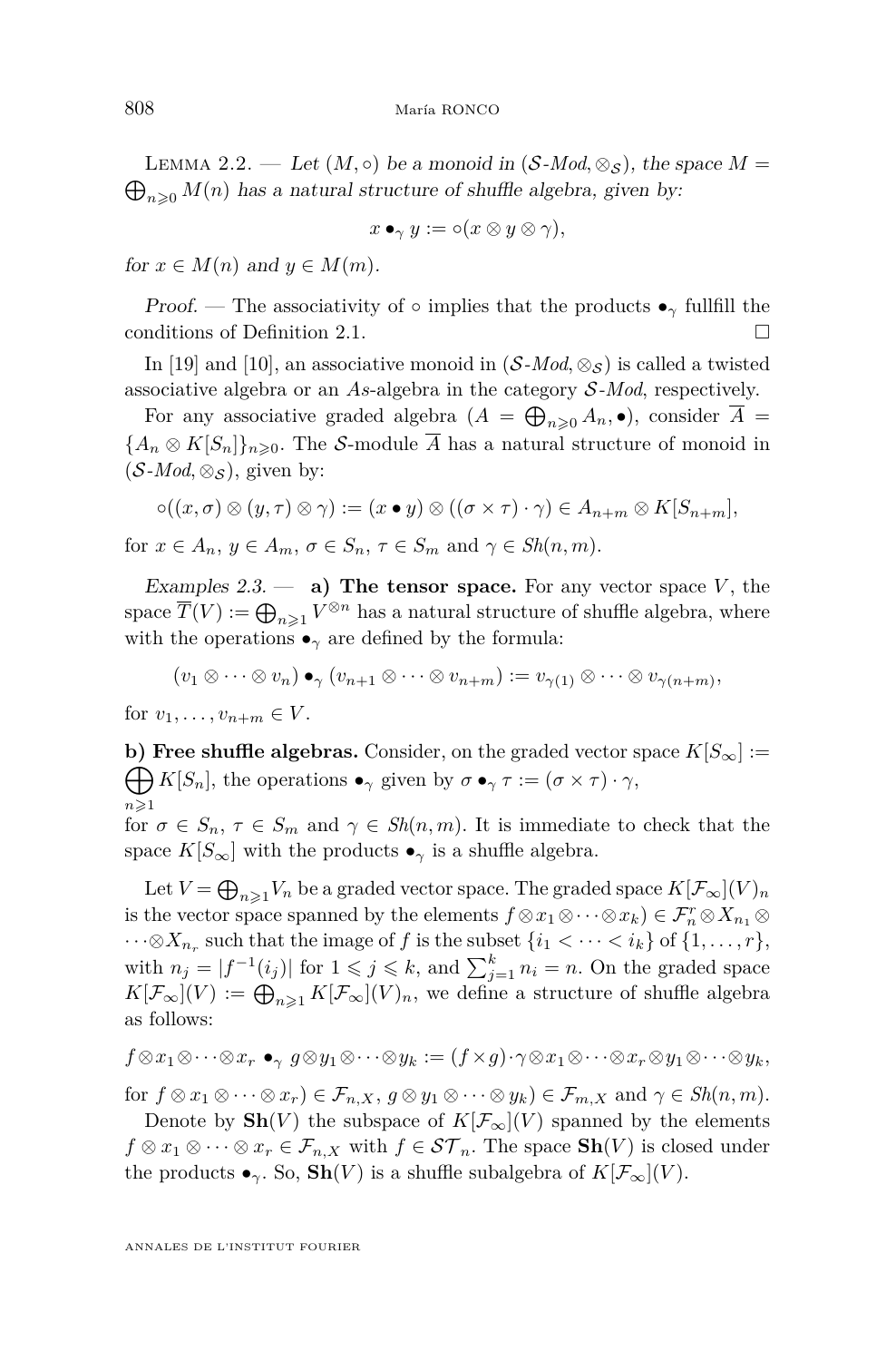PROPOSITION  $2.3.1.$  — For any positively graded vector space *V*, the algebra  $\mathbf{Sh}(V)$  is the free shuffle algebra spanned by V.

Proof. — From the definition of shuffle algebra and Proposition [1.6,](#page-6-0) one has that any element in the free shuffle algebra spanned by *V* is a sum of elements *x* of type

$$
x = x_1 \bullet_{\gamma_1} (x_2 \bullet_{\gamma_2} (\ldots (x_{k-1} \bullet_{\gamma_{k-1}} x_k))),
$$

for unique elements  $x_i \in V$  and unique shuffles  $\gamma_i$ ,  $1 \leq i \leq k$ . Let  $\psi$  be the unique homomorphism from the free shuffle algebra spanned by *V* to the space  $\mathbf{Sh}(V)$  verifying that:

$$
\psi(x_1 \bullet_{\gamma_1} (x_2 \bullet_{\gamma_2} (\ldots (x_{k-1} \bullet_{\gamma_{k-1}} x_k)))) := (\xi_{\mathbf{n}} \cdot \gamma; x_1, \ldots, x_k),
$$

where

(1) 
$$
n_i = |x_i|
$$
, for  $1 \le i \le k$ ,  
(2)  $\gamma = (1_{n_1 + \dots + n_{k-2}} \times \gamma_{k-1}) \cdot \dots \cdot (1_{n_1} \times \gamma_2) \cdot \gamma_1$ .

Conversely, let  $f: \{1, \ldots, n\} \to \{1, \ldots, r\}$  be a surjective map and let  $n_i := |f^{-1}(i)|$ , for  $1 \leq i \leq r$ . There exists a unique permutation  $\gamma \in$ *Sh*(**n**) such that  $f = \xi_{\bf n} \cdot \gamma$ . Moreover, there exist unique permutations  $\gamma_i \in Sh(n_i, n_{i+1} + \cdots + n_k)$  such that:

$$
\gamma = (1_{n_1 + \dots + n_{k-2}} \times \gamma_k) \cdot \dots \cdot (1_{n_1} \times \gamma_2) \cdot \gamma_1.
$$

The inverse of  $\psi$  is  $\psi^{-1}(f \otimes x_1 \otimes \cdots \otimes x_k) = x_1 \bullet_{\gamma_1} (x_2 \bullet_{\gamma_2} (\ldots (x_{k-1} \bullet_{\gamma_{k-1}}$  $(x_k))$ .

**c) Nonunital infinitesimal bialgebras.** Suppose that (*A,* ·) is a graded *K*-algebra, equipped with a coassociative coproduct  $\Delta : A \to A \otimes A$  such that:

$$
\Delta(x \cdot y) = \sum x \cdot y_{(1)} \otimes y_{(2)} + \sum x_{(1)} \otimes x_{(2)} \cdot y + x \otimes y, \text{ for } x, y \in A,
$$

where  $\Delta(z) = \sum z_{(1)} \otimes z_{(2)}$ , for  $z \in A$ . The triple  $(A, \cdot, \Delta)$  is called a *nonunital infinitesimal bialgebra* (see [\[14\]](#page-52-0)).

It is easy to see that the reduced tensor space  $\overline{T}(V)$ , equipped with the concatenation product and the deconcatenation coproduct, is a graded unital infinitesimal bialgebra which is denoted  $\overline{T}^c(V)$ .

Let  $A = \bigoplus_{n \geqslant 1} A_n$  be a positively graded nonunital infinitesimal bialgebra. The map  $\Delta_{n_1,\dots,n_r}: A_n \longrightarrow A_{n_1} \otimes \cdots \otimes A_{n_r}$  is given by the composition of  $\Delta^{r-1}$  with the projection  $p_{n_1...n_r}: A^{\otimes n} \longrightarrow A_{n_1} \otimes \cdots \otimes A_{n_r}$ . For any  $x \in A_n$ , let  $\Delta_{n_1,...,n_r}(x) = \sum x_{(1)}^{n_1} \otimes \cdots \otimes x_{(r)}^{n_r}.$ 

The proof of the following result is given, in a more general context, in Theorem [6.7.](#page-37-0)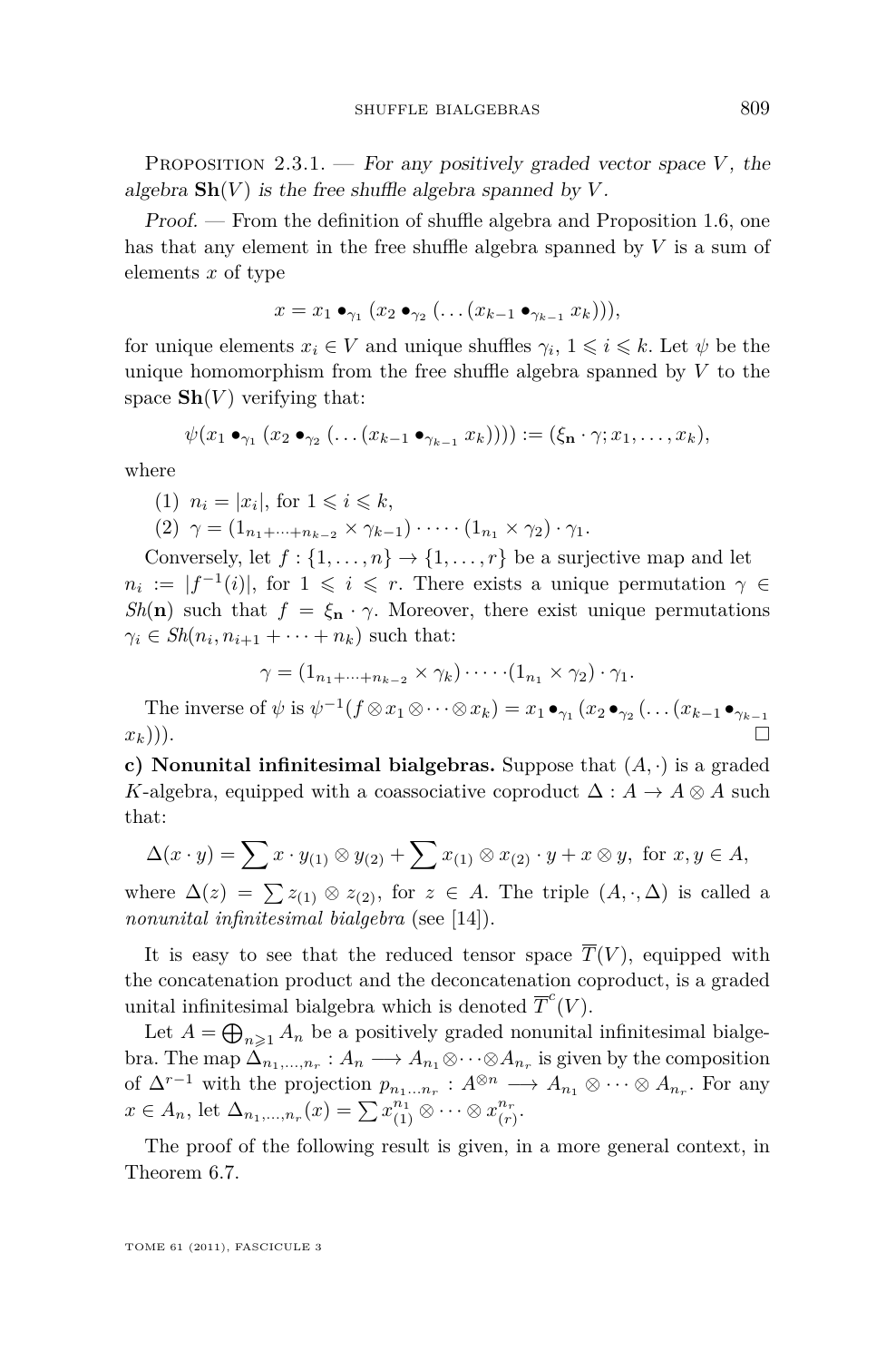LEMMA 2.3.2. — Let  $(\bigoplus_{n\geqslant1}A_n,\cdot,\Delta)$  be a graded nonunital infinitesimal bialgebra. The graded space *A* admits a natural structure of shuffle algebra, given by the operations:

$$
x \bullet_{\gamma} y = \sum_{|y_{(1)}|=i} x_{(1)}^{n_1} \cdot y_{(1)}^{m_1} \cdot x_{(2)}^{n_2} \cdots \cdot y_{(r)}^{m_r}, \text{ for } x \in A_n, y \in A_n, \text{ and } \gamma \in Sh(n, m),
$$

where  $n_1, \ldots, n_r$  and  $m_1, \ldots, m_r$  are the integers which determine  $\gamma$ , described in Remark [1.8.](#page-6-0)

For instance, if we consider the unital infinitesimal bialgebra  $\overline{T}^c(V)$ , the shuffle algebra structure described in point **a)** coincides with the one defined in the previous Lemma.

**d)** The algebra of parking functions. (see [\[17\]](#page-52-0) and [\[16\]](#page-52-0)) Let  $PF_n$  be the subset of all functions  $f$  in  $\mathcal{F}_n^n$  which may be written as a composition  $f = f^{\uparrow} \cdot \sigma$ , with  $f_{\uparrow} \in \mathcal{F}_n^n$  such that  $f^{\uparrow}(i) \leqslant i$  for all  $1 \leqslant i \leqslant n$  and  $\sigma \in S_n$ . Such a function is called a *parking* function.

Applying Remark [1.9,](#page-7-0) we get that for any parking function  $f \in PF_n$ there exist unique elements  $f^{\uparrow} \in PF_n$  and  $\sigma \in Sh(r_1, \ldots, r_n)$  such that  $f^{\uparrow}$ is a non-decreasing parking function and  $f = f^{\uparrow} \cdot \sigma$ , where  $r_i = |f^{-1}(i)|$ .

The concatenation map  $\times : PF_n \times PF_m \longrightarrow PF_{n+m}$  is the restriction of the concatenation product  $\mathcal{F}_n^n \times \mathcal{F}_m^m \longrightarrow \mathcal{F}_{n+m}^{n+m}$  to  $PF_n \times PF_m$ . Note that  $f \times g$  is also a parking function. Moreover, for any functions  $f \in PF_n$ ,  $g \in PF_m$  and  $\gamma \in Sh(n,m)$ , the product  $f \bullet_\gamma g = (f \times g) \cdot \gamma$  belongs to  $PF_{n+m}$ . For  $n \geq 1$ , let  $\mathbf{PQSym}_n$  denote the *K*-vector space spanned by the set  $PF_n$ . The space spanned by all parking functions  $\mathbf{PQSym} :=$  $\bigoplus_{n\geqslant 1}$  **PQSym**<sub>n</sub> is a shuffle subalgebra of  $K[\mathcal{F}_{\infty}]$ .

Following **2.2.3** of [\[16\]](#page-52-0), given a parking function  $f \in PF_n$ , an integer  $b \in \{0, 1, \ldots, n\}$  is called a *breakpoint* of *f* if  $|\{i \mid F(i) \leq b\}| = b$ .

A Gessel primitive parking function is an element  $f \in PF_n$  such that its unique breakpoints are the trivial ones: 0 and  $n$ . Let  $PPF_n$  be the subset of prime parking functions of  $PF_n$ . It is immediate to check that  $f \in PF_n$ if its associated non-decreasing parking function cannot be written a a concatenation of parking functions of smaller degree.

Note that the definition of breakpoint implies that for any parking function  $f \in P_n$  and any permutation  $\sigma \in S_n$  the sets of breakpoints of f and of  $f \cdot \sigma$  are the same. So, the subset  $PPF_n$  is invariant under the right action of  $S_n$ .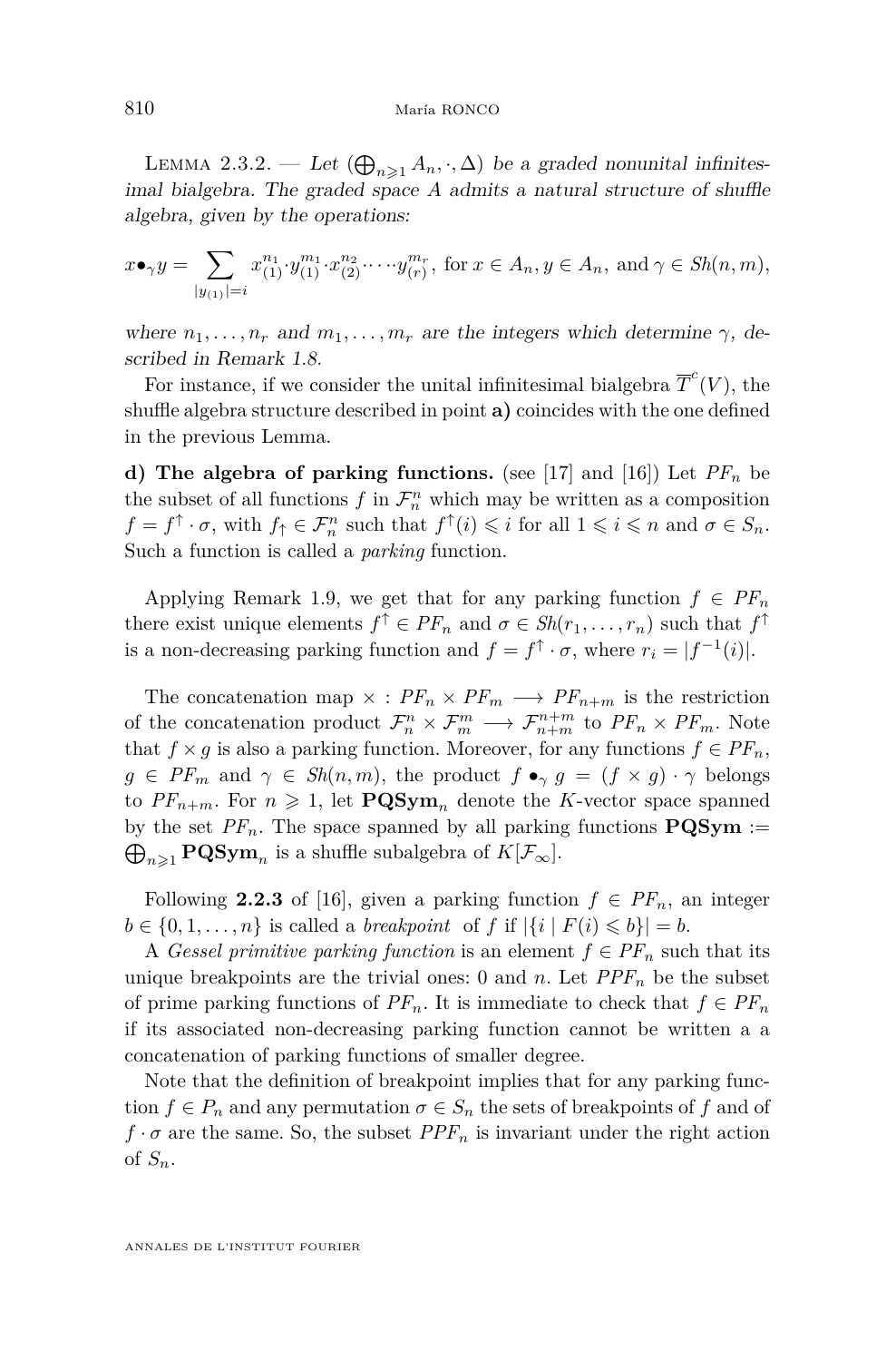Remark 2.3.3. — (see **2.2.3** of [\[16\]](#page-52-0)) A element in  $PPF_n$  is a parking function which cannot be described as  $f \bullet_\gamma g$  for some  $f \in PF_k$ ,  $g \in PF_{n-k}$ and  $\gamma \in Sh(k, n-k)$ .

Remark 2.3.3 implies the following result.

PROPOSITION 2.3.4. — The shuffle algebra **PQSym** is the free shuffle algebra spanned by the set  $PPF := \bigcup_{n \geqslant 1} PPF_n$  of all prime parking functions.

The group  $S_n$  acts on the right on the set  $PPF_n$ , for  $n \geq 1$ . So,  $PPF =$  ${K[PPF_n]}_{n\geq 1}$  is an object in the category S–Mod. Applying Lemma 2.3.4 it is immediate to check that  $\mathbf{PQSym} = \overline{T}_{\mathcal{S}}(PPF) = \bigoplus_{n \geq 1} PPF^{\otimes_{\mathcal{S}} n}$  in the category S–Mod. The previous assertion means that **PQSym** is the free monoid spanned by *PPF* in the monoidal category  $(S\text{-Mod}, \otimes_S)$ .

#### **e) Singular chains of a Lie group.** Let

$$
\Delta^n = \{(t_0, \dots, t_n) \in \mathbb{R}^{n+1} \mid \sum_{i=0}^n t_i = 1 \text{ and } t_i \geq 0, \ 0 \leq i \leq n\}
$$

be the standard *n*-simplex. The degeneracy morphisms  $s^i : \Delta^n \longrightarrow \Delta^{n-1}$ are given by the formula

$$
s^{i}(t_{0},...,t_{n})=(t_{0},...,t_{i-2},t_{i-1}+t_{i},t_{i+1},...,t_{n}),
$$

for  $0\leqslant i\leqslant n-1.$  Given an  $(n,m)\text{-shuffle } \sigma,$  let  $s_{\sigma}:\Delta^{n+m}\to \Delta^n\times \Delta^m$  be the continuous map:

$$
s_{\sigma} := (s_{\sigma^{-1}(n+1)} \circ \cdots \circ s_{\sigma^{-1}(n+m)}) \times (s_{\sigma^{-1}(1)} \circ \cdots \circ s_{\sigma^{-1}(n)}).
$$

For any permutation  $\beta \in Sh(n, m, r)$  such that  $\beta = (1_n \times \delta) \cdot \gamma = (\sigma \times 1_r) \cdot \tau$ , with  $\delta \in Sh(m,r), \gamma \in Sh(n,m+r), \sigma \in Sh(n,m)$  and  $\tau \in Sh(n+m,r),$  it is easy to check that:

$$
(Id_{\Delta^n} \times s_\delta) \circ s_\gamma = (s_{i_1} \circ \cdots \circ s_{i_{m+r}}) \times (s_{j_1} \circ \cdots \circ s_{j_{n+r}}) \times (s_{k_1} \circ \cdots \circ s_{k_{n+m}})
$$
  
=  $(s_\sigma \times Id_{\Delta^r}) \circ s_\tau$ ,

where

 $\bullet$  { $\beta^{-1}(n+1), \ldots, \beta^{-1}(n+m+r)$ } = {*i*<sub>1</sub> < ⋅ ⋅ ⋅ < *i*<sub>*m*+*r*</sub>},  $\bullet$  {*β*<sup>-1</sup>(1)*,..., β*<sup>-1</sup>(*n*)*, β*<sup>-1</sup>(*n*+*m*+1)*,...,β*<sup>-1</sup>(*n*+*m*+*r*)} = {*j*<sub>1</sub> <  $\cdots < j_{n+r}$ , •  $\{\beta^{-1}(1), \ldots, \beta^{-1}(n+m)\} = \{k_1 < \cdots < k_{n+m}\}.$ 

Suppose that  $(X, \mu : X \times X \to X)$  is a Lie group, and let  $\mathcal{C}(X, K)$  be the space of singular chains on *X* with coefficients in *K*. The operations  $s_{\sigma}$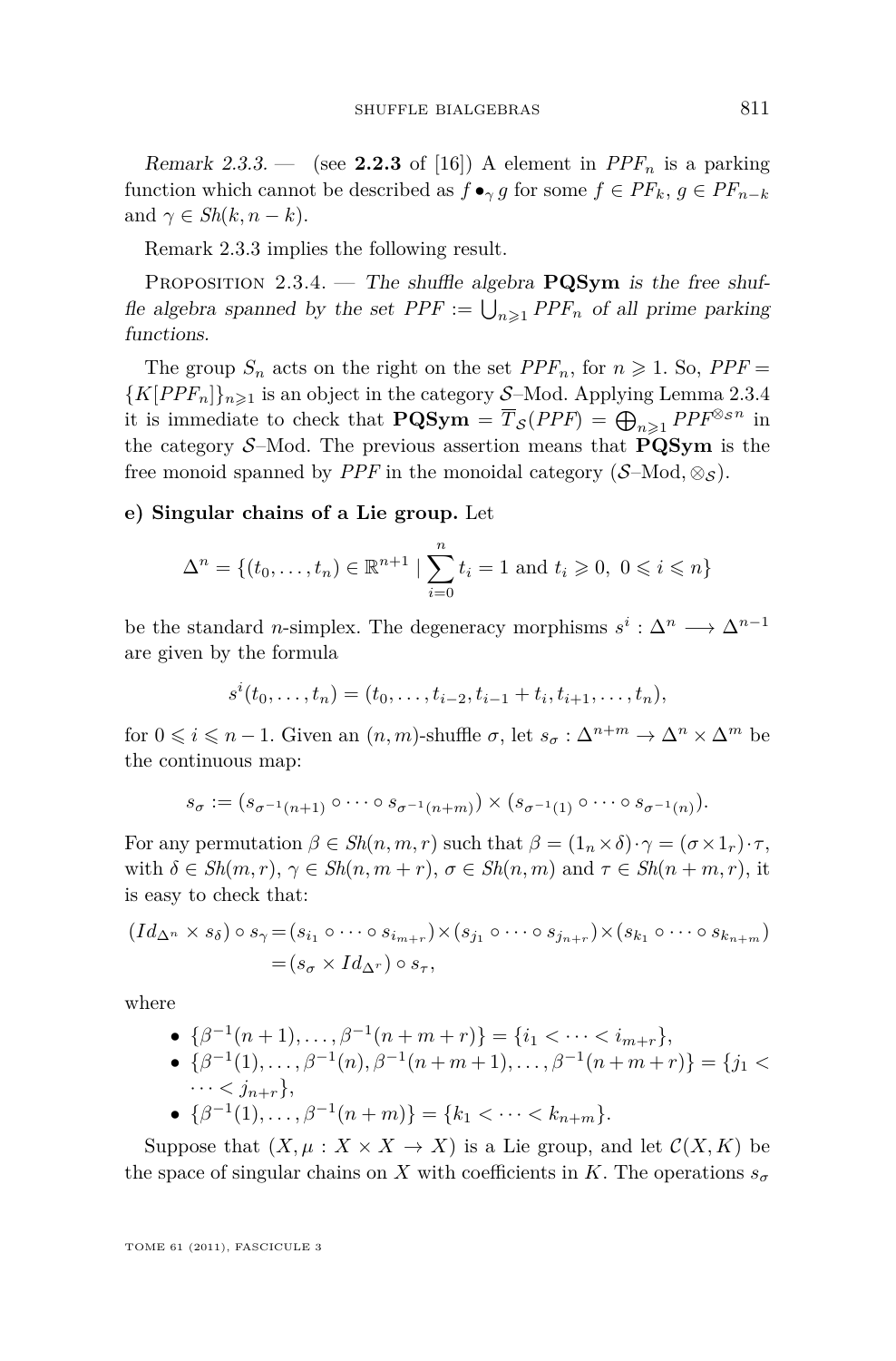with the product  $\mu$  define homomorphisms  $\bullet_{\sigma}: C_n(X,K) \otimes C_m(X,K) \to$  $C_{n+m}(X,K)$  as follows:

$$
f \bullet_{\sigma} g := \mu \circ (f \times g) \circ s_{\sigma},
$$

for  $f: \Delta^n \to X$  and  $g: \Delta^m \to X$  continuous maps.

 $\bigoplus_{n\geqslant 0} V_n$  and  $W = \bigoplus_{m\geqslant 0} W_m$  there exist two different products of both **f)** Tensor product of shuffle algebras. Given graded spaces  $V =$ spaces:

- (1) The *Hadamard product* of *V* and *W*, denoted by  $V \underset{H}{\otimes} W$ , is the graded vector space such that  $(V \underset{H}{\otimes} W)_n := V_n \otimes W_n$ , for  $n \ge 0$ .
- (2) The *tensor product* of *V* and *W*, denoted by  $V \otimes W$ , is the graded vector space such that  $(V \otimes W)_n := \bigoplus_{i=0}^n V_i \otimes W_{n-i}$ , for  $n \ge 0$ .

We define, for any pair *A* and *B* of shuffle algebras, shuffle algebra structures on  $A \otimes B$  and  $A \otimes B$ . The proof of the following result is straightforward.

LEMMA 2.3.5. — Let  $(A, \bullet_{\gamma})$  and  $(B, \circ_{\delta})$  be two shuffle algebras.

(1) The Hadamard product  $A \underset{H}{\otimes} B$  has a natural structure of shuffle algebra, given by the operations:

$$
(x \otimes y) \bullet_{\gamma} (x' \otimes y') := (x \bullet_{\gamma} x') \otimes (y \circ_{\gamma} y'),
$$

for  $x \in A_n, y \in B_n, x' \in A_m, y' \in B_m$  and  $\gamma \in Sh(n, m)$ .

(2) The tensor product  $A \otimes B$  has a natural structure of shuffle algebra, given by the operations:

$$
(x \otimes y) \bullet_{\gamma} (x' \otimes y') := \begin{cases} (x \bullet_{\gamma_1^{n+n'}} x') \otimes (y \circ_{\gamma_2^{m+m'}} y'), & \text{for } n = (n+n')_1, \\ 0, & \text{otherwise,} \end{cases}
$$

where  $x \in A_n$ ,  $x' \in A_{n'}$ ,  $y \in A_m$ ,  $y' \in A_{m'}$ ,  $\gamma_{(1)}^{n+n'} \in Sh(n, n')$  and  $\gamma_{(2)}^{m+m'} \in Sh(m, m')$  are the permutations defined in Lemma [1.7,](#page-6-0) and  $(n + n')_1 := |\gamma^{-1}(\{1, ..., n + m\} \cap \{1, ..., n + n'\} |)$ .

#### **3. Shuffle bialgebras.**

Given a shuffle algebra *A*, the product ∗ on *A* is given by:

$$
x * y := \sum_{\gamma \in Sh(n,m)} x \bullet_{\gamma} y,
$$

for  $x \in A_n$  and  $y \in A_m$ .

<span id="page-14-0"></span>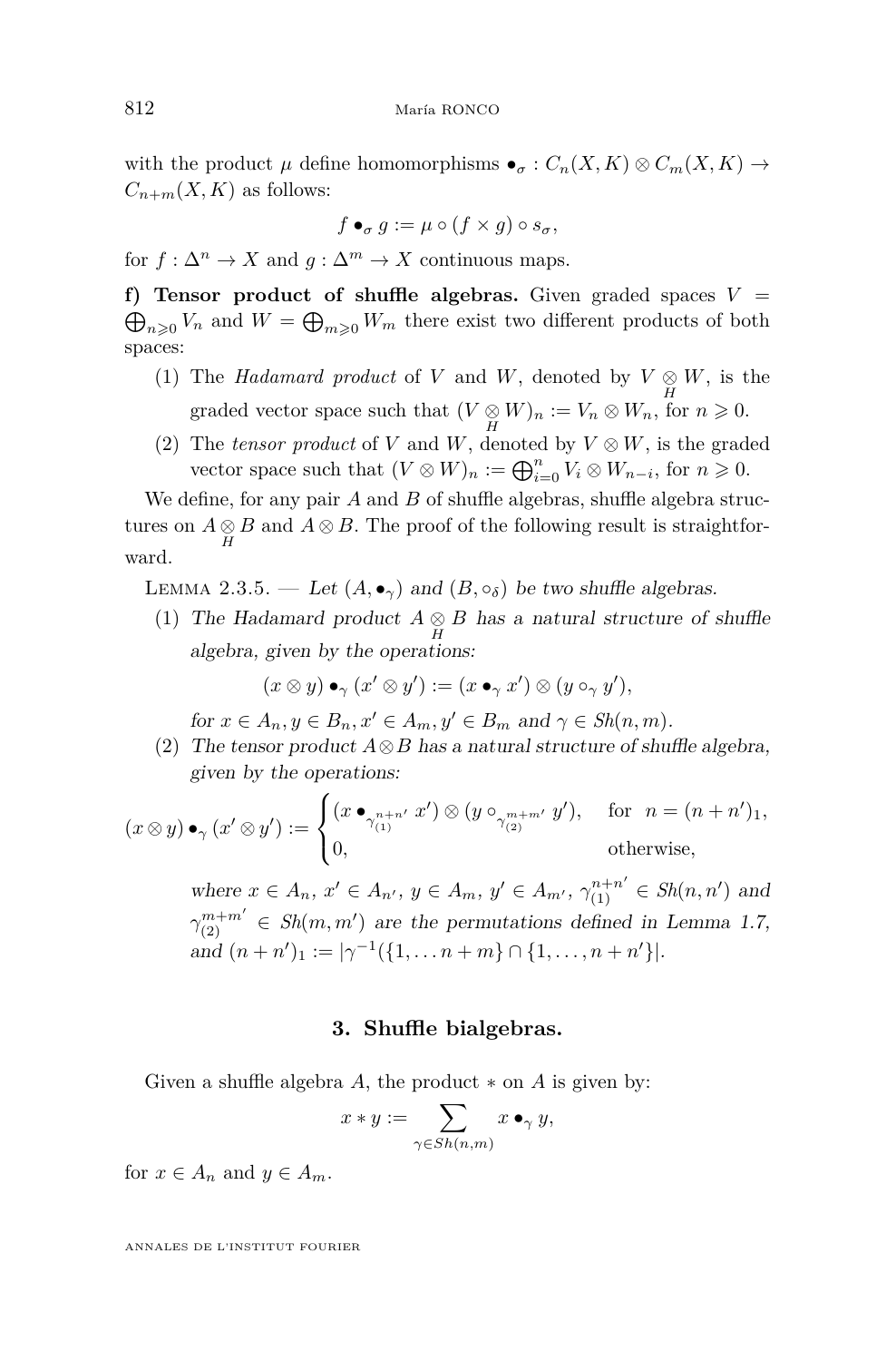<span id="page-15-0"></span>It is easy to verify that ∗ is graded and associative applying Proposition [1.6](#page-6-0) and the properties of the operations •*γ*. For instance, in [2.3](#page-10-0) **a)**, the product  $*$  on  $\overline{T}(V)$  is the usual shuffle product defined on the tensor space over *V* .

Given a shuffle algebra  $(A, \bullet_\gamma)$ , we want to describe coproducts on shuffle algebras which turn the associative algebra (*A,* ∗) into a bialgebra. In particular, all the examples of shuffle algebras given in [2.3](#page-10-0) may be equipped in a natural way with a shuffle bialgebra structure.

DEFINITION 3.1. — Let  $(A, \bullet_\gamma)$  be a positively graded shuffle algebra, such that *A* is equipped with a graded coassociative coproduct  $\Delta$ . We say that  $(A, \bullet_\gamma, \Delta)$  is a *shuffle bialgebra* if  $\Delta$  verifies the following relations:

$$
\Delta(x \bullet_\gamma y) = \sum_{r=1}^{n+m-1} \left( \sum (x_{(1)} \bullet_{\gamma_{(1)}^r} y_{(1)}) \otimes (x_{(2)} \bullet_{\gamma_{(2)}^{n+m-r}} y_{(2)}) \right),
$$

where  $\gamma_{(1)}^r$  and  $\gamma_{(2)}^{n+m-r}$  are the permutations defined in Lemma [1.7,](#page-6-0) the second sum is taken over all  $|x_{(1)}| = n_1$  and  $|y_{(1)}| = m_1$ , and

$$
x_{(1)} \bullet_{\gamma_{(1)}^r} y_{(1)} := \begin{cases} x, & \text{for } n_1 = n \\ y, & \text{for } n_1 = 0, \end{cases}
$$

$$
x_{(2)} \bullet_{\gamma_{(2)}^{n+m-r}} y_{(2)} := \begin{cases} x, & \text{for } n_1 = 0 \\ y, & \text{for } n_1 = n, \end{cases}
$$

PROPOSITION 3.2. — Let  $(A, \bullet_{\gamma}, \Delta_A)$  and  $(B, \circ_{\delta}, \Delta_B)$  be shuffle bialgebras. The Hadamard product  $A \otimes B$  with the operations  $\bullet_\gamma$  given in Lemma [2.3.5](#page-14-0) and the coproduct given by:

$$
\Delta_{A\otimes B}(x\otimes y)=\sum_{|x_{(1)}|=|y_{(1)}|}(x_{(1)}\otimes y_{(1)})\otimes (x_{(2)}\otimes y_{(2)}),
$$

is a shuffle bialgebra.

Proof. — Let  $x \in A_n$ ,  $y \in B_n$ ,  $z \in A_m$ ,  $w \in B_m$  and  $\gamma \in Sh(n, m)$ . We have that

$$
\Delta((x \otimes y) \bullet_{\gamma} (z \otimes w)) =
$$
  

$$
\sum_{r,s} (\sum (x_{(1)} \bullet_{\gamma_{(1)}^r} z_{(1)} \otimes y_{(1)} \bullet_{\gamma_{(1)}^s} w_{(1)}) \otimes (x_{(2)} \bullet_{\gamma_{(2)}^{n+m-r}} z_{(2)} \otimes y_{(2)} \bullet_{\gamma_{(2)}^{n+m-s}} w_{(2)})),
$$

where the second sum is taken over all elements such that  $|x_{(1)} \bullet_{\gamma_{(1)}^r} z_{(1)}|$  =  $|y_{(1)} \bullet_{\gamma_{(1)}^s} w_{(1)}|.$ 

For  $1 \leq r, s \leq n+m$ , we have that  $|x_{(1)} \bullet_{\gamma_{(1)}^r} z_{(2)}| = r$  and  $|y_{(1)} \bullet_{\gamma_{(1)}^s}$  $w_{(2)}| = s$ . So,  $|x_{(1)} \bullet_{\gamma_{(1)}^r} z_{(2)}| = |y_{(1)} \bullet_{\gamma_{(1)}^s} w_{(2)}|$  if, and only if  $r = s$ , where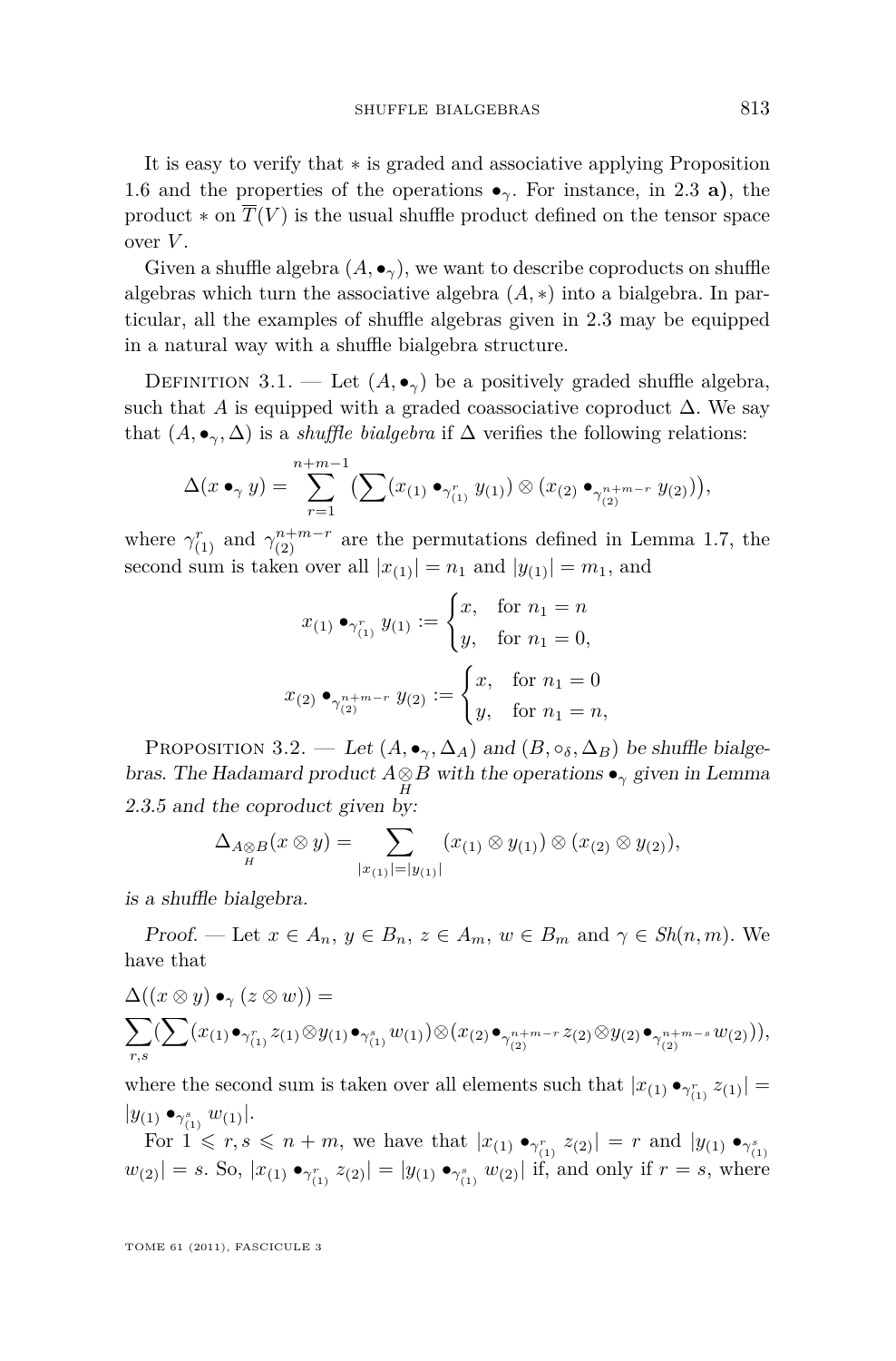<span id="page-16-0"></span> $\gamma_{(1)}^r \in Sh(n_1, r - n_1)$ . In this case, we get that  $|x_{(1)}| = n_1 = |y_{(1)}|$  and  $|z_{(2)}| = r - n_1 = |w_{(2)}|$ , which implies the result.

Examples 3.3.  $\qquad$  **a)** The free shuffle algebra. Let  $(C, \Theta)$  be a positively graded coalgebra. Since  $\mathbf{Sh}(C)$  is the free shuffle algebra spanned by the graded vector space *C* and  $\textbf{Sh}(C) \otimes \textbf{Sh}(C)$  is a shuffle algebra, there exists a unique coproduct  $\Delta_{\theta}$  on **Sh**(*C*) which extends  $\Theta$ .

For  $f = \xi_{\mathbf{n}} \cdot \sigma$ , with  $\mathbf{n} = (n_1, \dots, n_r), \sigma \in Sh(\mathbf{n})$  and elements  $x_1, \dots, x_r \in$ *V*, with  $x_i \in V_{n_i}$ , it is not difficult to check that  $\Delta_{\theta}$  on  $\mathbf{Sh}(C)$  is given by the following formula:

$$
\Delta_{\theta}(f \otimes x_1 \otimes \cdots \otimes x_r) :=
$$
  

$$
\sum_{i=0}^n \Big(\sum_{|x_{j(1)}|=m_j^i} (\xi_{\mathbf{m}^i} \cdot \sigma_{(1)}^i \otimes x_{1(1)} \otimes \cdots \otimes x_{r(1)}) \otimes (\xi_{\mathbf{n}-\mathbf{m}^i} \cdot \sigma_{(2)}^{n-i} \otimes x_{1(2)} \otimes \cdots \otimes x_{r(2)})\Big),
$$

where

$$
(1) \ \sigma = \delta_i \cdot (\sigma_{(1)}^i \otimes \sigma_{(2)}^{n-i}), \text{ with } \delta_i \in Sh(i, n-i),
$$
\n
$$
(2) \ \text{for each } 1 \leq i \leq n-1,
$$
\n
$$
m_j^i := |\delta_i^{-1}\{1, \ldots, i\} \cap \{n_1 + \cdots + n_{j-1} + 1, \ldots, n_1 + \cdots + n_j\}|,
$$
\n
$$
(3) \ \mathbf{m}^i := (m_1^i, \ldots, m_r^i) \text{ and } \mathbf{n} - \mathbf{m}^i := (n_1 - m_1^i, \ldots, n_r - m_r^i),
$$
\n
$$
(4) \ \Theta(x_j) = \sum x_{j(1)} \otimes x_{j(2)}, \text{ for } 1 \leq j \leq r.
$$

For example, suppose that  $C = \bigoplus_{n \geq 1} K \xi_n$  is the vector space spanned by one element in each degree, equipped with the coproduct  $\Theta(\xi_n) = \sum_{i=0}^n \xi_i \otimes$  $\xi_{n-i}$ . For  $f = (2, 3, 3, 5, 4, 1, 4, 3)$ , we have that:

$$
\Delta_{\theta}(f) = (1) \otimes (2, 2, 5, 3, 1, 3, 2) + (1, 2) \otimes (2, 4, 3, 1, 3, 2) + (1, 2, 2) \otimes (4, 3, 1, 3, 2) + (1, 2, 2, 3) \otimes (3, 1, 3, 2) + (1, 2, 2, 4, 3) \otimes (1, 3, 2) + (2, 3, 3, 5, 4, 1, 4) \otimes (1).
$$

For instance, if  $C_0 = Kx_0$ , with  $|x_0| = 1$ , the underlying vector space of **Sh**( $C_0$ ) is *K*[ $S_{\infty}$ ], and ∆ is the unique coproduct such that:

$$
\Delta(\sigma) := \sum_{r=1}^{n-1} \sigma_{(1)}^r \otimes \sigma_{(2)}^{n-r},
$$

for  $\sigma \in S_n$ , where  $\sigma = \delta_r \cdot (\sigma_{(1)}^r \times \sigma_{(2)}^{n-r})$ , with  $\delta_r^{-1} \in Sh(r, n-r)$ , for  $1 \leqslant r \leqslant n-1$ .

**b)** Nonunital infinitesimal bialgebras. Let  $(A, \cdot, \Delta)$  be a graded nonunital infinitesimal bialgebra.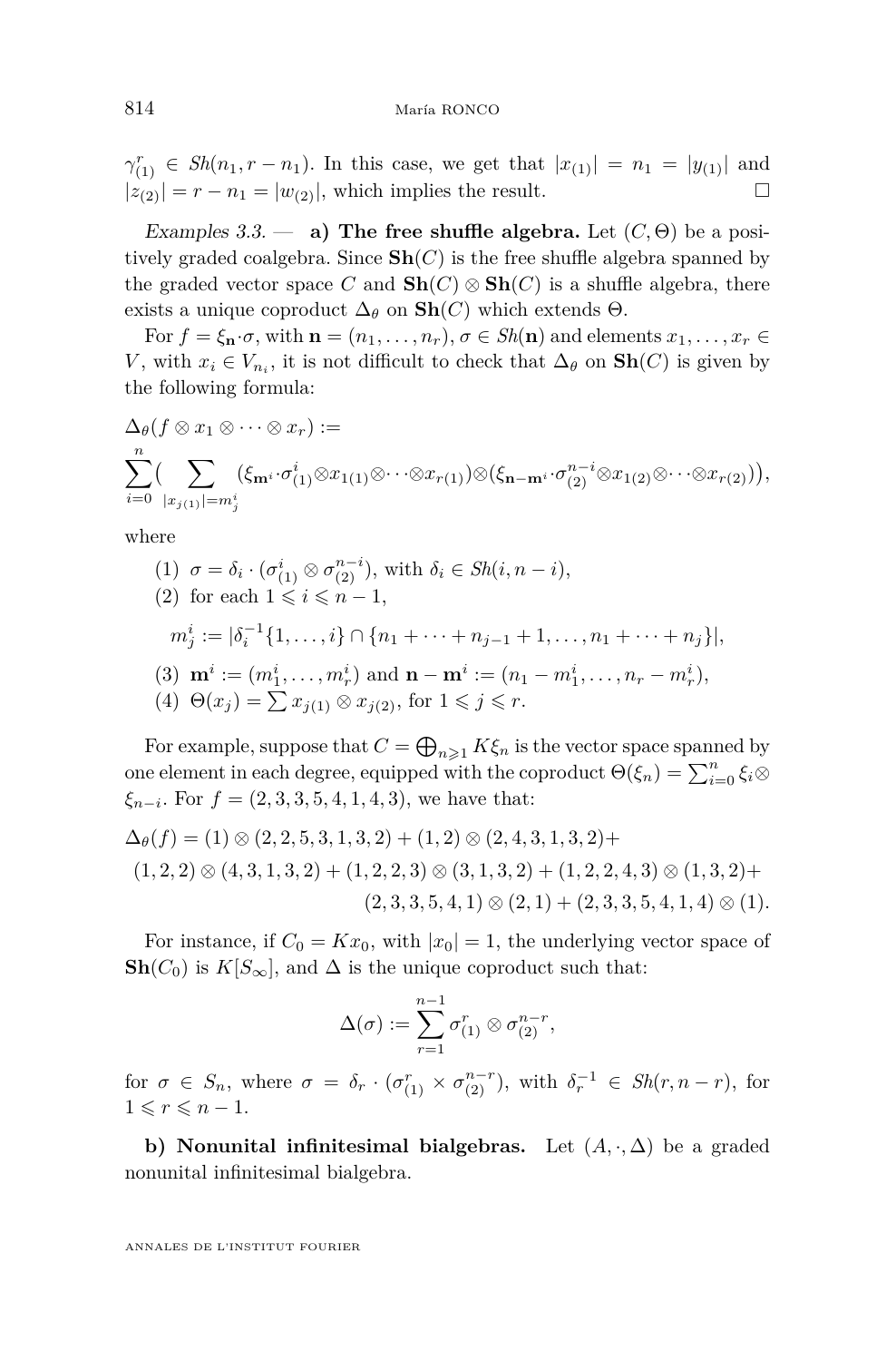<span id="page-17-0"></span>LEMMA 3.3.1. — The associated shuffle algebra  $(A, \bullet_\gamma)$ , equipped with the coproduct  $\Delta$ , is a shuffle bialgebra.

Proof. — Let  $\gamma \in Sh(n,m)$  be the permutation given by the sequences  $n_1, \ldots, n_s$  and  $m_1, \ldots, m_s$ , as described in Remark [1.8.](#page-6-0) For any  $1 \leq r \leq$  $n + m - 1$ , there exists  $1 \leq k \leq s$  such that

$$
\sum_{i=1}^{k-1} (n_i + m_i) + n'_k + m'_k = r,
$$

where either  $0 < n'_k < n_k$  and  $m'_k = 0$ , or  $n'_k = n_k$  and  $0 \leq m'_k \leq m_k$ .

If  $\gamma = (1_{n_1} \times \epsilon_{n-n_1,m_1} \times 1_{m-m_1}) \cdot (\gamma_{(1)}^r \times \gamma_{(2)}^{n+m-r})$ , then  $\gamma_{(1)}^r$  is given by the sequences  $n_1, \ldots, n_{k-1}, n'_k$  and  $m_1, \ldots, m_{k-1}, m'_k$ , and  $\gamma_{(2)}^{n+m-r}$  is given by the sequences  $n_k - n'_k, n_{k+1}, \ldots, n_s$  and  $m_k - m'_k, m_{k+1}, \ldots, m_s$ .

Given elements  $x \in A_n$ ,  $y \in A_m$ , the coassociativity of  $\Delta$  and the relation between  $\cdot$  and  $\Delta$  state that:

$$
\Delta(x \bullet_{\gamma} y) =
$$
\n
$$
\sum (\sum_{1 \leq k \leq r} (\sum_{1 \leq j_{k} \leq n_{k}} (x_{(1)}^{n_{1}} \cdot y_{(1)}^{m_{1}} \cdot \dots \cdot x_{(k)}^{j_{k}}) \otimes (x_{(k+1)}^{n_{k}-j_{k}} \cdot y_{(k)}^{n_{k}} \cdot \dots \cdot y_{(r)}^{m_{r}})) +
$$
\n
$$
(\sum_{1 \leq l_{k} \leq m_{k}} (x_{(1)}^{n_{1}} \cdot \dots \cdot x_{(k)}^{n_{k}} \cdot y_{k}^{l_{k}}) \otimes (y_{(k+1)}^{m_{k}-l_{k}} \cdot x_{(k+1)}^{n_{k+1}} \cdot \dots \cdot y_{(r)}^{m_{r}}))) =
$$
\n
$$
\sum_{r=0}^{n+m} (x_{(1)} \bullet_{\gamma_{(1)}^{r}} y_{(1)}) \otimes (x_{(2)} \bullet_{\gamma_{(2)}^{n+m-r}} y_{(2)}),
$$

which implies the result.  $\Box$ 

**c)** Monoids in  $(S-Mod, \otimes_S)$ . For an S-module *M*, a coproduct on *M* is a family of homomorphisms of  $K[S_n]$ -modules  $\Omega_n : M(n) \longrightarrow \bigoplus_{i=1}^n M(i)$  $M(n-i) \otimes K[Sh(i, n-i)],$  for each  $n \geq 0$ . For  $x \in M(n)$ , we have that

$$
\Omega(x) = \sum_{i=0}^{n} \left( \sum_{\sigma \in Sh(i,n-i)} x_{(1)}^{\sigma} \otimes x_{(2)}^{\sigma} \otimes \sigma \right).
$$

Given permutations  $\sigma \in Sh(n, m+r), \tau \in Sh(m,r), \delta \in Sh(n+m,r)$  and  $\omega \in Sh(n,m)$ , such that  $(1_n \times \tau) \cdot \sigma = (\omega \times 1_r) \cdot \delta$ , the coassociativity of  $\Omega$ implies that:

$$
\sum x_{(1)}^{\sigma} \otimes (x_{(2)}^{\sigma})_{(1)}^{\tau} \otimes (x_{(2)}^{\sigma})_{(2)}^{\tau} = \sum (x_{(1)}^{\delta})_{(1)}^{\omega} \otimes (x_{(1)}^{\delta})_{(2)}^{\omega} \otimes x_{(2)}^{\delta}.
$$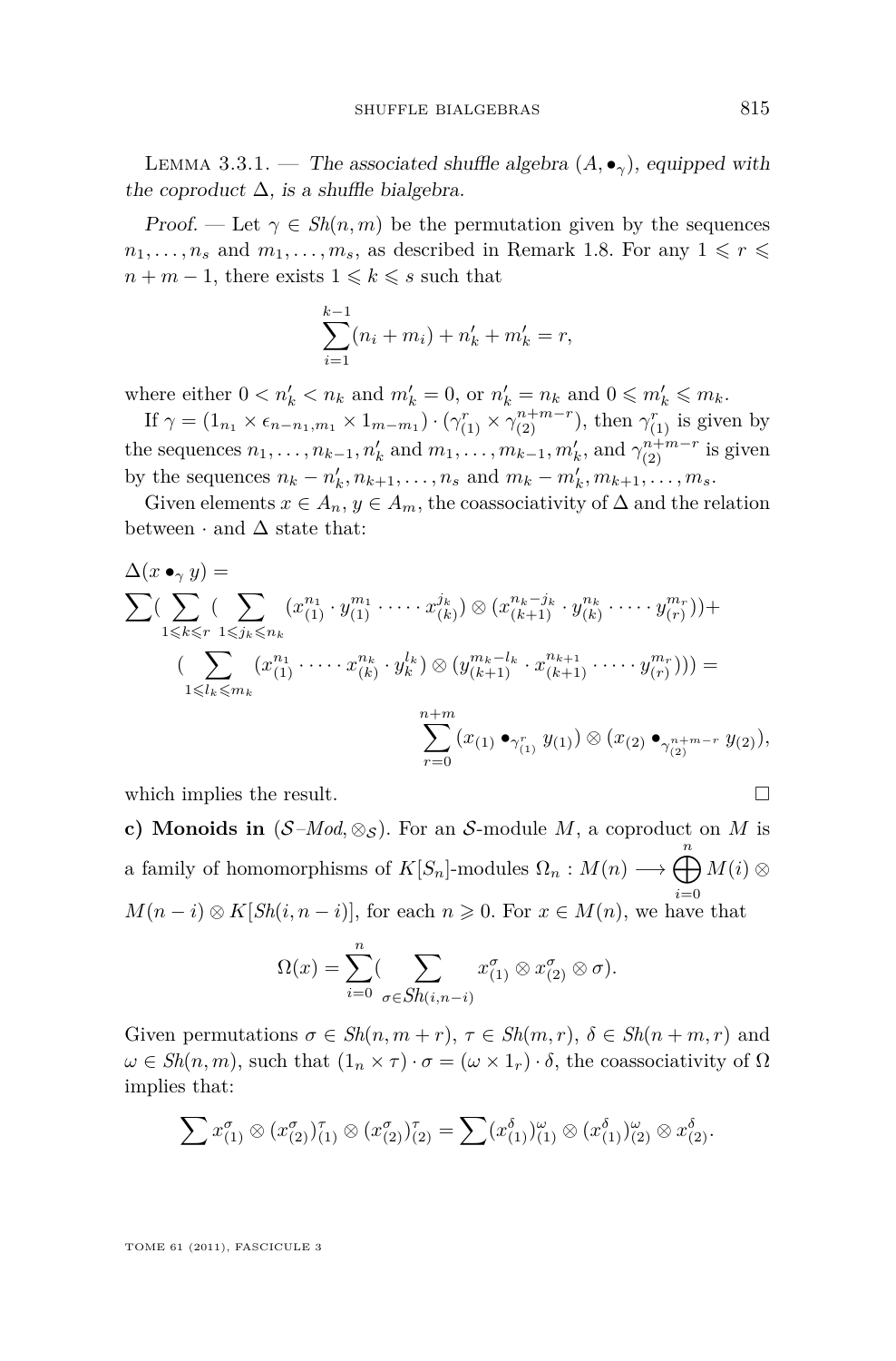A monoid  $(M, \circ)$  in the category  $(S-Mod, \otimes_S)$  is a bialgebra if it is equipped with a coassociative coproduct verifying the condition:

$$
\Omega(\circ(x \otimes y \otimes \gamma)) = \sum (x_{(1)}^{\delta} \otimes y_{(1)}^{\tau} \otimes \alpha_1) \otimes (x_{(2)}^{\delta} \otimes y_{(2)}^{\tau} \otimes \alpha_2) \otimes \rho, \quad (*)
$$
  
and  $x \in M(x)$  and  $x \in S^1(x, y)$  where

for  $x \in M(n)$ ,  $y \in M(m)$  and  $\gamma \in Sh(n, m)$ , where

$$
(1_{n_1} \times \epsilon_{m_1, n_2} \times 1_{m_2}) \cdot (\delta \times \tau) \cdot \gamma = (\alpha_1 \times \alpha_2) \cdot \rho \text{ in } Sh(n_1, m_1, n_2, m_2),
$$

with  $\alpha_1 \in Sh(n_1, m_1), \ \alpha_2 \in Sh(n_2, m_2)$  and  $\rho \in Sh(r, n + m - r)$ , where  $r = n_1 + m_1.$ 

We have seen that an algebra *M* in  $(S-Mod, \otimes_S)$  is a shuffle algebra. However, even if  $(M, \circ, \Omega)$  is a bialgebra in  $(S - Mod, \otimes_{\mathcal{S}})$ , it is not always a shuffle bialgebra. But it is possible to obtain two shuffle bialgebras from it, as we describe above.

PROPOSITION 3.3.2. — Let  $(M, \circ, \Omega)$  be a bialgebra in  $(S-Mod, \otimes_S)$ .

(1) Let  $\Omega_0$  be the coproduct on M defined as follows :

$$
\Omega_0(x) := \sum_{i=0}^n x_{(1)}^{1_n} \otimes x_{(2)}^{1_n},
$$

where  $1_n$  is considered as a  $(i, n - i)$ -shuffle for  $0 \leq i \leq n$ . The shuffle algebra  $(M = \bigoplus_{n \geq 0} M(n), \bullet_\gamma)$ , equipped with this coproduct, is a shuffle bialgebra.

(2) Let  $\Omega_{top}$  be the coproduct on *M* given by:

$$
\Omega_{top}(x):=\sum_{i=0}^n x_{(2)}^{\epsilon_{i,n-i}}\otimes x_{(1)}^{\epsilon_{i,n-i}},
$$

where  $\epsilon_{i,n-i}$  is considered as a  $(i, n-i)$ -shuffle, for  $0 \leq i \leq n$ . The data  $(M = \bigoplus_{n \geq 0} M(n), \bullet_\gamma, \Omega_{top})$  is a shuffle bialgebra.

Proof. — For elements  $x \in M(n)$  and  $y \in M(m)$ , a shuffle  $\gamma \in Sh(n, m)$ and an integer  $0 \le r \le n + m$ , we have that:

$$
\gamma = (1_{n_1} \times \epsilon_{n-n_1,m_1} \times 1_{m-m_1}) \cdot (\gamma_{(1)}^r \times \gamma_{(2)}^{n+m-r}),
$$

for  $n_1 = |\gamma^{-1}(\{1, ..., r\}) \cap \{1, ..., n\}|$  and  $m_1 = r - n_1$ . If  $\delta = 1_n$  and  $\tau = 1_m$ , then:

$$
(1_{n_1} \times \epsilon_{m_1, n-n_1} \times 1_{m-m_1}) \cdot \gamma =
$$
  
\n
$$
(1_{n_1} \times \epsilon_{m_1, n-n_1} \times 1_{m-m_1}) \cdot (1_{n_1} \times \epsilon_{n-n_1, m_1} \times 1_{m-m_1}) \cdot (\gamma_{(1)}^r \times \gamma_{(2)}^{n+m-r}) =
$$
  
\n
$$
(\gamma_{(1)}^r \times \gamma_{(2)}^{n+m-r}) \cdot 1_{n+m},
$$

which implies the first statement.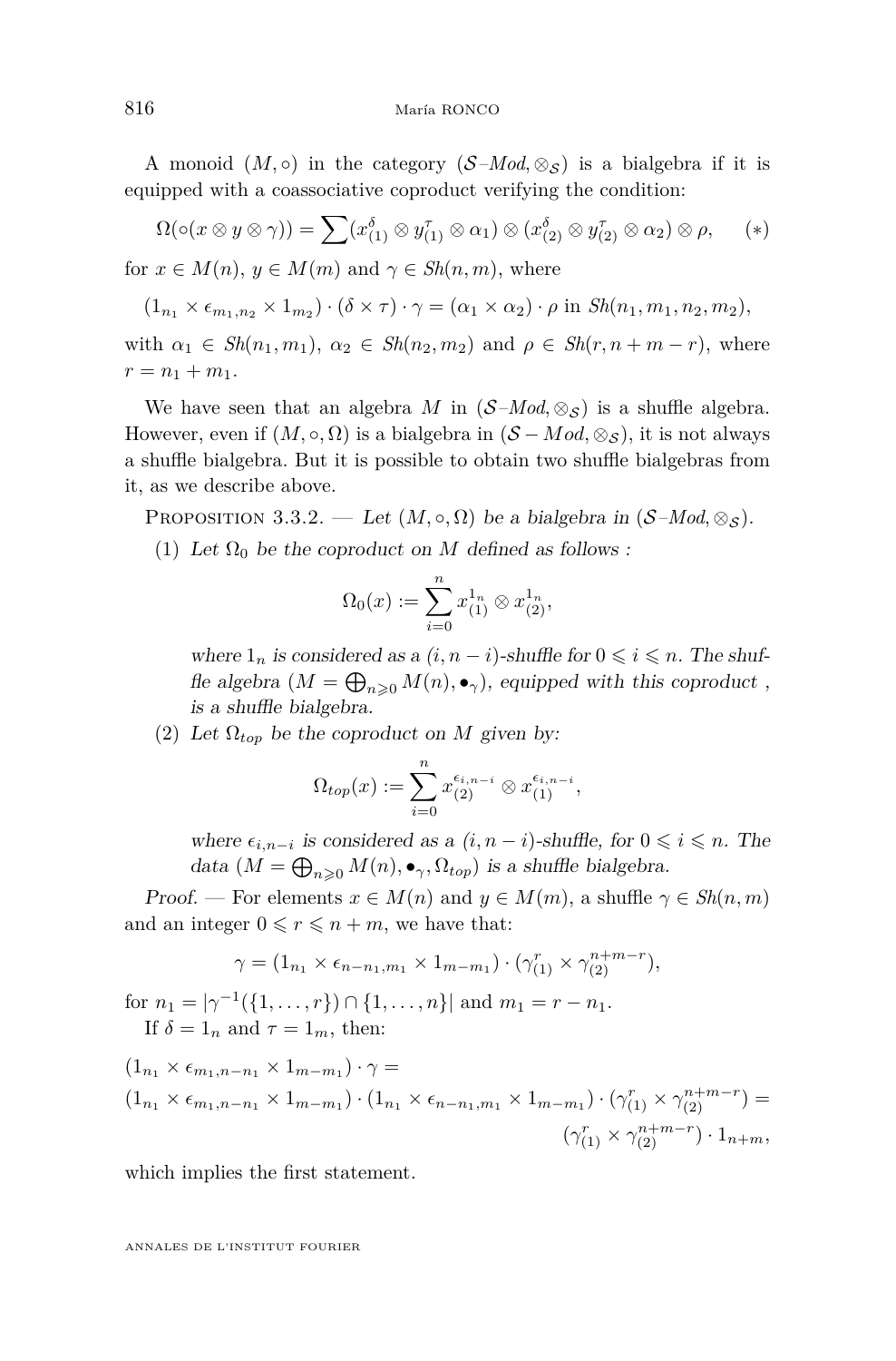To prove the second one, suppose that  $\delta = \epsilon_{n_1(n-n_1)}$  and  $\tau = \epsilon_{m_1(m-m_1)}$ . We have that  $\epsilon_{r(n+m-r)}$  =

$$
(1_{n_1}\times\epsilon_{m_1(n-n_1)}\times 1_{m-m_1})\cdot(\epsilon_{n_1(n-n_1)}\times\epsilon_{m_1(m-m_1)})\cdot(1_{n-n_1}\times\epsilon_{n_1(m-m_1)}\times 1_{m_1}).
$$

Moreover, if 
$$
\gamma = (1_{n-n_1} \times \epsilon_{n_1, m-m_1} \times 1_{m_1}) \cdot (\gamma_{(1)}^{n+m-r} \times \gamma_{(2)}^r)
$$
, then

$$
\epsilon_{r,n+m-r} \cdot (\gamma_{(1)}^{n+m-r} \times \gamma_{(2)}^r) = (\gamma_{(2)}^r \times \gamma_{(1)}^{n+m-r}) \cdot \epsilon_{n+m-r,r}.
$$

So, we get that  $(x \bullet_\gamma y)_{(1)}^{\epsilon_{r,n+m-r}} = x_{(1)}^{\epsilon_{n_1,n-n_1}} \bullet_{\gamma_{(2)}^r} y_{(1)}^{\epsilon_{m_1,m-m_1}}$  and  $(x \bullet_\gamma)$  $y)_{(2)}^{\epsilon_{r,n+m-r}} = x_{(2)}^{\epsilon_{n_1,n-n_1}} \bullet_{\gamma_{(1)}^{n+m-r}} y_{(2)}^{\epsilon_{m_1,m-m_1}}.$ 

We conclude that:

$$
\Omega_{top}(x \bullet_\gamma y) = \sum_{r=0}^{n+m} (x \bullet_\gamma y)_{(2)}^{\epsilon_{r,n+m-r}} \otimes (x \bullet_\gamma y)_{(1)}^{\epsilon_{r,n+m-r}} =
$$
  

$$
\sum_{r=0}^{n+m} x_{(2)}^{\epsilon_{n_1,n-n_1}} \bullet_{\gamma_{(1)}^{n+m-r}} y_{(2)}^{\epsilon_{m_1,m-m_1}} \otimes x_{(1)}^{\epsilon_{n_1,n-n_1}} \bullet_{\gamma_{(2)}^r} y_{(1)}^{\epsilon_{m_1,m-m_1}},
$$

which ends the proof.

**d) The bialgebra of parking functions.** (see [\[16\]](#page-52-0)) Given a function *f* ∈  $\mathcal{F}_n^k$ , recall that there exist a unique non-decreasing function  $f^{\uparrow} \in \mathcal{F}_n^k$ , and a unique permutation  $\sigma \in Sh(\mathbf{n})$  such that  $f = f^{\uparrow} \cdot \sigma$ , where  $\mathbf{n} = (n_1, \ldots, n_k)$ for  $n_i = |(f^{\uparrow})^{-1}(i)|$ .

Following [\[16\]](#page-52-0), there exists a graded map  $\text{Park}: \bigcup_{n \geqslant 1} \mathcal{F}_n \longrightarrow \bigcup_{n \geqslant 1} \text{ PF}_n$ defined as follows.

Let  $f^{\uparrow} \in \mathcal{F}_n$  be a non-decreasing function, the parking function  $\text{Park}(f^{\uparrow})$ is given by:

$$
Park(f^{\uparrow})(j) := \begin{cases} 1, & \text{for } j = 1, \\ \text{Min}\{ Park(f^{\uparrow})(j-1)) + f^{\uparrow}(j) - f^{\uparrow}(j-1), j\}, & \text{for } j > 1. \end{cases}
$$

If  $f = f^{\uparrow} \cdot \sigma$ , then  $\text{Park}(f) := \text{Park}(f^{\uparrow}) \cdot \sigma$ .

- Remark 3.3.3. (1) If  $f \in \mathcal{F}_n^k$  be a function, then  $Park(f)$  is the unique parking function such that  $f(i) < f(j)$  (respectively,  $f(i) = f(j)$  if, and only if,  $Park(f)(i) < Park(f)(j)$  (respectively,  $Park(f)(i) = Park(f)(j)$  for  $1 \leq i, j \leq n$ .
- (2) For any pair of parking functions  $f, g, Park(f \times g) = Park(f) \times$ *Park*(*g*)*.*

$$
\Box
$$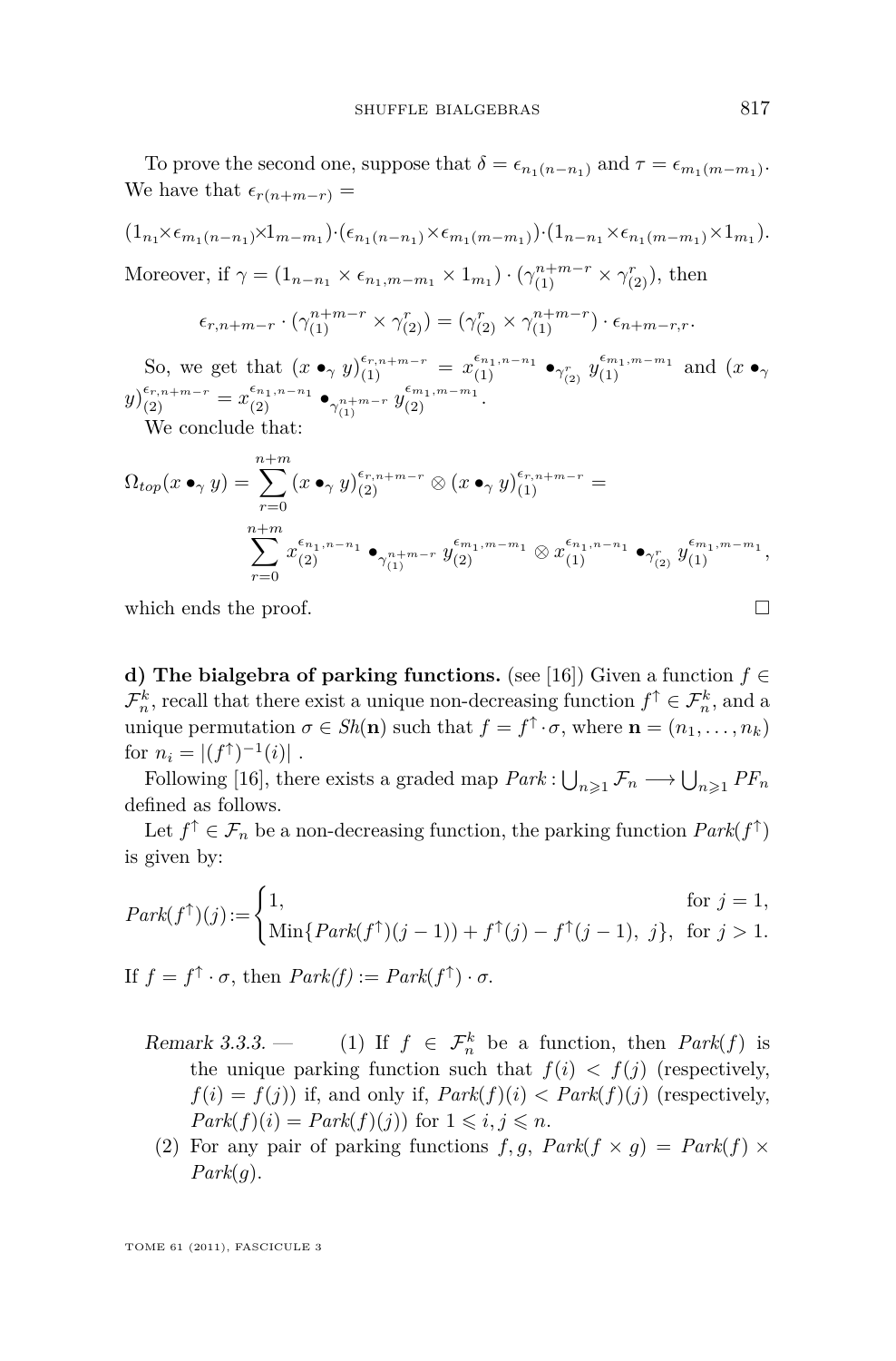(3) If  $f \in PF_n$  is a parking function and  $\gamma \in S_n$  is a permutation, then  $Park(f \cdot \gamma) = Park(f) \cdot \gamma$ .

Let  $\mathbf{PQSym} = \bigoplus PF_n$  be the graded space of all parking functions. *n*>1

The coproduct on **PQSym** is defined as follows (see [\[16\]](#page-52-0)):

For  $f \in PF_n$  and  $0 \leq r \leq n$ ,

$$
\Delta_{PQSym}(f) := \sum_{r=1}^{n-1} Park(f_1^r) \otimes Park(f_2^{n-r}),
$$

for  $f_1^r := (f(1), \ldots, f(r))$  and  $f_2^{n-r} := (f(r + 1), \ldots, f(n)).$ 

Proposition 3.3.4. — *The shuffle algebra* (**PQSym***,* •*γ*)*, equipped with the coproduct*  $\Delta_{PQSym}$ *, is a shuffle bialgebra.* 

*Proof.* — Let  $f \in PF_n$ ,  $g \in PF_m$  be parking functions, and let  $\gamma$  be a *(n,m)*-shuffle. For  $1 \le r \le n-1$ , we want to check that:

$$
Park((f \bullet_{\gamma} g)^{r}_{1}) \otimes Park((f \bullet_{\gamma} g)^{n+m-r}_{2}) =
$$
  
\n
$$
(Park(f^{n_{1}}_{1}) \bullet_{\gamma^{r}_{(1)}} Park(g^{m_{1}}_{1})) \otimes (Park(f^{n-n_{1}}_{2}) \bullet_{\gamma^{n+m-r}_{(2)}} Park(g^{m-m_{1}}_{2})),
$$

where  $\gamma = (1_{n_1} \times \epsilon_{m_1, n-n_1} \times 1_{m-m_1}) \cdot (\gamma_{(1)}^r \times \gamma_{(2)}^{n+m-r}).$ 

Computing  $(f \times g) \cdot (1_{n_1} \times \epsilon_{m_1, n-n_1} \times 1_{m-m_1})$ , we get that:

$$
(f \bullet_\gamma g)^r_1 = (f_1^{n_1} \times g_1^{m_1}[n - n_1]) \cdot \gamma_{(1)}^r
$$

and

$$
(f \bullet_{\gamma} g)_{2}^{n-r} = (f_{2}^{n-n_{1}} \times g_{2}^{m-m_{1}}[n_{1}]) \cdot \gamma_{(2)}^{n+m-r},
$$
  

$$
m_{1} \left( f(1) - f(2) \right) \cdot \gamma_{(2)}^{n+m-r}
$$

where  $f_1^{n_1} \times g_1^{m_1}[n - n_1] = (f(1), \ldots, f(n_1), g(1) + n, \ldots, g(m_1) + n).$ By Remark [3.3.3,](#page-0-0) we get that

$$
Park((f \bullet_{\gamma} g)^{r}_{1}) = Park(f^{n_{1}}_{1}) \bullet_{\gamma^{r}_{(1)}} Park(g^{m_{1}}_{1})),
$$
  
\n
$$
Park((f \bullet_{\gamma} g)^{n+m-r}_{2}) = Park(f^{n-n_{1}}_{2}) \bullet_{\gamma^{n+m-r}_{(2)}} Park(g^{m-n_{1}}_{2})),
$$

which ends the proof.  $\Box$ 

#### **4. Relations with dendriform and** 2**-associative algebras**

We want to relate shuffle bialgebras to other algebraic structures. In [\[1\]](#page-51-0), M. Aguiar constructs functors relating infinitesimal bialgebras to dendriform algebras (see [\[11\]](#page-52-0)) and brace algebras. We want to include shuffle bialgebras in his framework.

The following results are immediate to verify applying the definition of shuffle bialgebra.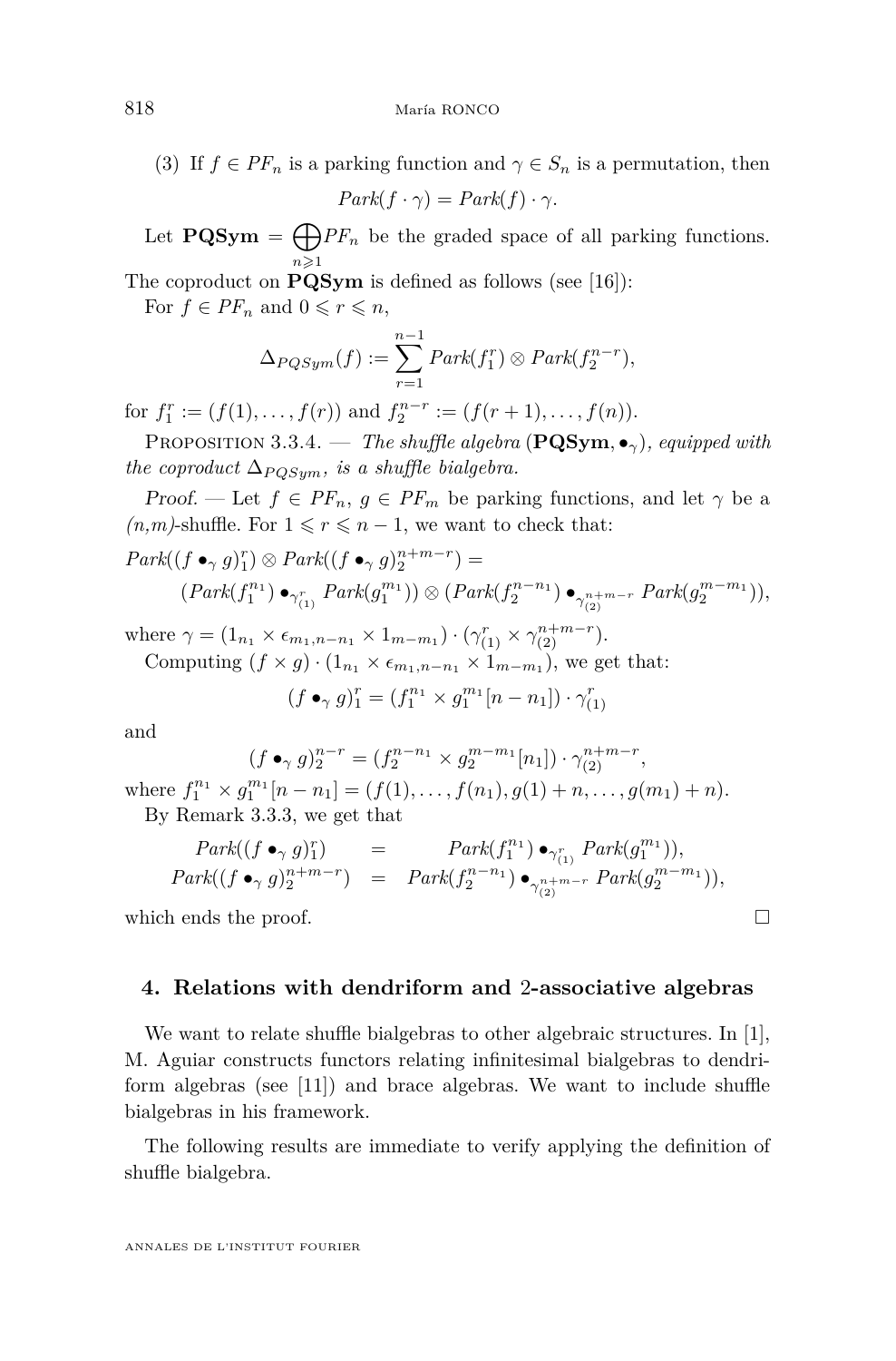LEMMA 4.1. — Given a shuffle algebra  $(A, \bullet_{\gamma})$  there exist three associative algebra structures on *A*, defined as follows:

(1) the products  $x \bullet_0 y$  and  $x \bullet_{top} y$  defined by:

$$
x \bullet_0 y := x \bullet_{1_{n+m}} y,
$$
  

$$
x \bullet_{top} y := y \bullet_{\epsilon_{m,n}} x,
$$

(2) the product  $x * y := \sum_{\gamma \in Sh(n,m)} x \bullet_{\gamma} y$ ,

where  $x \in A_n$  and  $y \in A_m$ .

LEMMA 4.2. — Let  $(A, \bullet_i, \Delta)$  be a shuffle bialgebra.

(1) The relationship between  $\Delta$  and the associative products  $\bullet_0$  and  $\bullet$ <sub>top</sub> is given by the following equalities:

$$
\Delta(x \bullet_0 y) = \sum (x \bullet_0 y_{(1)}) \otimes y_{(2)} + \sum x_{(1)} \otimes (x_{(2)} \bullet_0 y) + x \otimes y,
$$
  

$$
\Delta(x \bullet_{top} y) = \sum (x \bullet_{top} y_{(1)}) \otimes y_{(2)} + \sum x_{(1)} \otimes (x_{(2)} \bullet_{top} y) + x \otimes y,
$$
for  $x \in A$ . So  $(A \bullet A) \text{ and } (A \bullet A)$  are normalized infinite.

for  $x, y \in A$ . So,  $(A, \bullet_0, \Delta)$  and  $(A, \bullet_{top}, \Delta)$  are nonunital infinitesimal bialgebras.

(2) The product  $*$  may be extended to  $A_+ = A \oplus K$  in a unique way such that  $1_K * x = x = x * 1_K$  for  $x \in A_+$ . The triple  $(A_+, *, \Delta_+)$ is a bialgebra, which means that:

$$
\Delta_+(x*y)=\sum(x_{(1)}*y_{(1)})\otimes(x_{(2)}*y_{(2)}), \text{ for } x,y\in A_+.
$$

The previous result implies that there exists two functors,  $H_0$  and  $H_{ton}$ , from the category of shuffle bialgebras to the category of graded nonunital infinitesimal bialgebras. Let  $G: Gre \longrightarrow Sh$  be the functor which assigns to any graded nonunital infinitesimal bialgebra  $(A, \cdot, \Delta)$  the shuffle bialgebra  $(A, \bullet_{\gamma}, \Delta)$ . It is easy to check that the compositions  $H_0 \circ G$  and  $H_{top} \circ G$ are equal to the identity functor.

DEFINITION 4.3. — (see [\[14\]](#page-52-0)) Let *B* be a *K*-vector space equipped with two associative products  $*$  and  $\cdot$ , and a coassociative coproduct  $\Delta$ , such that:

- (1)  $(B, *, \Delta)$  is a bialgebra over *K*,
- (2)  $(B, \cdot, \Delta)$  is an infinitesimal unital bialgebra.

Then  $(B, *, \cdot, \Delta)$  is called a 2-*associative bialgebra*.

Lemma [3.3.1](#page-17-0) implies that if  $(A, \bullet_{\gamma}, \Delta)$  is a shuffle bialgebra, then  $(A_+ =$  $K \oplus A$ ,  $*, \bullet$ <sub>0</sub>,  $\Delta$ ) is a 2-associative bialgebra.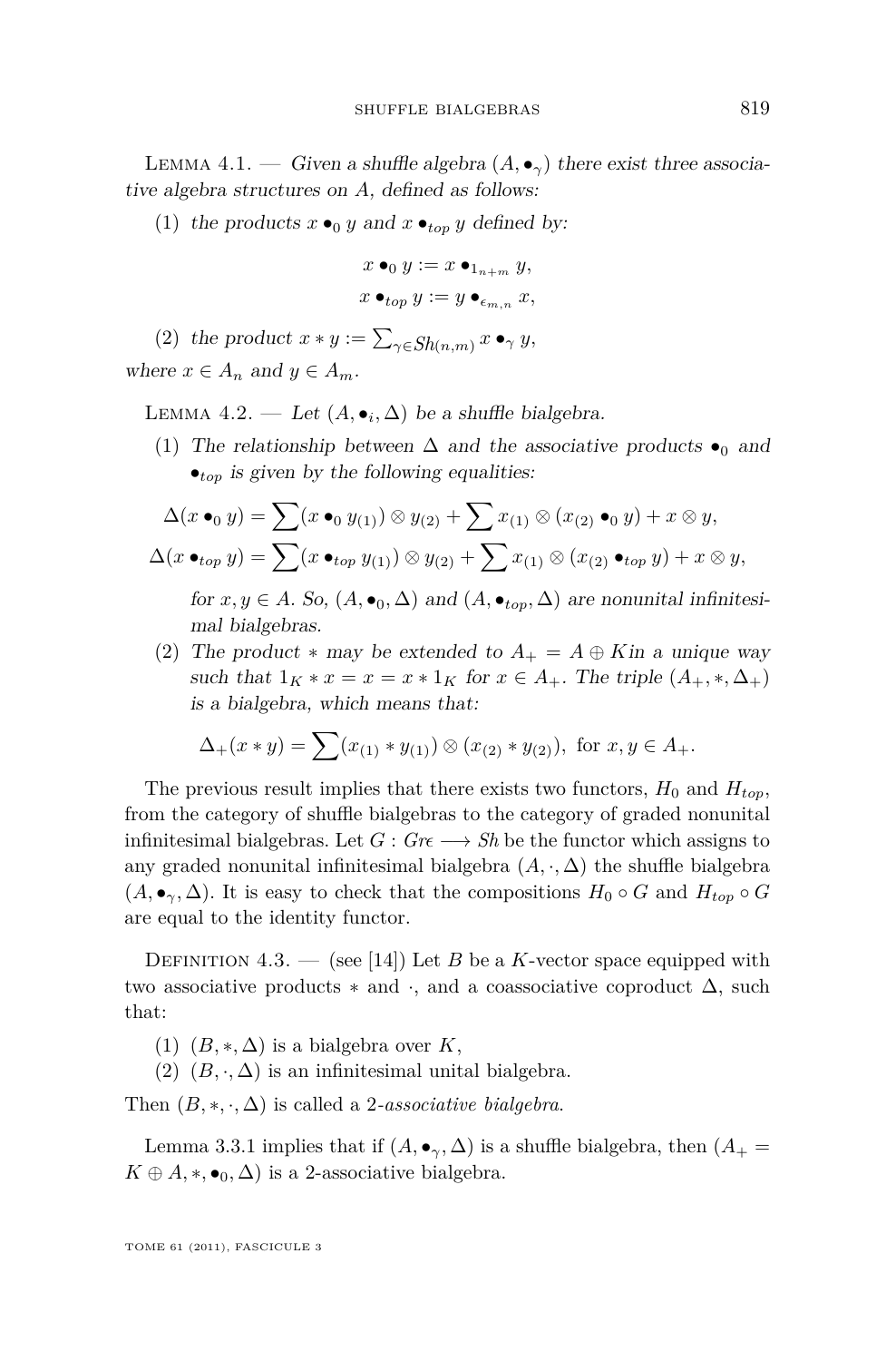Definition 4.4. — A *dendriform algebra* (see [\[11\]](#page-52-0)) over *K* is a vector space *D* equipped with two bilinear maps  $\succ$ ,  $\prec$ :  $D \otimes D \longrightarrow D$  which verify the following relations:

$$
(1) \quad x \succ (y \succ z) = (x \succ y + x \prec y) \succ z,
$$
  

$$
(2) \quad x \succ (y \prec z) = (x \succ y) \prec z,
$$
  

$$
(3) \quad x \prec (y \succ z + y \prec z) = (x \prec y) \prec z,
$$

for  $x, y, z \in D$ .

Note that any dendriform algebra *D* has a natural structure of associative algebra with the product  $*$ , defined by:  $x * y = x \succ y + x \prec y$ .

For nonnegative integers *n, m,* let  $\mathfrak{Sh}^{\succ}(n,m)$  and  $\mathfrak{Sh}^{\prec}(n,m)$  be the following subsets of *Sh*(*n, m*):

 $\{a\}$  *Sh*<sup> $\sim$ </sup>  $(n, m) := {\sigma \in Sh(n, m) \mid \sigma(n + m) = n + m}$ b)  $Sh^{\prec}(n,m) := \{ \sigma \in Sh(n,m) \mid \sigma(n+m) = n \}.$ 

It is immediate to check that  $Sh(n, m)$  is the disjoint union of  $Sh^>(n, m)$ and  $Sh^{\prec}(n, m)$ .

Let  $(A, \bullet_{\gamma})$  be a shuffle algebra. Define on A the operations  $\succ$  and  $\prec$  as follows:

(1) 
$$
x \succ y := \sum_{\gamma \in Sh^{\succ}(n,m)} x \bullet_{\gamma} y,
$$
  
(2)  $x \prec y := \sum_{\gamma \in Sh^{\prec}(n,m)} x \bullet_{\gamma} y,$ 

for  $x \in A_n$  and  $y \in A_m$ . Note that the associative product  $*$  defined at the beginning of Section 3 is the sum of  $\succ$  and  $\prec$ . The proof of the following Lemma may be obtained by straightforward calculation.

LEMMA 4.5. — Let  $(A, \bullet_{\gamma})$  be a shuffle algebra, then  $(A, \succ, \prec)$  is a dendriform bialgebra. Moreover, if  $(A, \bullet_{\gamma}, \Delta)$  is a shuffle bialgebra, then  $\succ$ ,  $\prec$ and  $\Delta$  verify the following equalities:

$$
\Delta(x \succ y) = \sum (x_{(1)} * y_{(1)}) \otimes (x_{(2)} \succ y_{(2)}) + \sum x_{(1)} \otimes (x_{(2)} \succ y) +
$$
  

$$
\sum y_{(1)} \otimes (x \succ y_{(2)}) + \sum (x * y_{(1)}) \otimes y_{(2)} + x \otimes y,
$$
  

$$
\Delta(x \prec y) = \sum (x_{(1)} * y_{(1)}) \otimes (x_{(2)} \prec y_{(2)}) + \sum y_{(1)} \otimes (x \prec y_{(2)}) +
$$
  

$$
\sum (x * y_{(1)}) \otimes y_{(2)} + \sum x_{(1)} \otimes (x_{(2)} \prec y) + y \otimes x,
$$

for all  $x, y \in A$ .

The Lemma above states that any shuffle bialgebra has a natural structure of dendriform bialgebra.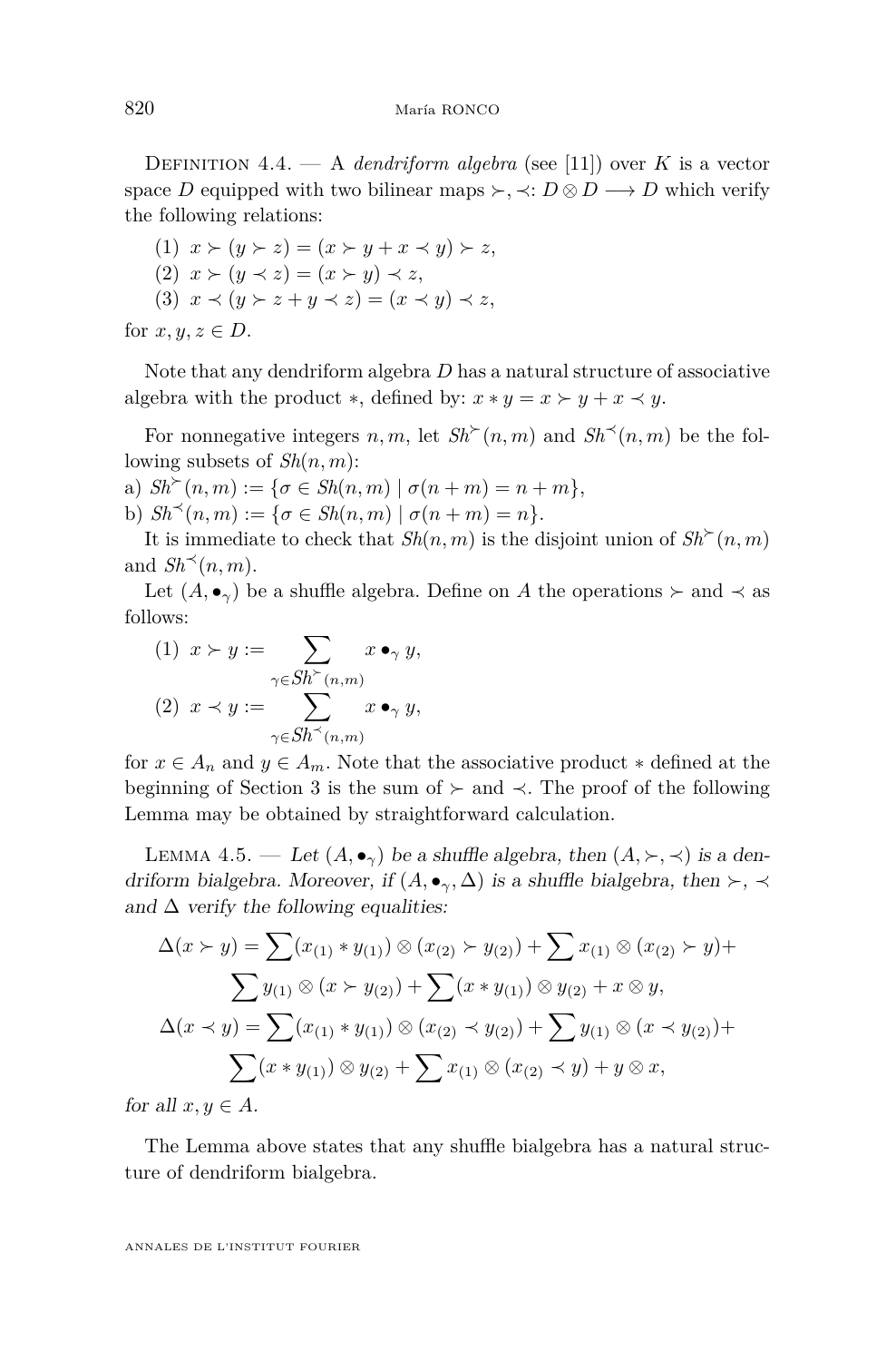#### **5. Primitive elements of shuffle bialgebras**

<span id="page-23-0"></span>We recall some results proved in [\[14\]](#page-52-0) that we need in order to study primitive elements in shuffle algebras.

Following [\[14\]](#page-52-0), let  $(H, \cdot, \Delta)$  be a triple such that  $(H, \Delta)$  is a conilpotent coassociative coalgebra and  $(H, \cdot)$  is an associative algebra. Define the linear map  $e \in End_K(H)$  as follows:

$$
e(x) := x - \sum x_{(1)} \cdot x_{(2)} + \dots + (-1)^{r+1} \sum x_{(1)} \cdot x_{(2)} \cdot \dots \cdot x_{(r)} + \dots = \sum_{r \ge 1} (-1)^{r+1} \cdot {r \cdot \Delta^{r}(x)},
$$

where  $\Delta^r(x) = \sum x_{(1)} \otimes x_{(2)} \otimes \cdots \otimes x_{(r)}$ .

PROPOSITION  $5.1.$  — (see Proposition 2.5 of [\[14\]](#page-52-0)) Any conilpotent nonunital infinitesimal bialgebra  $(H, \cdot, \Delta)$  verifies that:

- (1) the image of *e* belongs to *Prim*(*H*),
- (2) the restriction  $e \mid_{Prim(H)} = Id_{Prim(H)}$ , and
- (3)  $e(x \cdot y) = 0$  for all  $x, y \in Ker(\epsilon)$ .
- (4) any element *x* of  $Ker(\epsilon)$  verifies that

$$
x = e(x) + \sum e(x_{(1)}) \cdot e(x_{(2)}) + \dots + \sum e(x_{(1)}) \cdot \dots \cdot e(x_{(n)}) + \dots,
$$
  
where  $\Delta^n(x) = \sum x_{(1)} \otimes \dots \otimes x_{(n)}$ .

THEOREM  $5.2. -$  (see Theorem 2.6 of [\[14\]](#page-52-0)) Any conilpotent infinitesimal bialgebra *H* is isomorphic to

$$
(\overline{T}^c(Prim(H)) := (\bigoplus_{n \geq 1}Prim(H)^{\otimes n}, \nu, \Delta),
$$

where  $\nu$  is the concatenation product and  $\Delta$  is the deconcatenation coproduct.

We want to prove a Cartier-Milnor-Moore theorem in the context of shuffle bialgebras. In order to do it, we introduce the notion of P*rimsh* algebra.

DEFINITION 5.3. — A  $Prim_{sh}$  algebra is a graded vector space *V* equipped with operations  $B^{\gamma}$  :  $V_n \otimes V_m \longrightarrow V$ , for  $\gamma \in Sh(n,m)$  $\{1_{n+m}, \epsilon_{nm}\}$ , and a binary operation  $\{-,-\}$  which satisfy the following relations:

$$
(1) \ \{x, \{y, z\}\} = \{\{x, y\}, z\} + B^{1_n \times \epsilon_{rm}}(\{x, z\}; y) - B^{\epsilon_{mn} \times 1_r}(y; \{x, z\});
$$

 $(2) \ \{x; B^{\gamma}(y;z)\} = B^{\overline{\gamma}}(y;\{x,z\}) + B^{\tilde{\gamma}}(\{x,y\};z)$ , where  $\overline{\gamma} := (\epsilon_{mn} \times \overline{\gamma})$  $1_r$ ) ·  $(1_n \times \gamma)$  and  $\tilde{\gamma} = 1_n \times \gamma$ ;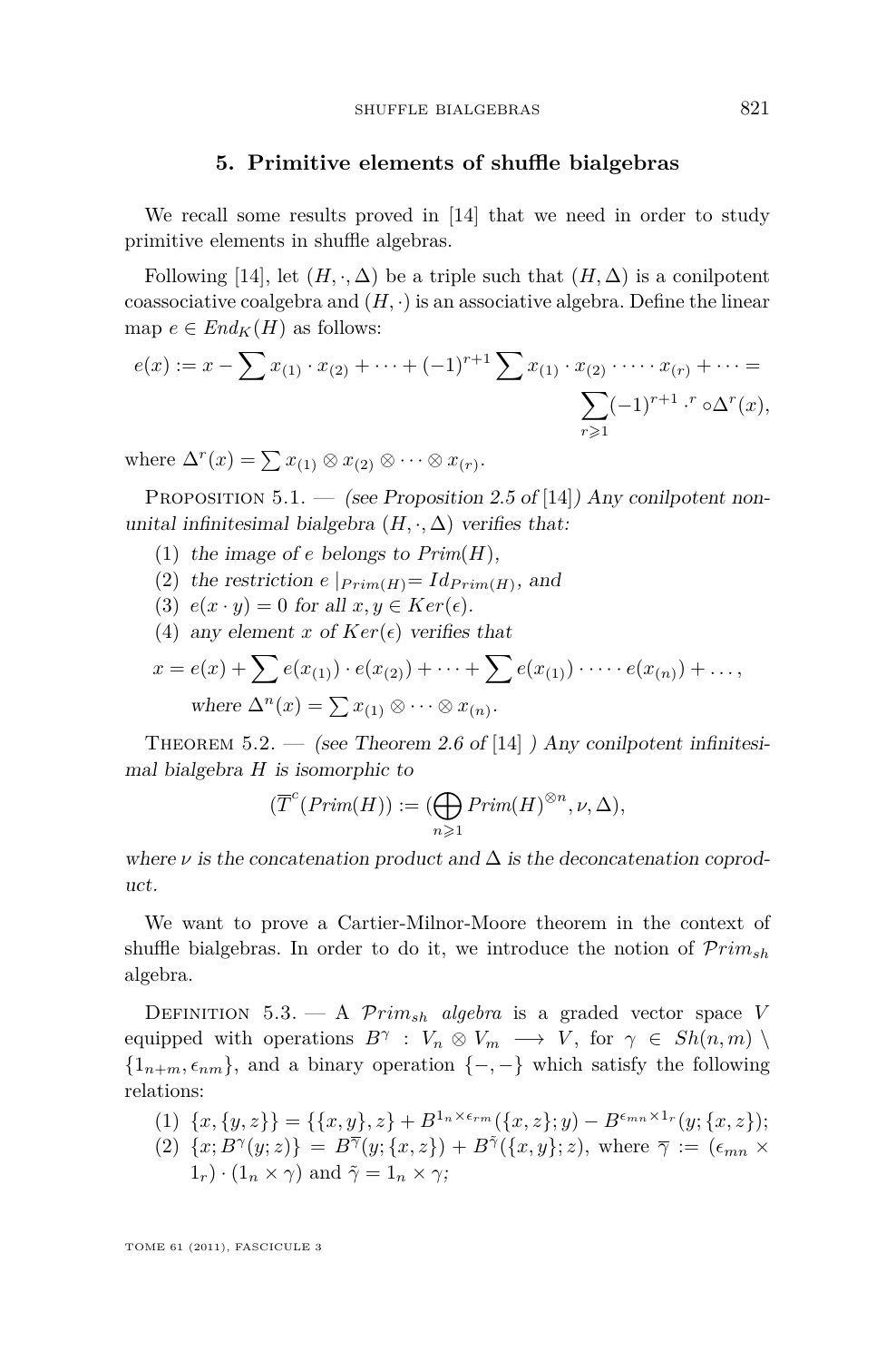- <span id="page-24-0"></span>(3)  ${B^{\gamma}(x; y), z} = B^{\gamma}(\{x; z\}; y) + B^{\gamma \times 1}r(x; \{y, z\})$ , where  $\gamma := (1_m \times$  $\epsilon_{rn}$ )  $\cdot$  ( $\gamma \times 1_r$ );
- (4)  $B^{\gamma}(B^{\delta}(x; y); z) = B^{\tau}(x; B^{\sigma}(y; z))$ , whenever  $(\delta \times 1_r) \cdot \gamma = (1_n \times \sigma) \cdot \tau$ , with  $\sigma \neq 1_{m+r}$ ;

for  $x \in V_n$ ,  $y \in V_m$  and  $z \in V_r$ .

Note that relation (4) of Definition [5.3](#page-23-0) makes no sense when the permutations  $\delta$  and  $\gamma$  are such that  $(\delta \times 1_r) \cdot \gamma = \tau \in Sh(n, m + r)$ . In this case, the permutation  $\tau$  verifies that  $\tau(1) < \tau(n+m)$  and  $\tau(n+m) + 1 < \tau(n)$ . Conversely, if a  $(n, m+r)$ -shuffle  $\tau$  verifies these conditions, then there exist unique permutations  $\delta \in Sh(n,m) \setminus \{1_{n+m}, \epsilon_{nm}\}$  and  $\gamma \in Sh(n+m, r) \setminus$  $\{1_{n+m+r}, \epsilon_{(n+m)r}\}\$  such that  $\tau = (\delta \times 1_r) \cdot \gamma$ . The following Lemma generalizes this situation, its proof is immediate applying Proposition [1.6.](#page-6-0)

LEMMA 5.4. — Let  $(m_1, \ldots, m_q)$  be a composition of m. If a permutation  $\tau \in Sh(n,m)$  is such that  $\tau(1) < \tau(n+m_1)$  and  $\tau(n+m_1 +$  $\cdots + m_{q-1}$ ) + 1 <  $\tau(n)$ , then there exist unique families of permutations  $\sigma_i \in Sh(n+m_1+\cdots+m_{i-1},m_i)$ , for  $1 \leq i \leq q$ , such that:

- $(1)$   $\sigma_i \neq 1_{n+m_1+\dots+m_{i-1}}$  and  $\sigma_i \neq \epsilon_{(n+m_1+\dots+m_{i-1})m_i}$
- $(2)$   $\tau = (\sigma_1 \times 1_{m-m_1}) \cdot (\sigma_2 \times 1_{m-m_1-m_2}) \cdot \cdots \cdot \sigma_q$
- (3) for  $2 \leq i \leq q-1$ , let  $\tau_i := (\sigma_1 \times 1_{m_2 + \dots + m_i}) \cdot (\sigma_2 \times 1_{m_3 + \dots + m_i}) \cdot \dots \cdot \sigma_i$ . The element  $\tau_i \in Sh(n, m_1 + \cdots + m_i)$  verifies that  $\tau_i(1) < \tau_i(n+1)$ *m*<sub>1</sub>) and  $\tau_i(n+m_1+\cdots+m_{i-1})+1<\tau_i(n)$ .

Notation 5.5. — Let *V* be a  $Prim_{sh}$  algebra. Given elements  $x \in V_n$ and  $y_i \in V_{m_i}$ , for  $1 \leqslant i \leqslant q$ , and a permutation  $\tau \in Sh(n, m_1 + \cdots + m_q)$ such that  $\tau(1) < \tau(n+m_1)$  and  $\tau(n+m_1+\cdots+m_{q-1})+1 < \tau(n)$ , we denote by  $B_q^{\tau}(x; y_1, \ldots, y_q)$  the following element of  $V_{n+m_1+\cdots+m_q}$ :

$$
B_q^{\tau}(x; y_1, \ldots, y_q) := (B^{\sigma_q}(\ldots((B^{\sigma_2}(B^{\sigma_1}(x; y_1); y_2) \ldots); y_q),
$$

where  $\sigma_1, \ldots, \sigma_q$  are the permutations described in Lemma 5.4.

Let  $(A, \bullet_\gamma)$  be a shuffle algebra over *K*. In order to simplify notation, given elements  $x \in A_n$  and  $y \in A_m$ , we shall keep the notations  $x \bullet_0 y$  for the element  $x \bullet_{1_{n+m}} y$ , and  $y \bullet_{top} x$  for the element  $x \bullet_{\epsilon_{nm}} y$ . Recall that both operations are associative.

Define binary operations  $\{-,-\}$  and  $B^{\gamma}$  on *A* by the formulas:

- $(1) \{x, y\} := x \bullet_{top} y x \bullet_0 y,$
- (2)  $B^{\gamma}(x; y) := x \bullet_{\gamma} y,$

for  $x \in A_n$ ,  $y \in A_m$  and  $\gamma \in Sh(n,m) \setminus \{1_{n+m}, \epsilon_{nm}\}.$ 

To see that there exists a functor from the category *Sh-alg* of shuffle algebras to the category of P*rimsh* algebras, we need the following result.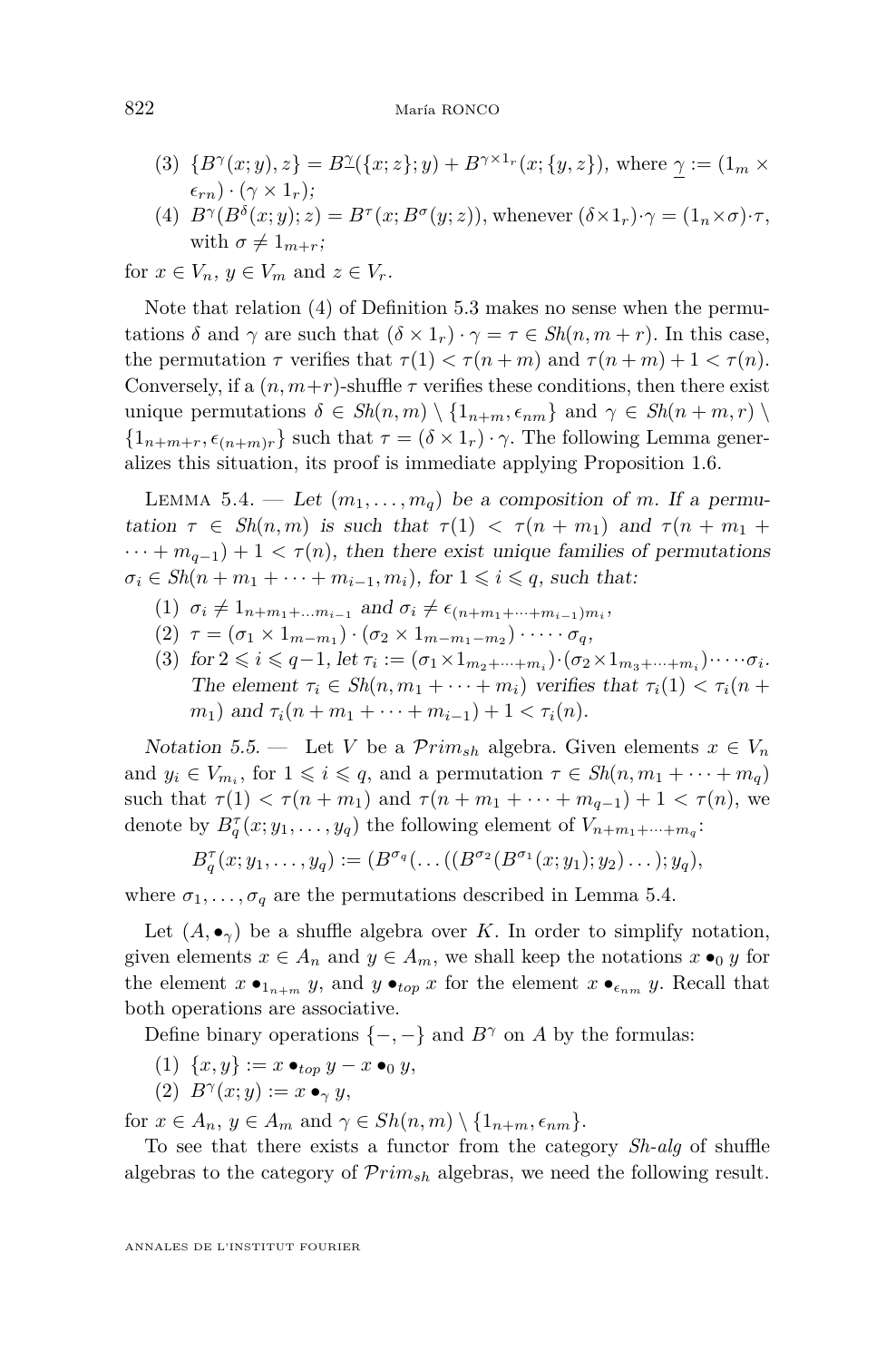<span id="page-25-0"></span>PROPOSITION 5.6. — Let  $(A, \bullet_{\gamma})$  be a shuffle algebra. The space A with the operations  $\{-,-\}$  and  $B^{\gamma}$  is a  $\mathcal{P}^{r}$ *im<sub>sh</sub>* algebra.

Proof. — We need to check that the operations defined on *A* verify the relations of Definition [5.3.](#page-23-0) For the first equality note that  $\epsilon_{(m+r)n} = (1_m \times$  $\epsilon_{rn}$ )  $\cdot$  ( $\epsilon_{nm} \times 1_r$ ), which implies that:

$$
\{x, \{y, z\}\}=x \bullet_{top} y \bullet_{top} z + x \bullet_0 y \bullet_0 z - x \bullet_{top} (y \bullet_0 z) - x \bullet_0 (y \bullet_{top} z) =
$$
  

$$
\{\{\{x, y\}, z\} + (x \bullet_0 y) \bullet_{top} z + (x \bullet_{top} y) \bullet_0 z - x \bullet_{top} (y \bullet_0 z) - x \bullet_0 (y \bullet_{top} z) =
$$
  

$$
\{\{\{x, y\}, z\} + \{x, z\} \bullet_{1_n \times \epsilon_{rm}} y - y \bullet_{\epsilon_{mn} \times 1_r} \{x, z\}.
$$

The second and the third equalities may be verified in an analogous way, using the properties of the  $\bullet_\gamma$ 's. The fourth one is immediate from the definition of shuffle algebra.

Remark 5.7. — For a shuffle algebra *A*, given elements  $x \in A_n, y_1, \ldots, y_q$ , with  $y_i \in A_{m_i}$ , and a permutation  $\tau \in Sh(n, m)$  such that  $\tau(n+m_1) < \tau(1)$ and  $\tau(n+m-m_q)+1 < \tau(n)$ , the element  $B_q^{\tau}(x; y_1, \ldots, y_q)$  defined in Notation [5.5](#page-24-0) verifies:

$$
B_q^{\tau}(x; y_1,\ldots,y_q)=x\bullet_{\tau}(y_1\bullet_0\cdots\bullet_0 y_q),
$$

where  $m = m_1 + \cdots + m_q$ .

The following Proposition states that the subspace of primitive elements of a shuffle bialgebra is closed under the operations  $\{-, -\}$  and  $\bullet_\gamma$ .

PROPOSITION 5.8. — Let  $(A, \bullet_{\gamma}, \Delta)$  be a shuffle bialgebra, the subspace of primitive elements *Prim*(*A*) is a P*rimsh* subalgebra of *A*.

Proof. — It is immediate to check that  $\Delta(x \bullet_{top} y) = x \otimes y = \Delta(x \bullet_0$ *y*)*,* for  $x, y \in Prim(A)$ *,* which implies that  $\Delta({x, y}) = 0$  whenever  $x, y \in$ Prim(*A*).

For any permutation  $\gamma \in Sh(n,m) \setminus \{1_{n+m}, \epsilon_{nm}\}$ , the coproduct verifies that:

$$
\Delta(x \bullet_\gamma y) = \sum_r \bigl( \sum (x_{(1)} \bullet_{\gamma_{(1)}^r} y_{(1)}) \otimes (x_{(2)} \bullet_{\gamma_{(2)}^{n+m-r}} y_{(2)}) \bigr),
$$

where  $\gamma = (\gamma_{(1)}^r \times \gamma_{(2)}^{n+m-r}) \cdot (1_{n_1} \times \epsilon_{(n-n_1)m_1} \times 1_{m-m_1}).$ 

Since  $\sum x_{(1)} \otimes x_{(2)} = 0$  and  $\sum y_{(1)} \otimes y_{(2)} = 0$ , we have that  $(x_{(1)} \bullet_{\gamma_{(1)}^r}$  $y_{(1)}$ )⊗ $(x_{(2)} \bullet_{\gamma_{(2)}^{n+m-r}} y_{(2)}) \neq 0$  if, and only if, either  $r = n_1 = n$ , and therefore  $\gamma = 1_{n+m}$ , or  $r = m_1 = m$ , and  $\gamma = \epsilon_{nm}$ . As  $\gamma \notin \{1_{n+m}, \epsilon_{nm}\}$ , we get that  $\Delta(x \bullet_\gamma y) = 0.$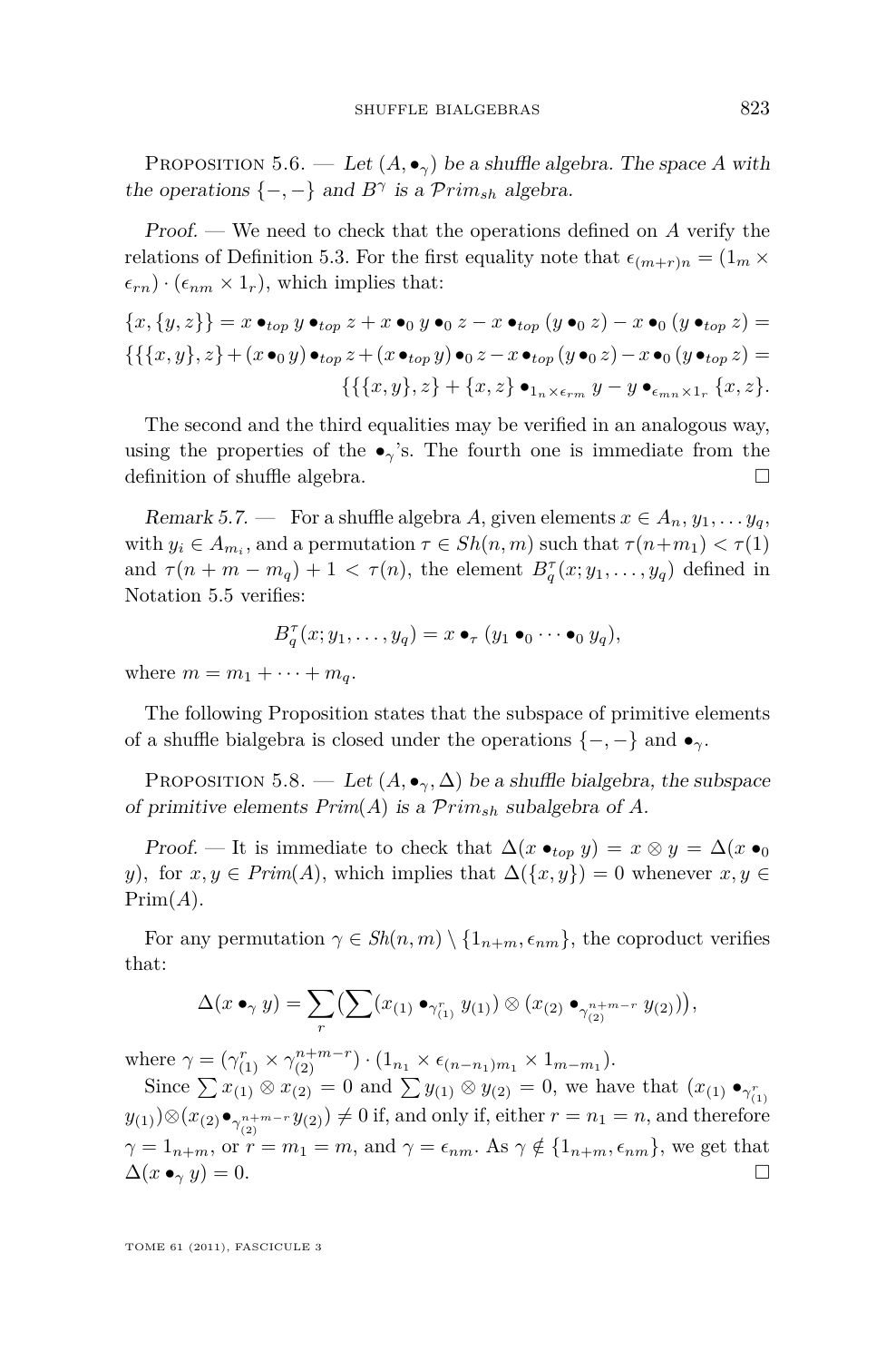<span id="page-26-0"></span>Given a positively graded vector conilpotent coalgebra on (*C,* Θ) we may describe, applying Theorem [5.2,](#page-23-0) the free shuffle algebra **Sh**(*C*) in terms of its primitive elements.

Let  $e : \mathbf{Sh}(C) \longrightarrow Prim(\mathbf{Sh}(C))$  be the linear map defined in Proposition [5.1.](#page-23-0) The restriction of the map *e* to the elements  $\xi_n \otimes x$ , with  $n \geq 1$  and  $x \in C_n$  gives a linear isomorphism between *C* and the subspace  $e(C)$  of *Prim*( $\text{Sh}(C)$ ). In order to simplify notation, we denote by  $\overline{x}$  the image under *e* of the element  $\xi_n \otimes x$ .

Let  $\mathcal{P}(\mathbf{Sh}(C))$  be the subspace of  $\mathbf{Sh}(C)$  spanned by the set  $e(C)$  with the operations  $B^{\gamma}$  and  $\{-,-\}$ , and let  $\mathcal{P}(\mathbf{Sh}(C))^{\bullet_0 n} \subseteq \mathbf{Sh}(C)$  be the subspace spanned by all the elements of the form  $z_1 \bullet_0 z_2 \bullet_0 \cdots \bullet_0 z_n$ , with  $z_i \in$  $\mathcal{P}(\mathbf{Sh}(C))$ , for  $1 \leqslant j \leqslant n$ .

PROPOSITION 5.9. — The space  $T^{\bullet_0}(\mathcal{P}(\mathbf{Sh}(C))) := \bigoplus_{n \geqslant 1} \mathcal{P}(\mathbf{Sh}(C))^{\bullet_0 n}$ coincides with **Sh**(*C*).

*Proof.* — We prove first that  $C \subseteq T^{\bullet}(\mathcal{P}(\mathbf{Sh}(C)))$ . If  $x \in C_1$ , then  $\overline{x} =$  $\xi_1 \otimes x \in \mathcal{P}(\mathbf{Sh}(C))$ . Suppose that  $x \in C_n$ , for  $n \geq 2$ , the definition of *e* implies that

$$
\xi_n \otimes x = \overline{x} + \sum (\xi_{n_1}; x_{(1)}) \bullet_0 \overline{x}_{(2)},
$$

where  $\Theta(x) = \sum x_{(1)} \otimes x_{(2)}$ . The elements  $\overline{x}$  and  $\overline{x}_{(2)}$  belong to  $e(C) \subseteq$  $Prim_{sh}(C)$ . Applying a recursive argument on the degree of x, we get that:

$$
\xi_{n_1} \otimes x_{(1)} = \sum_k \overline{y}_1^k \bullet_0 \overline{y}_2^k \bullet_0 \cdots \bullet_0 \overline{y}_{r_k}^k,
$$

with  $y_l^k \in C_{m_l^k}$ , for  $1 \leq l \leq r_k$ . So,  $\xi_n \otimes x$  belongs to  $T^{\bullet_0}(\mathcal{P}(\mathbf{Sh}(C)))$ .

Since  $(\mathbf{Sh}(C), \bullet_{\gamma})$  is the free shuffle algebra spanned by the vector space *C*, any homogeneous element  $y \in Sh(C)_n$  may be written in a unique way as  $y = \sum_l (\xi_{n_l} \otimes x_l) \bullet_{\gamma_l} y'_l$ , with  $x_l \in C_{n_l}$ ,  $y'_l \in \mathbf{Sh}(C)$  such that  $|y'_l| < n$ and  $\gamma_l \in Sh(n_l, n - n_l)$ .

We have proved yet that  $\xi_n \otimes x = \sum_l \overline{x}_1^l \bullet_0 \cdots \bullet_0 \overline{x}_{r-l}^l$ . To end the proof we are going to see that for any collection of elements *y* and  $\{z_i\}_{1\leq i\leq q}$ in  $\mathcal{P}(\mathbf{Sh}(C))$ , the element  $w = y \bullet_{\gamma} (z_1 \bullet_0 z_2 \bullet_0 \cdots \bullet_0 z_q)$ , belongs to  $\bigoplus_{n\geqslant 1} P(\textbf{Sh}(C))^{\bullet \circ n}$ . Let  $|y| = m, |z_i| = r_i$ , for  $1 \leqslant i \leqslant q$ , and  $r = \sum_{i=1}^q r_i$ . The result is obvious for  $\gamma = 1_{m+r}$ .

For  $\gamma \neq 1_{m+r}$ , we proceed by induction on *q*. If  $q = 1$ , then

- $w = B^{\gamma}(y; z_1)$ , for  $\gamma \neq \epsilon_{mr_1}$ , and
- $w = \{z_1, y\} + z_1 \bullet_0 y$ , for  $\gamma = \epsilon_{mr_1}$ .

If  $q > 1$  and  $\gamma(m) < \gamma(m+r_1+\cdots+r_{q-1})+1$ , then there exists  $\tilde{\gamma} \in Sh(m, \overline{r})$  such that  $\gamma = \tilde{\gamma} \times 1_{r_q}$ , where  $\overline{r} = r_1 + \cdots + r_{q-1}$ . We have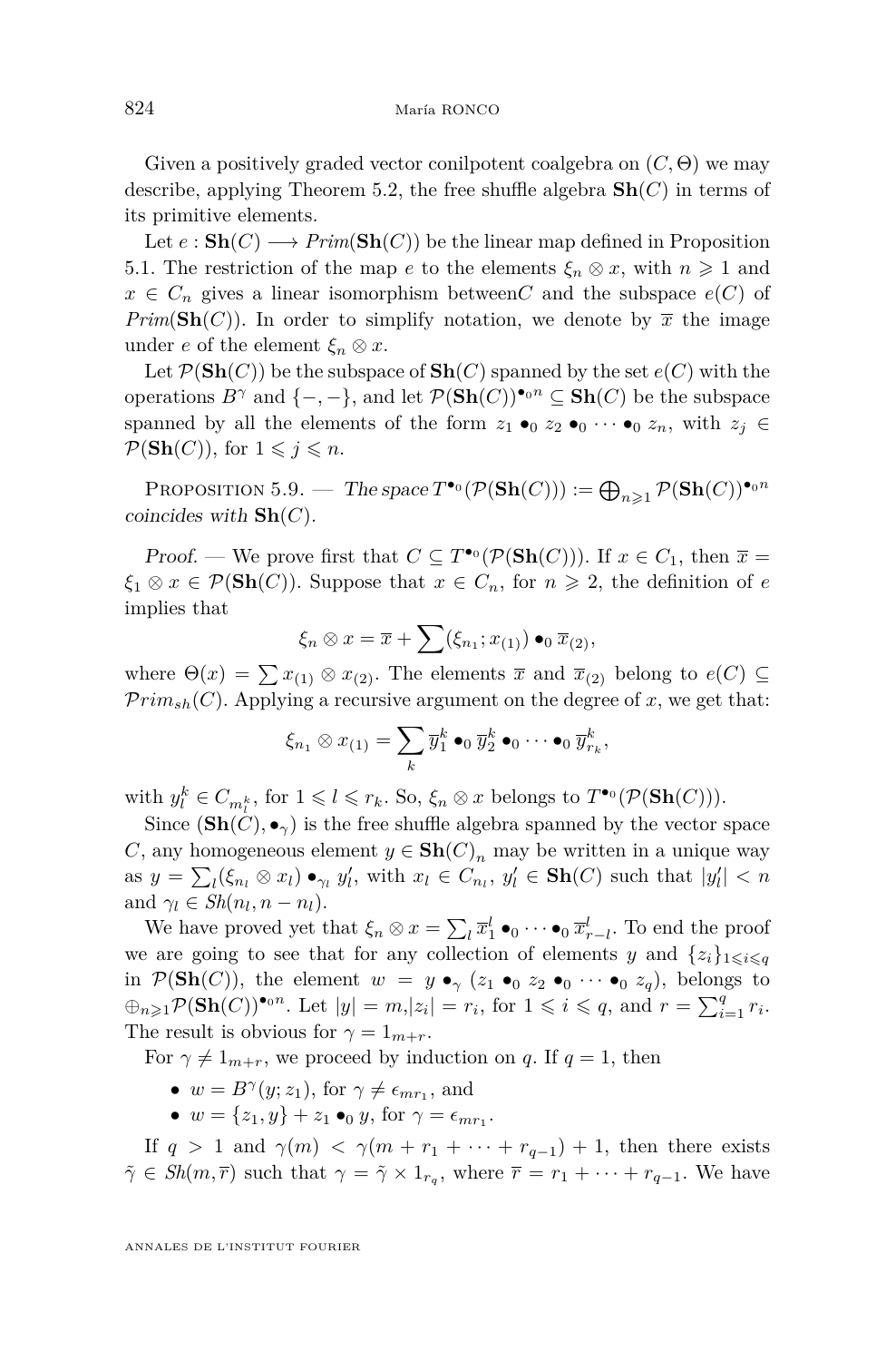<span id="page-27-0"></span>that  $w = (y \bullet_{\tilde{\gamma}} (z_1 \bullet_0 \cdots \bullet_0 z_{q-1})) \bullet_0 z_q$ . By recursive hypothesis, the element  $y \bullet_{\tilde{\gamma}} (z_1 \bullet_0 \cdots \bullet_0 z_{q-1})$  belongs to  $T^{\bullet_0}(\mathcal{P}(\mathbf{Sh}(C)))$ , which implies that  $w \in$  $T^{\bullet}$ <sup>0</sup> $(\mathcal{P}(\mathbf{Sh}(C)))$ .

If  $q > 1$  and  $\gamma(m) \geq \gamma(m + r_1 + \cdots + r_{q-1}) + 1$ , then we have to consider three situations:

- (1) If  $\gamma(1) < \gamma(m + r_1)$  then  $w = B_q^{\gamma}(y; z_1, \dots, z_q) \in \mathcal{P}(\mathbf{Sh}(C)),$
- (2) if  $\gamma(1) \geq \gamma(m+r_1)$  then, then  $\gamma = (\epsilon_{mr_1} \times 1_{r-r_1}) \cdot (1_{r_1} \times \tilde{\gamma})$ , for some  $\tilde{\gamma} \in Sh(m, r - r_1)$ . We get that:

$$
w = \{z_1, y\} \bullet_{1_{r_1} \times \tilde{\gamma}} (z_2 \bullet_0 \cdots \bullet_0 z_q) + z_1 \bullet_0 (y \bullet_{\tilde{\gamma}} (z_2 \bullet_0 \cdots \bullet_0 z_q)).
$$

But, by a recursive argument, the elements  $\{z_1, y\} \bullet_{1_{r_1} \times \tilde{\gamma}} (z_2 \bullet_0 \cdots \bullet_0$  $z_q$ ) and  $y \bullet_{\tilde{\gamma}} (z_2 \bullet_0 \cdots \bullet_0 z_q)$  belong to  $T^{\bullet_0}(\mathcal{P}(\mathbf{Sh}(C)))$ , which implies that  $w \in T^{\bullet_0}(\mathcal{P}(\mathbf{Sh}(C)))$ .

For any graded coalgebra *C*, let  $Prim_{sh}(C)$  denotes the free  $Prim_{sh}$ algebra spanned by the underlying space of *C*. Lemma [5.4](#page-24-0) implies that any homogeneous element of degree *n* in  $Prim_{sh}(C)$  is a sum of elements of type  $B_q^{\gamma}(x; y_1, \ldots, y_q)$ , with  $x = \{\{\{\{x_1, x_2\}, x_3\}, \ldots\}, x_n\}$ , for  $x_1, \ldots, x_n \in C$ , and  $y_1, \ldots, y_q \in \mathcal{P} \text{rim}_{sh}(C)$ , with  $|x| + \sum_{i=1}^q |y_i| = n$ . Let  $\{C\}_0$  be the vector space spanned by the elements  $\{\{\{\{x_1, x_2\}, x_3\}, \ldots\}, x_n\}$ , with  $x_i \in$ *C*, we have that  ${C}_0$  is a subspace of  $Prim_{sh}(C)$ .

Define recursively

$$
\{C\}_n := \{C\}_{n-1} \bigoplus (\bigoplus_{m \geq 1} B_m),
$$

where  $B_m$  is the space spanned by the elements  $B_m^{\gamma}(x; y_1, \ldots, y_m)$ , with *x* ∈ {*C*}<sub>0</sub>, *y*<sub>*j*</sub> ∈ {*C*}<sub>*n*−1</sub> for 1 ≤ *j* ≤ *m* Note that {*C*}<sub>*n*</sub> ⊆ {*C*}<sub>*n*+1</sub>. It is clear that  $Prim_{sh}(C) = \sum_{n\geqslant 0} \{C\}_n$  as a vector space.

PROPOSITION  $5.10.$  — Let *C* be a positively graded coalgebra. The subspace  $\mathcal{P}(\mathbf{Sh}(C))$  is the subspace of primitive elements of  $\mathbf{Sh}(C)$ . Moreover, it is the free  $Prim_{sh}$  algebra  $Prim_{sh}(C)$ .

Proof. — Note first that it suffices to prove the result for the case where  $C = \bigoplus C_n$  with  $C_n$  a space of finite dimension, for all  $n \geq 1$ . For the *n*>1 general case, *C* is a limit of graded vector spaces which verify this condition

and the result follows. Proposition [5.8](#page-25-0) states that  $\mathcal{P}(\mathbf{Sh}(C)) \subseteq \mathrm{Prim}(\mathbf{Sh}(C))$ , while Proposition

[5.9](#page-26-0) implies that  $\mathbf{Sh}(C) = \overline{T}(\mathcal{P}(\mathbf{Sh}(C)))$  as a vector space. From Theorem [5.2,](#page-23-0) one has that  $\mathbf{Sh}(C) = \overline{T}(Prim(\mathbf{Sh}(C)),$  so  $\mathcal{P}(\mathbf{Sh}(C)) = Prim(\mathbf{Sh}(C)).$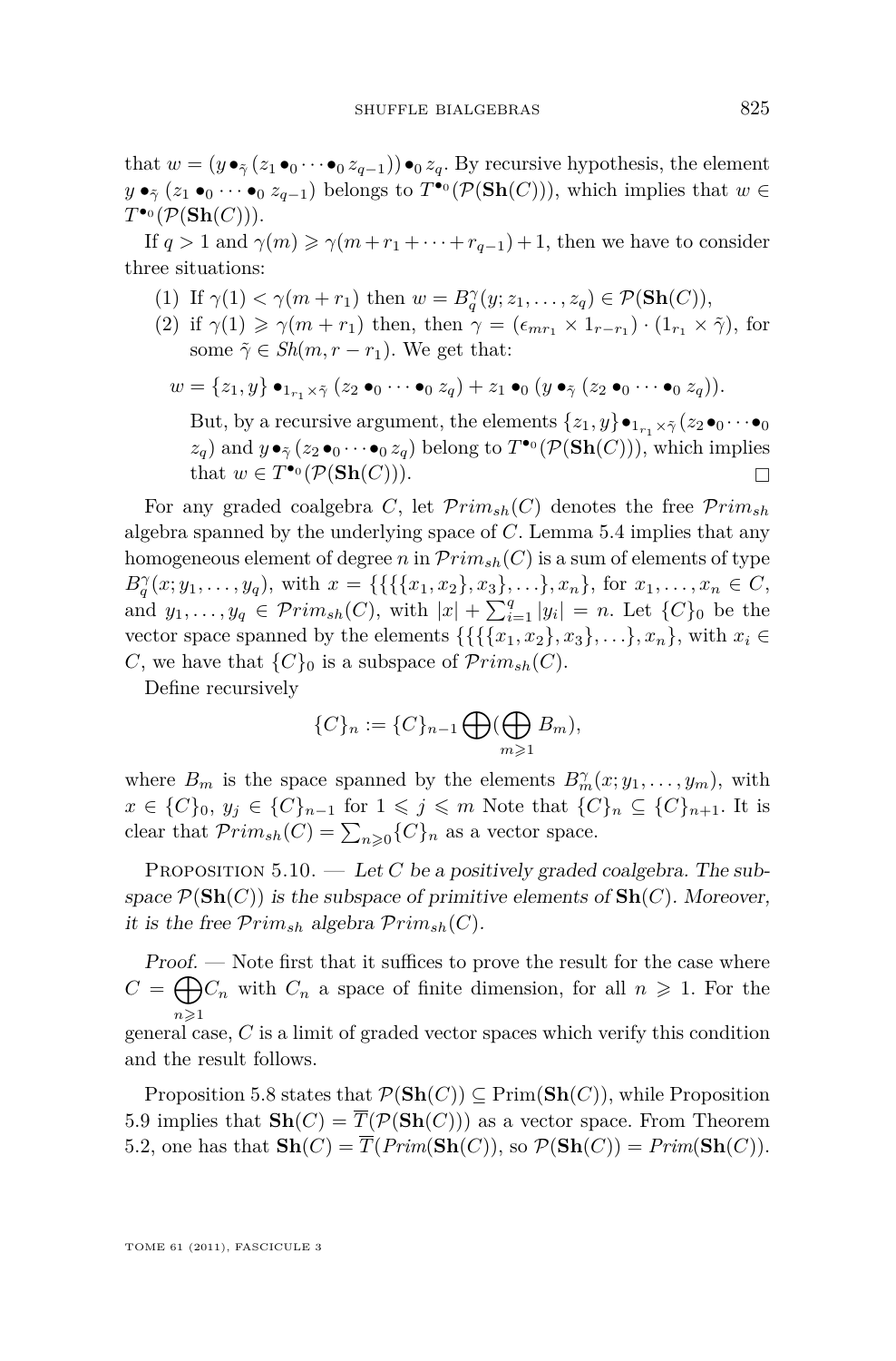<span id="page-28-0"></span>For the second assertion note that, since  $\mathbf{Sh}(C)$  is the free associative algebra over the space  $[Irr_{\mathcal{ST}}(C) = \bigoplus Irr_{\mathcal{ST}_n}(C)$  spanned by the irre*n*>1

ducible surjective maps coloured with elements of *C*, the previous assertion states that  $\mathcal{P}(\mathbf{Sh}(C))$  is isomorphic as a a vector space to  $Irr_{\mathcal{ST}}(C)$ . From Proposition [5.8](#page-25-0) we know that  $\mathcal{P}(\mathbf{Sh}(C))$  is a  $\mathcal{P}rim_{sh}$  algebra which contains  $e(C)$ . To see that it is free, it suffices to define a linear isomorphism  $\beta: Irr_{ST}(C) \longrightarrow Prim_{sh}(C)$ . On  $C \subset Irr_{\mathcal{P}}(C)$ ,  $\beta$  coincides with the identity map. Let  $y = (\xi_n \otimes x) \bullet_\gamma y_1 \in Irr_{\mathcal{P}}(C)$ , with  $x \in C_n$  and  $n \geq 1$ . We define  $\beta(y)$  as follows:

If  $y_1 \in \text{Irr}_{\mathcal{P}}(C)$  and  $\gamma \neq \epsilon_{nm_1}$ , then  $\beta(y) := B_1^{\gamma}(x; \beta(y_1))$ . If  $y_1 \in \text{Irr}_{\mathcal{P}}(C)$  and  $\gamma = \epsilon_{nm_1}$ , then

$$
\beta(y) := \begin{cases} \{\beta(y_1), x\}, & \text{for } \beta(y_1) \in \{C\}_0, \\ B_q^{\overline{\tau}}(\{w, x\}; z_1, \dots, z_q), & \text{for } \beta(y_1) = B_q^{\tau}(w; z_1, \dots, z_q), \end{cases}
$$

where  $|y_1| = m_1$ ,  $w \in \{C\}_0$ ,  $|w| = s$ ,  $z_j \in \mathcal{P}^{r}$ *i* $m_{sh}(C)$  for  $1 \leq j \leq q$ ,  $\sum_{j} |z_j| = r$  and  $\overline{\tau} := (\tau \times 1_n) \cdot (1_s \times \epsilon_{nr}).$ 

Suppose that  $y_1 = t_1 \bullet_0 \cdots \bullet_0 t_p$ , with  $t_i \in \text{Irr}_\mathcal{P}(C)$  and  $p > 1$ . The fact that *y* is irreducible implies that  $\gamma(n+h_1+\cdots+h_{p-1}+1) < \gamma(n)$ , for  $|t_i| = h_i.$ 

If 
$$
\gamma(1) < \gamma(n+h_1)
$$
, then  $\beta(y) := B_p^{\gamma}(x; \beta(t_1), \dots, \beta(t_p))$ .

If  $\gamma(n+h_1) < \gamma(1) - 1$ , then

$$
\beta(y) := \begin{cases} B_{p-1}^{\overline{\gamma}}(\{\beta(t_1), x\}; \beta(t_2), \dots, \beta(t_p)), & \text{for } \beta(t_1) \in \{C\}_0 \\ B_{q+p-1}^{\overline{\gamma}}(\{w, x\}; z_1, \dots, z_q, \beta(t_2), \dots, \beta(t_p)), & \text{for } \beta(t_1) = B_q^{\tau}(w; z_1, \dots, z_q), \end{cases}
$$
  
where  $\overline{\gamma} = \gamma \cdot (\epsilon_{h_1 n} \times 1_{h_2 + \dots + h_p}), \overline{\tau} := \gamma \cdot (1_n \times \tau \times 1_{h_2 + \dots + h_r}) \cdot (\epsilon_{sr} \times 1_{h-s}),$   
and  $h := \sum_{i=1}^p h_i.$ 

It is not difficult to check that  $\beta$  is bijective, which implies that  $\mathcal{P}(\mathbf{Sh}(X))$ is isomorphic to  $Prim_{sh}(X)$ .

The following result is a straightforward consequence of Theorem [5.2](#page-23-0) and the previous results.

PROPOSITION 5.11. — Let  $(C, \Theta)$  be a positively graded coalgebra. The nonunital infinitesimal bialgebra  $\mathbf{Sh}(C)$  is isomorphic to  $\overline{T}^c(\overline{\mathcal{P}r}im_{sh}(C))$ , where  $Prim_{sh}(C)$  is the free  $Prim_{sh}$  algebra spanned by the vector space  $C$ .

Example 5.12. – **Primitive elements of the**  $K[\mathcal{ST}_{\infty}]$ . As a shuffle algebra  $K[\mathcal{ST}_{\infty}]$  is freely generated by the set  $\{\xi_n\}_{n\geq 1}$ , while it is the free associative algebra spanned by the irreducible elements of  $ST_{\infty}$ .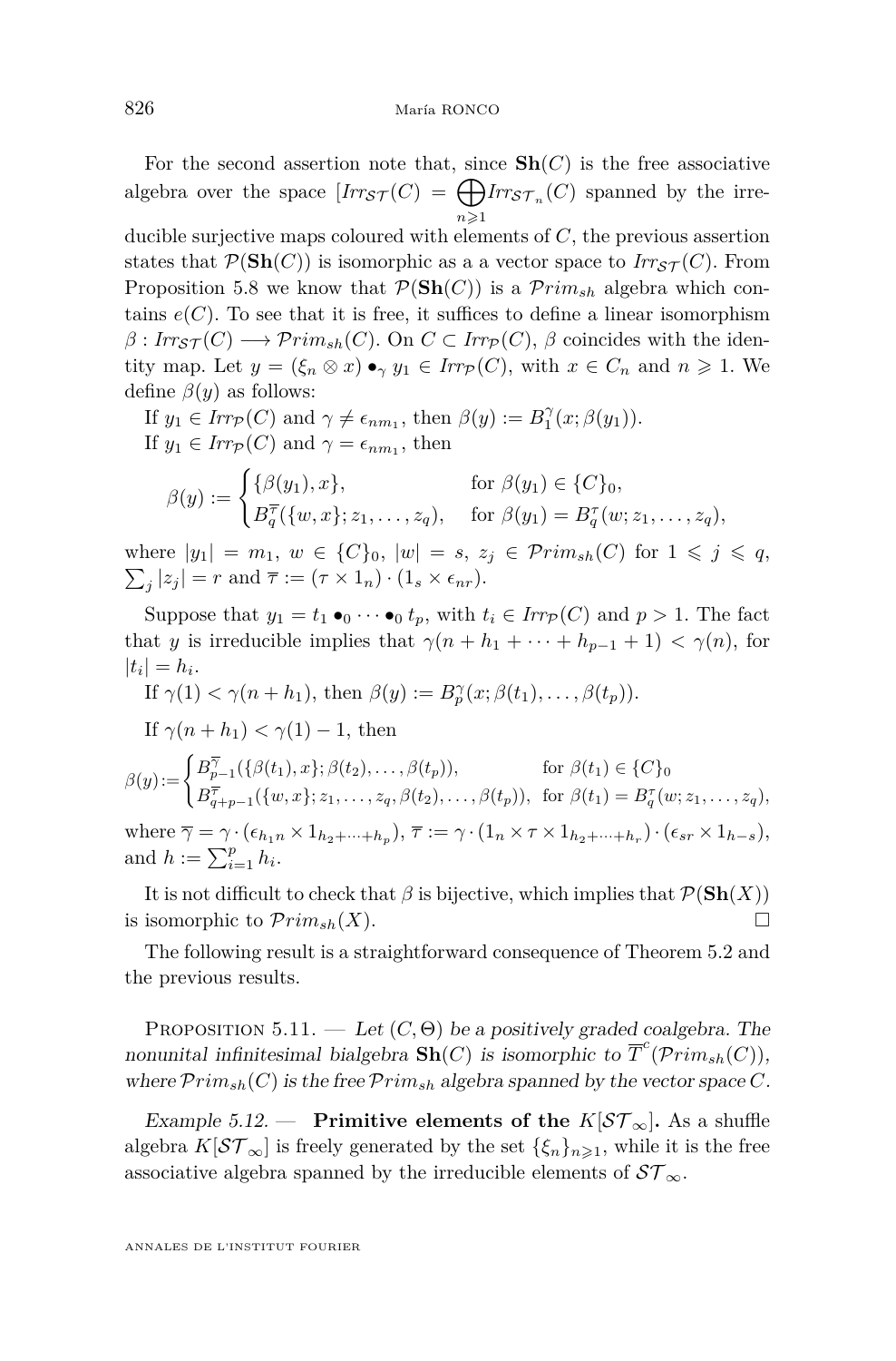Let  $\Theta$  be the unique coproduct on  $\bigoplus_{n\geqslant 1} K[\xi_n]$  such that  $\Theta(\xi_n) =$  $\sum_{i=1}^{n-1} \xi_i \otimes \xi_{n-i}$ , for  $n \geq 1$ . Given an irreducible element  $f \in \text{Irr}_{ST_n}$ , with  $n_1 = |f^{-1}(1)|$ , we associate to it a primitive element  $E_{\theta}(f)$  as follows:

If  $n_1 = n$ , then  $f = \xi_n$  and

$$
E(\xi_n) := e(\xi_n) = \sum_{r=1}^n (-1)^{r-1} \left( \sum_{n_1 + \dots + n_r = n} \xi_{n_1} \bullet_0 \cdots \bullet_0 \xi_{n_r} \right).
$$

If  $n_1 < n$ , then  $f = \xi_{n_1} \bullet_{\gamma} f_1$ , with  $\gamma \neq 1_n$ . There exists a unique family  $g_1, \ldots, g_r$  of irreducible elements, such that  $f_1 = g_1 \bullet_0 \cdots \bullet_0 g_r$ . Let  $|g_j| = m_j$ , for  $1 \leq j \leq r$ . Since  $f \in Irr_{ST_n}$ , we get that  $\gamma(n_1) >$  $\gamma(n_1 + m_1 + \cdots + m_{r-1} + 1)$ . The element  $E(f)$  is given by:

(1)  $E(f) := E(\xi_{n_1}) \bullet_\gamma (E(g_1) \bullet_0 \cdots \bullet_0 E(g_r)),$  for  $\gamma(1) < \gamma(n_1 + m_1),$ (2)  $E(f) := {E(g_1), E(\xi_n)} \bullet_{\tilde{\gamma}} (E(g_2) \bullet_0 \cdots \bullet_0 E(g_r), \text{ for } \gamma(1) \geq \gamma(n_1 + \xi_n)$  $m_1$ ),

where  $\gamma = (\epsilon_{n_1,m_1} \times 1_{m_2+\cdots+m_r}) \cdot \tilde{\gamma}.$ 

Note that  $E(f) = f + \sum_i f_i$ , such that the  $f_i$  are not irreducible, which implies that the family  ${E(f)}_f$  irreducible is linearly independent. Proposi-tions [5.9](#page-26-0) and [5.10](#page-27-0) imply that the family  ${E(f)}_{f \in Irr_{S\tau_{\infty}}}$  is a basis of the space of primitive elements of  $K[\mathcal{ST}_{\infty}].$ 

For example, let  $f = (3, 2, 4, 1, 6, 4, 1, 5, 5) = \xi_2 \bullet_{(3,4,5,1,6,7,2,8,9)} ((2, 1) \bullet_0$ (1*,* 3*,* 1*,* 2*,* 2))*.* We get that

$$
E(\xi_2) = (1, 1) - (1, 2), \qquad E(2, 1) = (2, 1) - (1, 2),
$$
  
\n
$$
E(2, 1, 1) = \{E(\xi_1), E(\xi_2)\} = (2, 1, 1) - (3, 1, 2) - (1, 2, 2) + (1, 2, 3),
$$
  
\n
$$
E(1, 3, 1, 2, 2) = E(\xi_2) \bullet_{(1, 3, 2, 4, 5)} E(2, 1, 1) = (1, 3, 1, 2, 2) - (1, 4, 1, 2, 3) - (1, 2, 1, 3, 3) + (1, 2, 1, 3, 4) - (1, 4, 2, 3, 3) + (1, 5, 2, 3, 4) + (1, 3, 2, 4, 4) - (1, 3, 2, 4, 5),
$$
  
\n
$$
E(3, 2, 4, 1, 6, 4, 1, 5, 5) = \{E(2, 1), E(\xi_2)\} \bullet_{(1, 2, 5, 3, 6, 7, 4, 8, 9)} E(1, 3, 1, 2, 2).
$$

We want to prove the equivalence between the categories of conilpotent shuffle bialgebras and P*rimsh* algebras. More precisely, given a P*rimsh* algebra  $(V, B^{\gamma}, [-,-])$ , let  $\mathcal{U}_{Sh}(V)$  be the shuffle bialgebra obtained by taking the quotient of the free shuffle algebra  $\mathbf{Sh}(V)$  by the ideal (as a shuffle algebra) spanned by the set:

$$
\{B^\gamma(x;y)-\overline{B}^\gamma(x;y),\ \{x,z\}-[x,z]\},
$$

with  $x \in V_n$ ,  $y \in V_m$ ,  $z \in V_r$  and  $\gamma \in Sh(n, m)$  such that  $\gamma(1) < \gamma(n + m_1)$ and  $\gamma(n+m_1+\cdots+m_{n-1}+1)<\gamma(n)$ . Here  $B^{\gamma}$  and  $\{-,-\}$  denote the operations associated to the shuffle algebra  $\mathbf{Sh}(V)$ .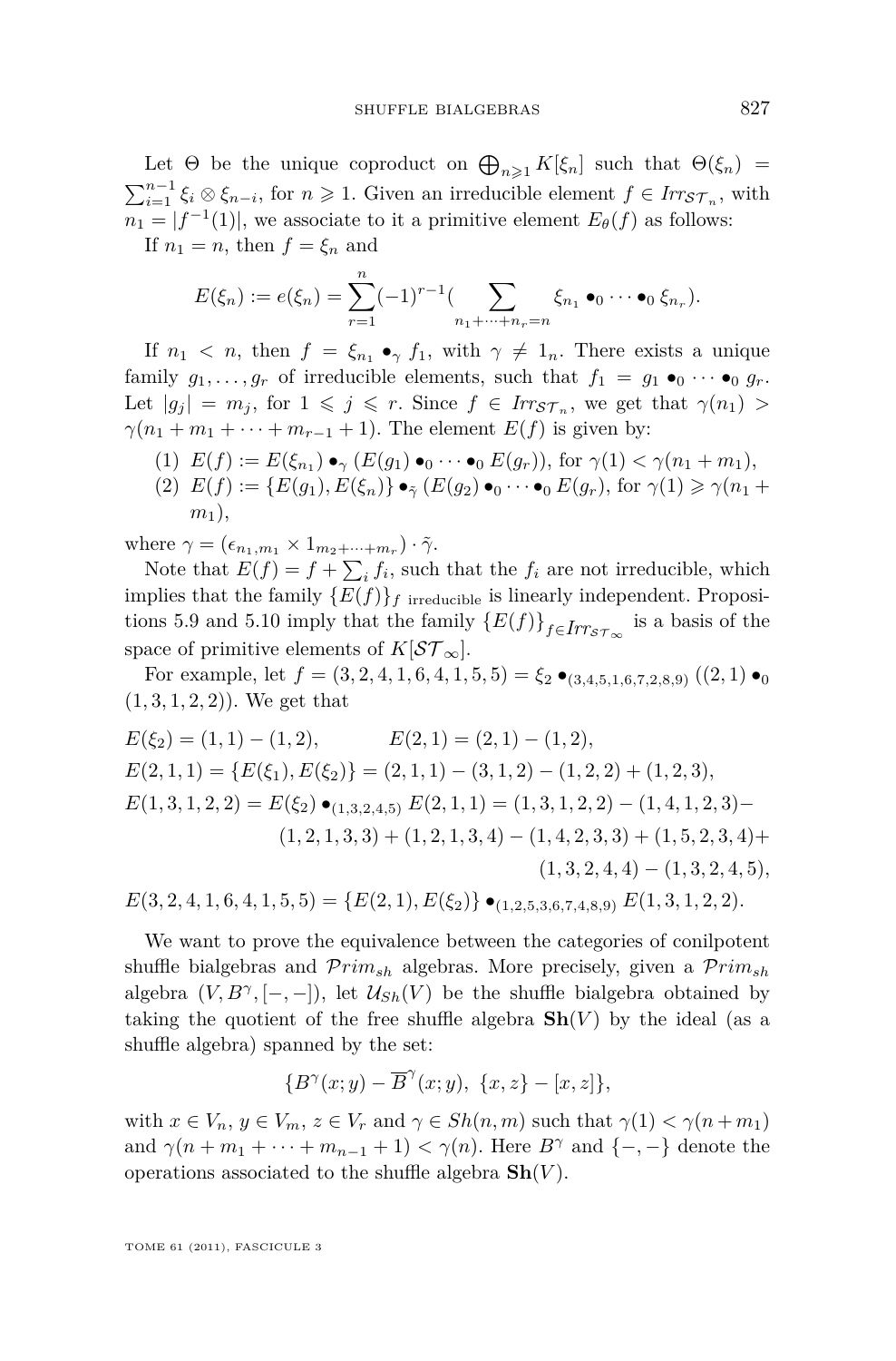<span id="page-30-0"></span>THEOREM 5.13. — **a**) Let  $(H, \circ_{\gamma}, \Delta)$  be a conilpotent shuffle bialgebra. As a shuffle bialgebra *H* is isomorphic to  $\mathcal{U}_{Sh}(Prim(H))$ , where  $Prim(H)$ is the P*rimsh* algebra of primitive elements of *H*.

**b**) Let  $(V, \overline{B}_n^{\gamma})$ *n ,* {−*,* −}) be a P*rimsh* algebra. As P*rimsh* algebra *V* is isomorphic to  $\text{Prim}(\mathcal{U}_{Sh}(V)).$ 

Proof. — **a**) .Define  $\varphi : \mathbf{Sh}(Prim(H)) \longrightarrow H$  as follows:

$$
\varphi(x_1\bullet_{\gamma_1}(x_2\bullet_{\gamma_2}(\ldots(x_{n-1}\bullet_{\gamma_{n-1}x_n})))):=x_1\circ_{\gamma_1}(x_2\circ_{\gamma_2}(\ldots(x_{n-1}\circ_{\gamma_{n-1}x_n}))),
$$

where  $x_i \in Prim(H)$  for  $1 \leq i \leq n$ . Note that  $\varphi(B^{\gamma}(x; y)) = \varphi(x \bullet_{\gamma} y) =$  $x \circ_\gamma y = \overline{B}^\gamma(x; y)$ , and  $\varphi(\{x, y\}) = \varphi(x \bullet_{top} y - x \bullet_0 y) = [x; y]$ , so  $\varphi$  factorizes through  $\mathcal{U}_{Sh}(\text{Prim}(H))$ . Moreover, it is immediate to check that  $\varphi$  is a bialgebra homomorphism. Applying Theorem [5.2,](#page-23-0) the inverse morphism is given by

$$
\varphi^{-1}(x) = cl(e(x)) + \sum cl(x_{(1)} \bullet_0 x_2)) + \cdots + \sum cl(x_1 \bullet_0 \cdots \bullet_0 x_n),
$$

where *cl* denotes the class of the element in  $\mathcal{U}_{Sh}(Prim(H)).$ 

**b)** It is clear that  $V \subseteq \text{Prim}(\mathcal{U}_{Sh}(V))$ . Proposition [5.11](#page-28-0) implies that  $Prim(\mathbf{Sh}(V)) = Prim_{sh}(V)$ . So, the primitive elements of  $\mathcal{U}_{Sh}(V)$  are generated by *V* under the operations  $B^{\gamma}$  and  $\{,\}$ , which are precisely the elements of  $V$  in the quotient.

#### **6. Preshuffle bialgebras and pre-Lie systems**

We want to apply our description of primitive elements of shuffle bialgebras to other structures. We introduce the notion of preshuffle algebras, related to leveled trees, and study pre-Lie systems (see [\[6\]](#page-52-0)) as a particular type of preshuffle algebras.

Shuffle algebras are related to a weak version of monoids in the category  $(S-Mod, \otimes_{\mathcal{S}})$ , when we do no ask for a compatibility relation between the operations  $\bullet_\gamma$  and the action of the symmetric group. In the present section, we consider the family of *block-shuffles*, which is closed under compositions, and define a preshuffle algebra as a graded space equipped with operations •<sub>γ</sub> only when  $\gamma$  is a block-shuffle. For any non-symmetric operad  $\mathbb{P}$  =  $\{\mathbb{P}_n\}_{n\geqslant 0}$  the space  $A = \bigoplus_{n\geqslant 0} \mathbb{P}_{n+1}$  has a natural structure of preshuffle algebra. More precisely, non-symmetric operads are, via this identification, preshuffle algebras satisfying some extra conditions.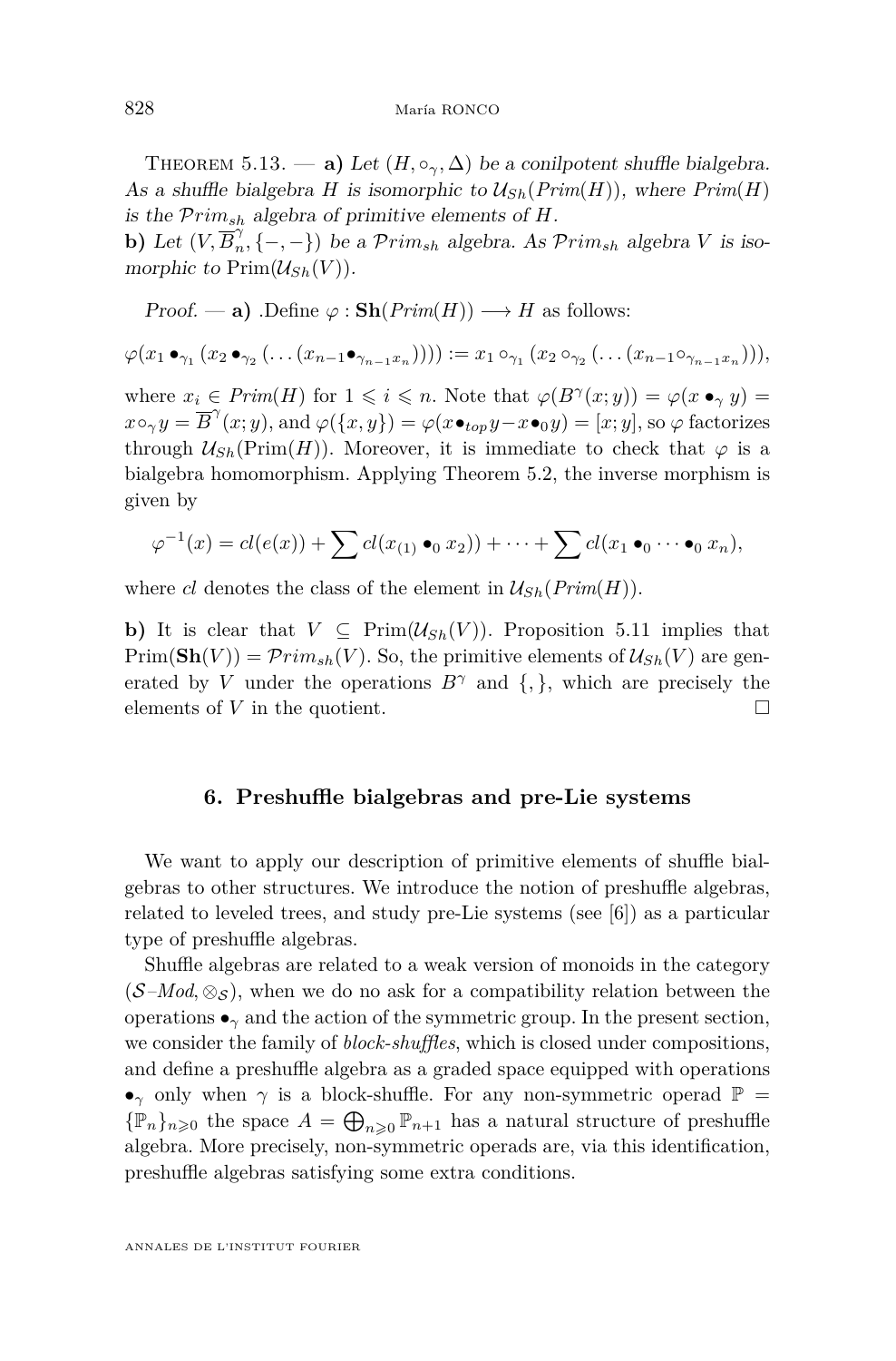DEFINITION  $6.1$  – (1) A *preshuffle* algebra over *K* is a graded vector space  $A = \bigoplus_{n \geqslant 1} A_n$  equipped with linear maps

$$
\bullet_i: A \otimes A_m \to A, \text{ for } 0 \leqslant i \leqslant m,
$$

satisfying:

$$
(x \bullet_i y) \bullet_j z = x \bullet_{i+j} (y \bullet_j z), \text{ for } 0 \leq i \leq |y| \text{ and } 0 \leq j \leq |z|.
$$

(2) A *pre-Lie system* is a preshuffle algebra  $(A, \bullet_i)$  such that the operations  $\bullet_i$  satisfy the following additional conditions:

$$
x \bullet_i (y \bullet_j z) = y \bullet_{j+|x|} (x \bullet_i z), \text{ for } 0 \leq i < j,
$$

for any elements  $x, y, z \in A$ .

The relations verified by a preshuffle algebra may be pictured as follows:



For non-negative integers *n* and  $0 \leq i \leq m$ , let  $\omega_i^{n,m}$  be the permutation  $\omega_i^{n,m} := \epsilon_{n,i} \times 1_{m-i} \in Sh(n,m)$ . The element  $\omega_m^{n,m}$  is equal to  $\epsilon_{n,m}$ .

It is immediate to verify that:

$$
(1_n \times \omega_j^{m,r}) \cdot \omega_i^{n,m+r} = (\omega_{i-j}^{n,m} \times 1_r) \cdot \omega_j^{n+m,r},
$$

for  $0 \leq j \leq r$  and  $0 \leq i \leq m+r$ , which implies that any shuffle algebra is a preshuffle algebra with the product  $\bullet_i$  given by:

$$
x \bullet_i y := x \bullet_{\omega_i^{n,m}} y, \text{ for } x \in A_n, y \in A_m \text{ and } 0 \leqslant i \leqslant m.
$$

DEFINITION  $6.2$ . — (see [\[6\]](#page-52-0)) A *pre-Lie algebra* is a vector space *V* equipped with a bilinear map  $\circ : V \otimes V \longrightarrow V$  satisfying that:

$$
x \circ (y \circ z) - (x \circ y) \circ z = x \circ (z \circ y) - (x \circ z) \circ y,
$$

for any elements  $x, y, z \in V$ .

Associative algebras are particular examples of pre-Lie algebras.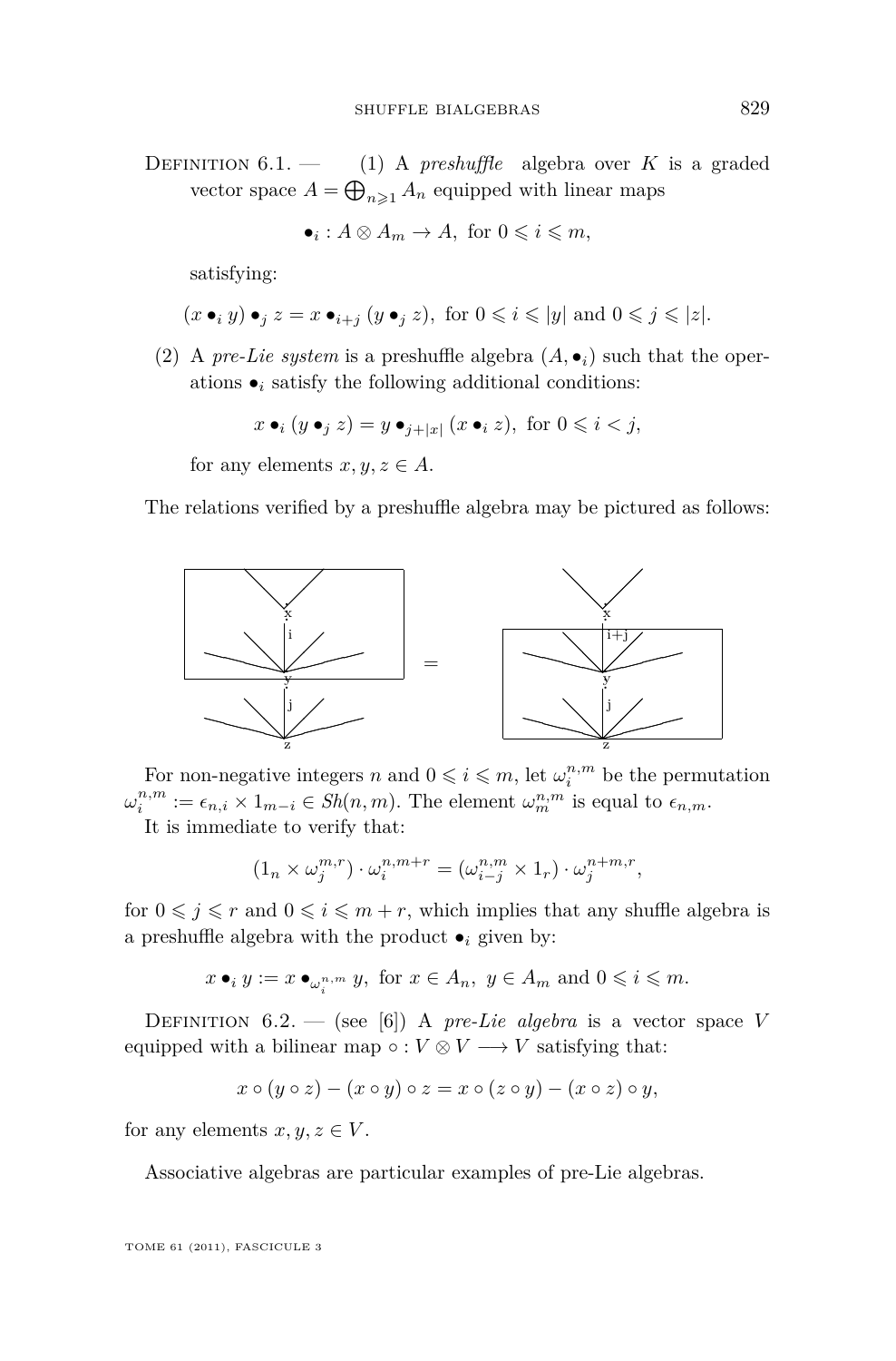Any pre-Lie system  $(A, \bullet_i)$  induces a pre-Lie algebra structure on the space  $A$  with the product  $\circ$  given by:

$$
x\circ y=\sum_{0\leqslant i\leqslant m}x\bullet_i y,
$$

for  $x \in A$  and  $y \in A_m$ .

DEFINITION  $6.3.$  — Let  $(A, \bullet_i)$  be a positively graded preshuffle algebra, such that *A* is equipped with a graded coassociative coproduct  $\Delta$ . We say that  $(A, \bullet_i, \Delta)$  is a *preshuffle bialgebra* if it verifies:

$$
(1) \ \Delta(x \bullet_0 y) = \sum x_{(1)} \otimes (x_{(2)} \bullet_0 y) + x \otimes y + \sum (x \bullet_0 y_{(1)}) \otimes y_{(2)}.
$$
  

$$
(2) \ \Delta(x \bullet_i y) = \sum_{|y_{(1)}| \leq i} y_{(1)} \otimes (x \bullet_{i-|y_{(1)}|} y_{(2)}) + \sum_{|y_{(1)}| = i} (x_{(1)} \bullet_i y_{(1)}) \otimes (x_{(2)} \bullet_0 y_{(2)}) + \sum_{|y_{(1)}| \geq i} (x \bullet_i y_{(1)}) \otimes y_{(2)},
$$

for  $1 \leqslant i \leqslant |y|$ .

$$
(3) \Delta(x \bullet_{|y|} y) = \sum y_{(1)} \otimes (x \bullet_{|y_{(2)}|} y_{(2)}) + y \otimes x + \sum (x_{(1)} \bullet_{|y|} y) \otimes x_{(2)}.
$$

We shall use indistinctly the terms *pre-Lie system with coproduct* or *coalgebra structure on a pre-Lie system* to design a preshuffle bialgebra  $(A, \bullet_i, \Delta)$  such that  $(A, \bullet_i)$  is a pre-Lie system.

Clearly any shuffle bialgebra is a preshuffle bialgebra.

Examples  $6.4.$  — **a)** The free preshuffle algebra. Let *V* be a positively graded vector space. In **b)** of Examples [2.3](#page-10-0) we introduce a shuffle algebra structure on the space  $K[\mathcal{F}_{\infty}](V)$ , so  $K[\mathcal{F}_{\infty}](V)$  is a preshuffle al- $\mathsf{gebra}$  with the operations  $\bullet_i := \bullet_{\omega_i}$ . Moreover, the subspaces  $K[\mathcal{K}_{\infty}(V)] :=$  $\bigoplus_{n\geqslant 1} K[\mathcal{K}_n(V)]$  and  $K[\mathcal{ST}_{\infty}(V)] := \bigoplus_{n\geqslant 1} K[\mathcal{ST}_n(V)]$  are closed under the operations  $\bullet_i$ , so they are sub-preshuffle algebras of  $K[\mathcal{F}_{\infty}(V)]$ .

THEOREM  $6.4.1.$  – For any positively graded vector space V, the space  $K[\mathcal{K}_{\infty}(V)]$ *, with the operations* •*i, is the free preshuffle algebra spanned by V. We denote it by*  $\text{Psh}(V)$ *.* 

Proof. — Any element of  $x \in V_n$  is identified with the pair  $\xi_n \otimes x$ . The result follows easily using that any element *z* in the free preshuffle algebra spanned by *V* is of the form  $x \bullet_i y$ , with  $x \in V_r$  for some  $1 \leq r$  and *y* and element of the free preshuffle algebra such that  $|y| < |z|$ .

Given a coalgebra  $(C, \Theta)$ , the coproduct  $\Delta_{\theta} : \mathbf{Sh}(C) \longrightarrow \mathbf{Sh}(C) \otimes \mathbf{Sh}(C)$ , defined in Example **c**) of [3.3,](#page-16-0) restricts to  $\text{Psh}(C)$ . So, any free preshuffle algebra is a preshuffle bialgebra.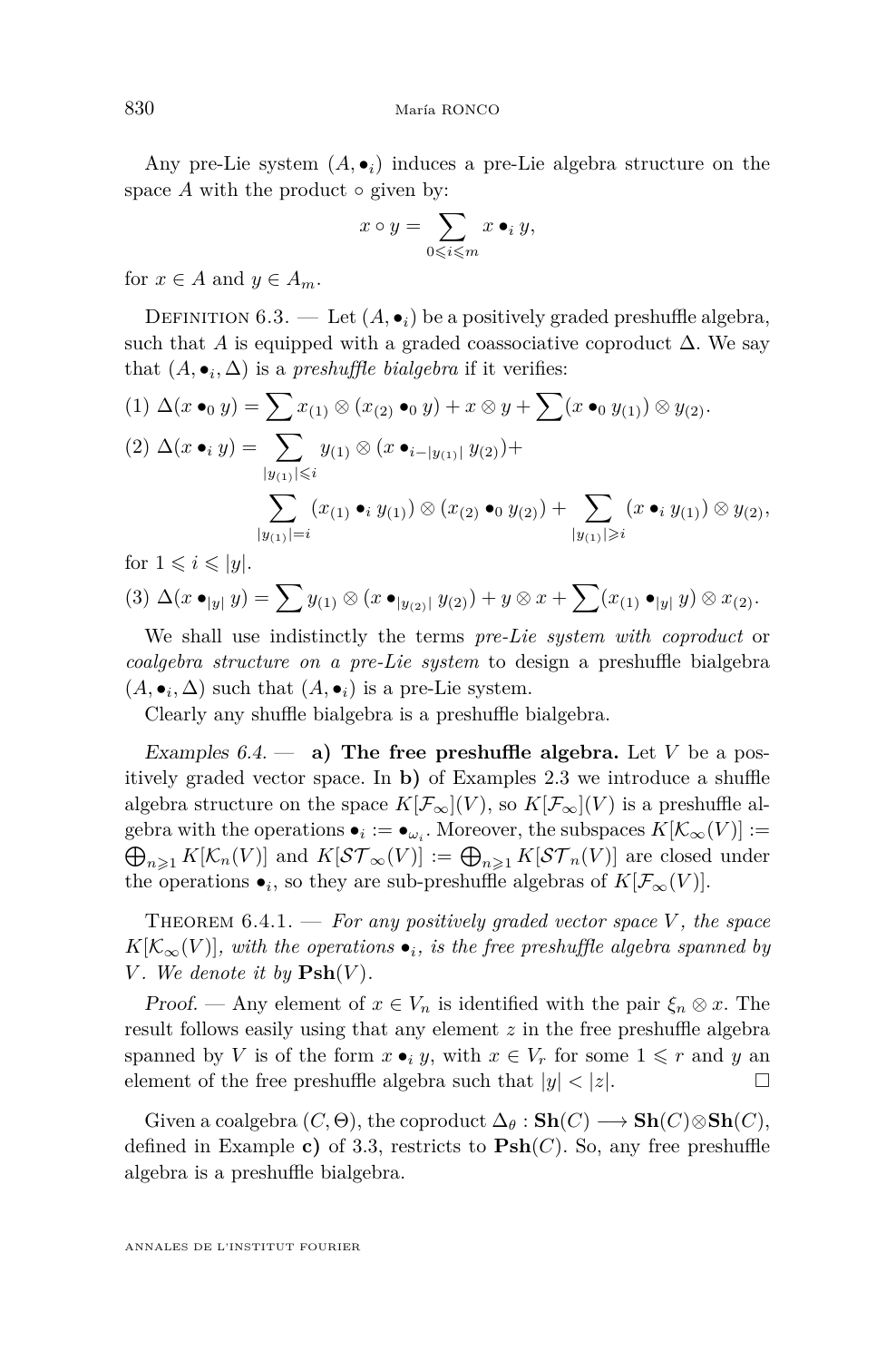The free preshuffle algebra spanned by the one dimensional space  $Kx_0$ of degree one is just the space  $K[S_{\infty}] := \bigoplus$ *n*>1  $K[S_n]$ , with the operations

 $\bullet_{\omega_i}$ .

**b) Infinitesimal bialgebras** Given a graded nonunital infinitesimal bialgebra  $(A, \cdot, \Delta)$ , example **b**) of [3.3](#page-16-0) shows that there exists a natural way to define a shuffle bialgebra structure on A, where the coproduct is  $\Delta$  and the operations  $\bullet_\gamma$  are constructed using  $\cdot$  and  $\Delta$ . It is easy to see that the preshuffle algebra structure on *A*, given by  $\bullet_i = \bullet_{\omega_i^{n,m}}$  is in fact a pre*i* Lie system. So, any graded nonunital infinitesimal bialgebra gives rise to a coalgebra structure on a pre-Lie system.

**c)** The free pre-Lie system. The graded vector space  $K[T_\infty]$  spanned by the set of planar trees  $T_{\infty} := \bigcup_{n \geq 1} T_n$ , with the products  $\circ_i$  described in Definition [1.13](#page-8-0) is a pre-Lie system. Moreover, the subspace  $K[Y_\infty]$ , spanned by the set of planar binary trees, is a sub-pre-Lie system of  $K[T_\infty]$ .

For a graded vector space  $V = \bigoplus_{n \geq 1} V_n$ , let  $V[-1]$  be the graded space such that  $V[-1]_0 = 0$ ,  $V[-1]_1 = Kid$  and  $V[-1]_n = V_{n-1}$ . The free nonsymmetric operad spanned by  $V[-1]$  (see for instance [\[15\]](#page-52-0)) is the vector space  $\bigoplus_{n\geqslant1} K[T_{n-1}(V)]$  spanned by the set of planar rooted trees with the internal vertices coloured by the elements of  $V$ , in such a way that a vertex with  $r+1$  inputs is coloured by an element *x* of  $V_r$ , with the maps  $\circ_i$ induced by the pre-Lie system structure of the space  $K[T_\infty]$  in an obvious way. So, the free pre-Lie system  $\mathbf{PLie}(V)$  on *V* is just the space of coloured trees  $K[T_\infty(V)] = \bigoplus_{n \geqslant 1} K[T_n(V)]$  with the compositions  $\circ_i$ .

**d) The space of Hochschild cochains.** (see [\[6\]](#page-52-0) ) Let *A* be a unital *K*algebra, and let  $C^*(A) := \bigoplus_{n \geq 0} \text{Hom}_K(A^{\otimes n}, A)$  be the space of Hochschild cochains on *A*.

The space  $C^*(A)[1] := \bigoplus_{n \geq 0} \text{Hom}_K(A^{\otimes (n+1)}, A)$  is a pre-Lie system with the operations  $\bullet_i$  defined as follows:

$$
g \bullet_i f := f \circ (id_A^{\otimes (i-1)} \times g \times id_A^{\otimes (n-i)}),
$$

for  $g \in C^m(A, A)$  and  $f \in C^n(A, A)$ .

Consider on  $C^*(A)[1]$  the following coproduct:

$$
\Delta(f) := \sum_{i=1}^{n-1} f_{(1)}^i \otimes f_{(2)}^{n-i+1}, \text{ for } f \in C^n(A, A),
$$

where

$$
(1) f(1)i f(1)(x1,...,xi) := f(x1,...,xi,1A,...,1A) \in Ci(A, A)
$$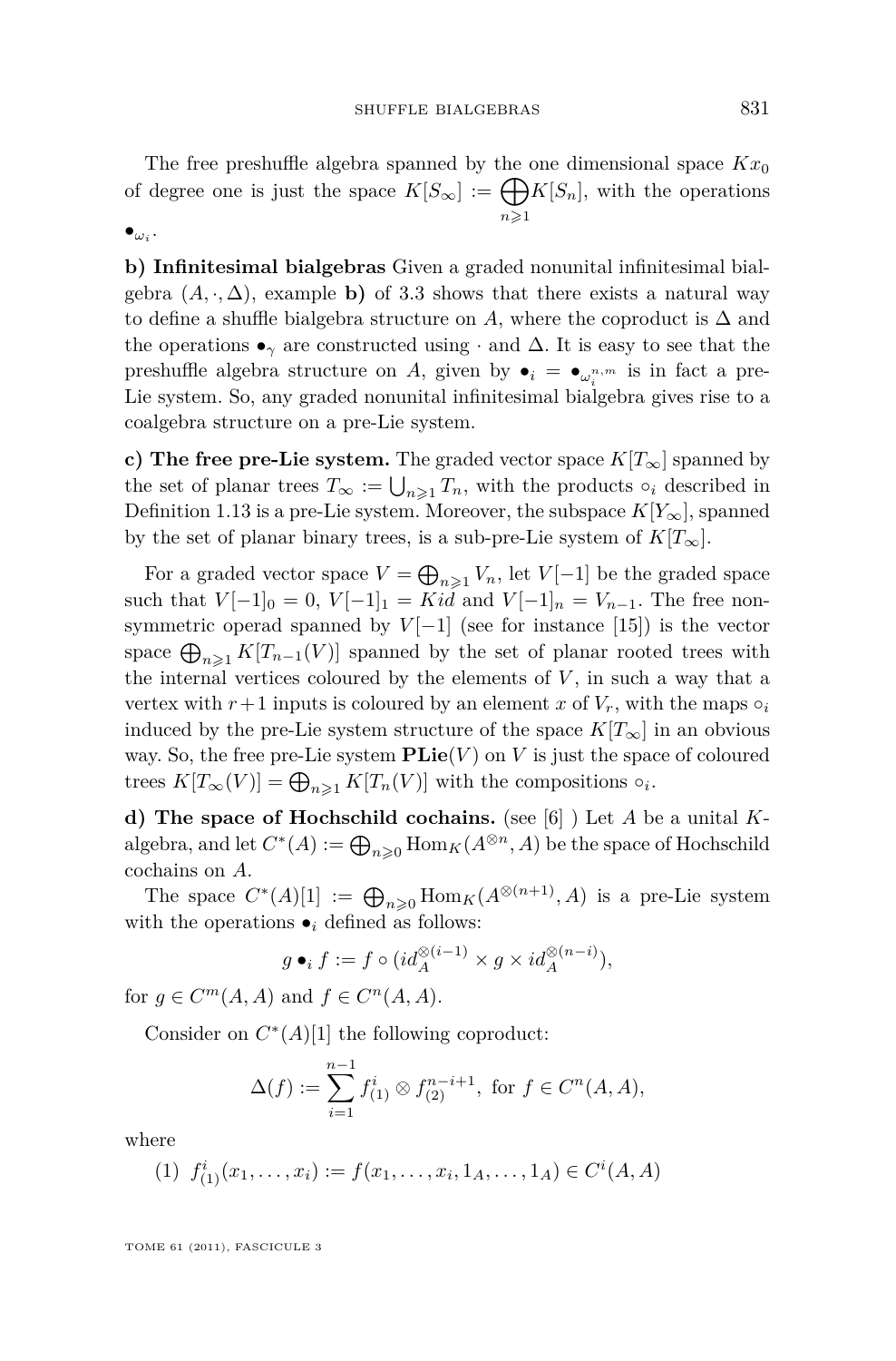$$
(2) f_{(2)}^{n-i+1}(x_1,\ldots,x_{n+1-i}) := f(1_A,\ldots,1_A,x_1,\ldots,x_{n+1-i}) \in C^{n+1-i}(A,A).
$$

It is easy to see that  $\Delta$  defines a coproduct on the pre-Lie system. This example motivated M. Gerstenhaber's definition of pre-Lie systems.

**e) The underlying space of an algebraic operad.** Let *K* be a field of characteristic 0, and let  $\mathbb P$  be a *K*-linear operad as described in [\[7\]](#page-52-0). Consider the graded *K*-vector space  $\mathbb{P}[1] := \bigoplus$ *n*>0  $\mathbb{P}(n+1)$  equipped with the maps:

$$
\lambda \bullet_i \nu := \gamma_{1,\dots,1,n,1,\dots,1} (\nu \otimes 1 \otimes \dots \otimes 1 \otimes \lambda \otimes 1 \otimes \dots \otimes 1),
$$

where  $1 \in \mathbb{P}(1) = \mathbb{P}[1]_0$  is the identity operation, and  $\lambda \in \mathbb{P}(m)$  is at the  $i+1$ -th place. It is easy to check that  $\mathbb{P}[1]$  with these products is a pre-Lie system over *K*.

As an example of coproduct on a pre-Lie system given by a nonsymmetric operad consider the operad *As*.

The pre-Lie system structure of  $As[1] = \bigoplus_{n \geq 0} K[S_{n+1}]$  is given by the operations:

$$
(\sigma \bullet_i \tau) = (\tau_{(1)}^i \times \sigma \times \tau_{(2)}^{m-i-1}) \cdot \delta_i^n,
$$
  
where  $\tau = (\tilde{\tau}_{(1)}^i \times 1_1 \times \tilde{\tau}_{(2)}^{m-i-1}) \cdot \delta$  with  $\delta \in Sh(i, 1.m - i - 1), \tilde{\tau}_{(1)}^i \in S_i,$   
 $\tilde{\tau}_{(2)}^{m-i-1} \in S_{m-i-1}$ , and

$$
\delta_i^n(k) := \begin{cases}\n\delta(k), & \text{for } \delta(k) \leq i \text{ and } k < \delta^{-1}(i+1), \\
\delta(k) + n - 1, & \text{for } \delta(k) > i \text{ and } k < \delta^{-1}(i+1), \\
i + r + 1, & \text{for } k = \delta^{-1}(i+1) + r \text{ and } 0 \leq r < n, \\
\delta(k - n + 1), & \text{for } \delta(k) \leq i \text{ and } k > \delta^{-1}(i+1) + n - 1, \\
\delta(k - n + 1) + n - 1, & \text{for } \delta(k) > i \text{ and } k > \delta^{-1}(i+1) + n - 1.\n\end{cases}
$$

In fact,  $\sigma \bullet_i \tau$  is obtained by replacing  $i + 1$  in the image of  $\tau$  by  $(\sigma(1) +$  $i, \ldots, \sigma(n) + i$ . For instance,

$$
(2,4,1,3) \bullet_1 (1,3,2,5,4) = (1,6,3,5,2,4,8,7).
$$

To define a coproduct on  $As[1]$ , let  $\gamma \in S_{m+1}$  be a permutation, for an integer  $0 \leq i \leq m$ , there exists unique decompositions:

$$
\gamma = (\tilde{\gamma}_{(1)}^{i+1} \times \tilde{\gamma}_{(2)}^{m-i}) \cdot \delta = (\tilde{\gamma}_{(1)}^i \times \tilde{\gamma}_{(2)}^{m+1-i}) \cdot \epsilon,
$$

where  $\tilde{\gamma}_0^j$  $\mathcal{L}_{(i)}^{j}$  ∈ *S<sub>j</sub>*, for  $i = 1, 2, \delta^{-1}$  ∈ *Sh*( $i + 1, m - i$ )and  $\epsilon$  ∈ *Sh*( $i, m - i + 1$ ). Define

$$
\Delta_{As}(\gamma) := \sum_{i=0}^m \tilde{\gamma}_{(1)}^{i+1} \otimes \tilde{\gamma}_{(2)}^{m+i-i}.
$$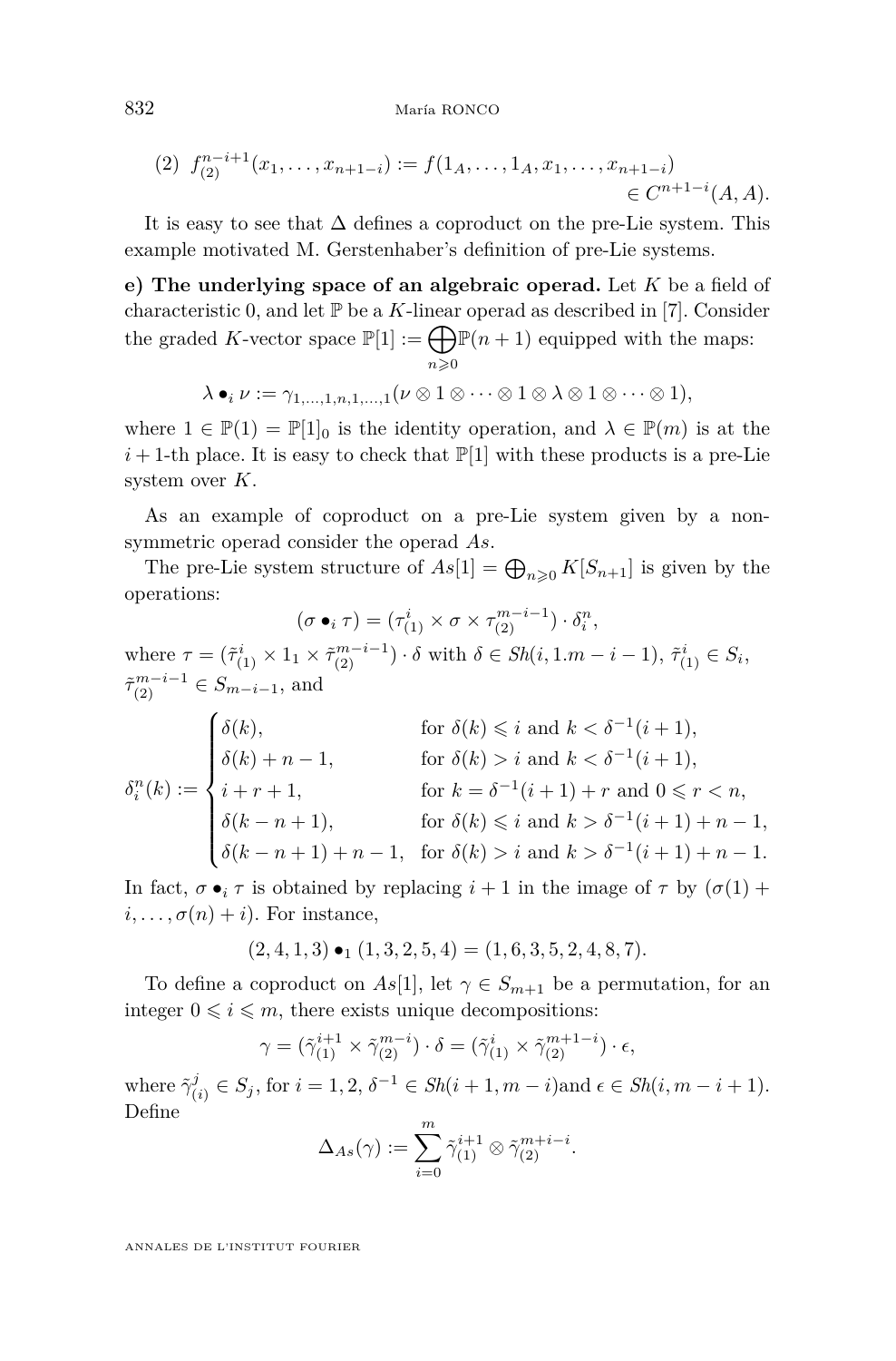PROPOSITION 6.4.2. — *The space*  $As[1] = \bigoplus_{n \geq 1} K[S_{n+1}]$ *, equipped with the operations*  $\bullet_i$  *and the coproduct*  $\Delta_{As}$  *is a coalgebra structure on a pre-Lie system.*

Proof. — We know that  $(As[1], \bullet_i)$  is a pre-Lie system. To check that  $\Delta$ is coassociative, it suffices to note that, for  $\gamma \in S_{m+1}$ , we have that:

$$
\begin{aligned} (\Delta_{As} \otimes id_{As[1]}) \circ \Delta_{As}(\gamma) &= \sum_{i+j+k=m} \tilde{\gamma}_{(1)}^{i+1} \otimes \tilde{\gamma}_{(2)}^{j+1} \otimes \tilde{\gamma}_{(3)}^{k+1} \\ &= (id_{As[1]} \otimes \Delta_{As}) \circ \Delta_{As}(\gamma), \end{aligned}
$$

where, for each compositions  $(i, j, k)$  of  $m$ , the following equalities hold:  $\gamma=(\tilde{\gamma}_{(1)}^{i+1}\times\tilde{\gamma}_{(2)}^{j}\times\tilde{\gamma}_{(3)}^{k})\cdot\delta_1=(\tilde{\gamma}_{(1)}^{i}\times\tilde{\gamma}_{(2)}^{j+1}\times\tilde{\gamma}_{(3)}^{k})\cdot\delta_2=(\tilde{\gamma}_{(1)}^{i}\times\tilde{\gamma}_{(2)}^{j}\times\tilde{\gamma}_{(3)}^{k+1})\cdot\delta_3,$ with  $\tilde{\gamma}_{ij}^p$  $\mathcal{L}_{(l)}^p$  ∈ *S*<sub>*p*</sub>, for *l* = 1, 2, 3, δ<sub>1</sub> ∈ *Sh*(*i* + 1, *j*, *k*), δ<sub>2</sub> ∈ *Sh*(*i*, *j* + 1, *k*) and  $\delta_3 \in Sh(i, j, k+1)$ .

To prove the relationship between  $\Delta_{As}$  and the operations  $\bullet_i$ , note that for any  $\gamma \in S_n$  and any  $0 \leqslant i \leqslant n$ , there exist unique order preserving bijections  $\varphi^i_{(1)} : \{1, \ldots, i\} \longrightarrow \gamma^{-1}(\{1, \ldots, i\})$  and  $\varphi^{n-i}_{(2)} : \{1, \ldots, n-i\} \longrightarrow$  $\gamma^{-1}(\{i+1,\ldots,n\})$ . The permutations  $\tilde{\gamma}^i_{(1)}$  and  $\tilde{\gamma}^{n-i}_{(2)}$  are given by the formulas:

$$
\tilde{\gamma}_{(1)}^i = (\gamma(\varphi_{(1)}^i(1)), \dots, \gamma(\varphi_{(1)}^i(i))) \n\tilde{\gamma}_{(2)}^{n-i} = (\gamma(\varphi_{(2)}^{n-i}(1)), \dots, \gamma(\varphi_{(2)}^{n-i}(n-i))).
$$

Using the formulas above, it is easily seen that, for  $\sigma \in S_{n+1}$ ,  $\tau \in S_{m+1}$ and  $0 \leq j \leq n+m$ , we have that:

$$
(\sigma \tilde{\bullet}_i \tau)^{j+1}_{(1)} = \begin{cases} \tilde{\tau}^{j+1}_{(1)}, & \text{for } 0 \leq j < i \\ \tilde{\sigma}^{j-1}_{(1)} \bullet_i \tilde{\tau}^{i+1}_{(1)}, & \text{for } i \leq j \leq i+n \\ \sigma \bullet_i \tilde{\tau}^{j-n+1}_{(1)}, & \text{for } i+n < j \leq n+m. \end{cases}
$$
\n
$$
(\sigma \tilde{\bullet}_i \tau)^{n+m-j+1}_{(2)} = \begin{cases} \sigma \bullet_{i-j} \tilde{\tau}^{m-j+1}_{(2)}, & \text{for } 0 \leq j < i \\ \tilde{\sigma}^{n+i-j+1}_{(2)} \bullet_0 \tilde{\tau}^{m-i+1}_{(2)}, & \text{for } i \leq j \leq i+n \\ \tilde{\tau}^{m+n-j+1}_{(2)}, & \text{for } i+n < j \leq n+m, \end{cases}
$$
\nwhich gives

which ends the proof.

For any graded vector space *V* there exists homomorphisms of preshuffle bialgebras

$$
Sh(V) \leftarrow Psh(V) \twoheadrightarrow \mathbf{PLie}(V).
$$

The following results extend Lemma [2.3.5](#page-14-0) and Proposition [3.2](#page-15-0) to preshuffle algebras, their proof is straightforward.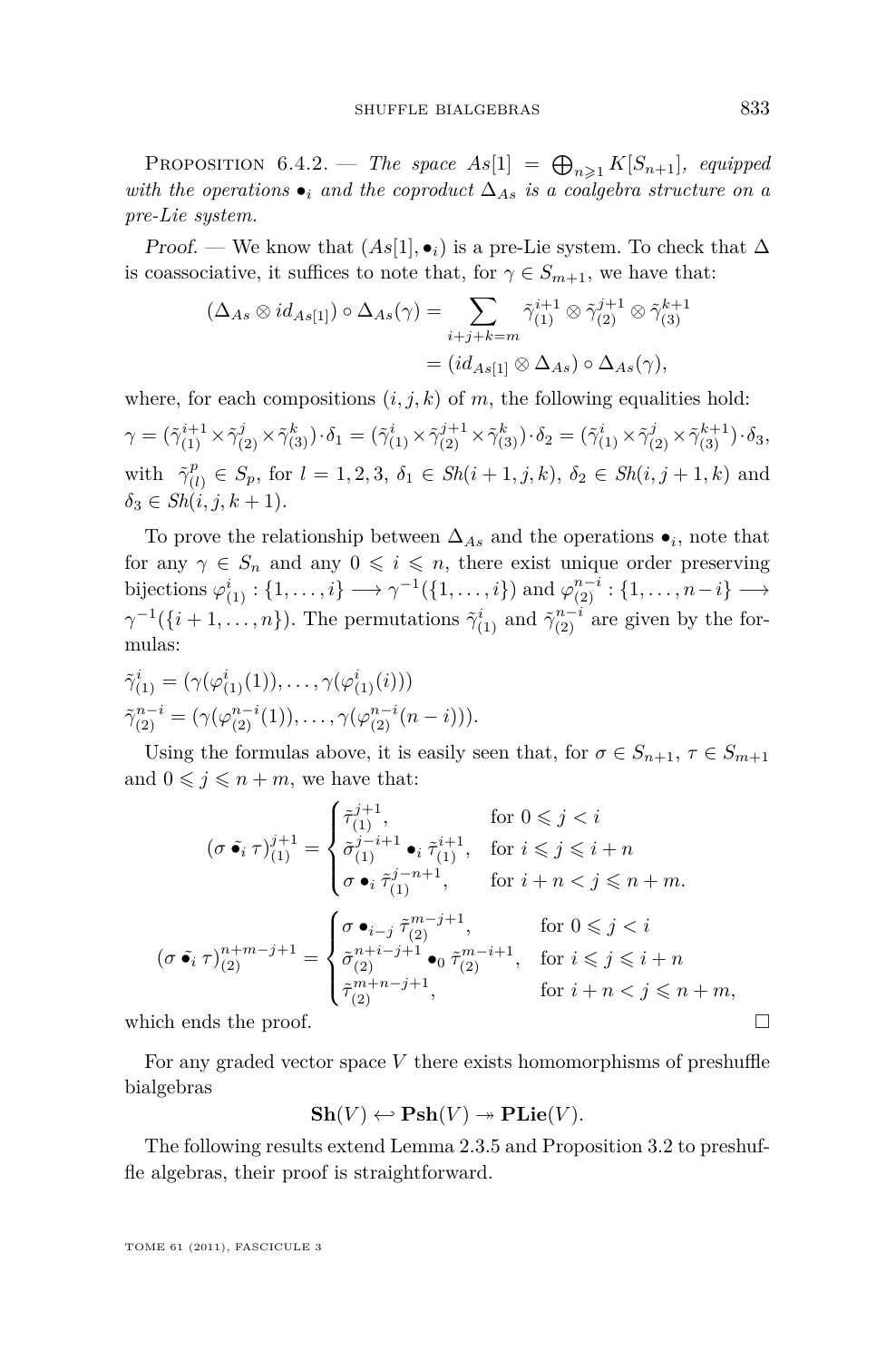LEMMA 6.5. — Let  $(A, \bullet_i)$  and  $(B, \circ_i)$  be preshuffle algebras (respectively pre-Lie systems).

(1) The Hadamard product  $A \otimes B$  has a natural structure of preshuffle algebra (respectively pre-Lie system), given by the operations:

$$
(x \otimes y) \bullet_i (x' \otimes y') := (x \bullet_i x') \otimes (y \circ_i y'),
$$

for  $x \in A_n, y \in B_n, x' \in A_m, y' \in B_m$  and  $0 \leq i \leq m$ .

(2) The tensor product  $A \otimes B$  has a natural structure of preshuffle algebra (respectively pre-Lie system), given by the operations:

$$
(x \otimes y) \bullet_i (x' \otimes y') := \begin{cases} (x \bullet_i x') \otimes (y \circ_{i-|x'|} y'), & \text{for } i = |x'|, \\ 0, & \text{otherwise.} \end{cases}
$$

PROPOSITION 6.6. — Let  $(A, \bullet_i, \Delta_A)$  and  $(B, \circ_j, \Delta_B)$  be two preshuffle bialgebras. The Hadamard product  $A \underset{H}{\otimes} B$  with the operations  $\bullet_i$  given in Definition 6.5 and the coproduct given by:

$$
\Delta_{A\otimes B}(x\otimes y)=\sum_{|x_{(1)}|=|y_{(1)}|}(x_{(1)}\otimes y_{(1)})\otimes (x_{(2)}\otimes y_{(2)}),
$$

where  $\Delta_A(x) = \sum x_{(1)} \otimes x_{(2)}$  and  $\Delta_B(y) = \sum y_{(1)} \otimes y_{(2)}$ , is a preshuffle bialgebra.

Let  $(A, \bullet_i, \Delta)$  be a coalgebra structure on a pre-Lie system, we want to show that there exist a natural way of defining operations  $\bullet$ <sub>*γ*</sub> on *A* is such a way that  $(A, \bullet_{\gamma}, \Delta)$  is a shuffle bialgebra.

(1) Given a composition  $(n_1, \ldots, n_p)$  of *n*, we denote by  $\Delta_{n_1, \ldots, n_p}$  the composition  $\pi_{n_1,\dots,n_p} \circ \Delta^p$ , where  $\pi_{n_1,\dots,n_p}$  is the projection from *A*<sup>⊗</sup>*<sup>p</sup>* to

$$
A_{n_1}\otimes\cdots\otimes A_{n_p}.
$$

(2) Let  $\gamma$  be an  $(n,m)$ -shuffle. There exist unique compositions  $(n_1, \ldots, n_r)$  of *n* and  $(m_1, \ldots, m_{r+1})$  of *m* such that  $m_1 \geq 0$ ,  $m_{r+1} \geq 0$ ,  $m_i \geq 1$  for  $2 \leq i \leq r$ , and  $n_j \geq 1$  for  $1 \leq j \leq r$ , such that

$$
\gamma = (n+1, \dots n+m_1, 1, \dots, n_1, n+m_1+1, \dots, n+m_1+m_2, n_1+1, \dots, n_1+n_2, \dots, n+m),
$$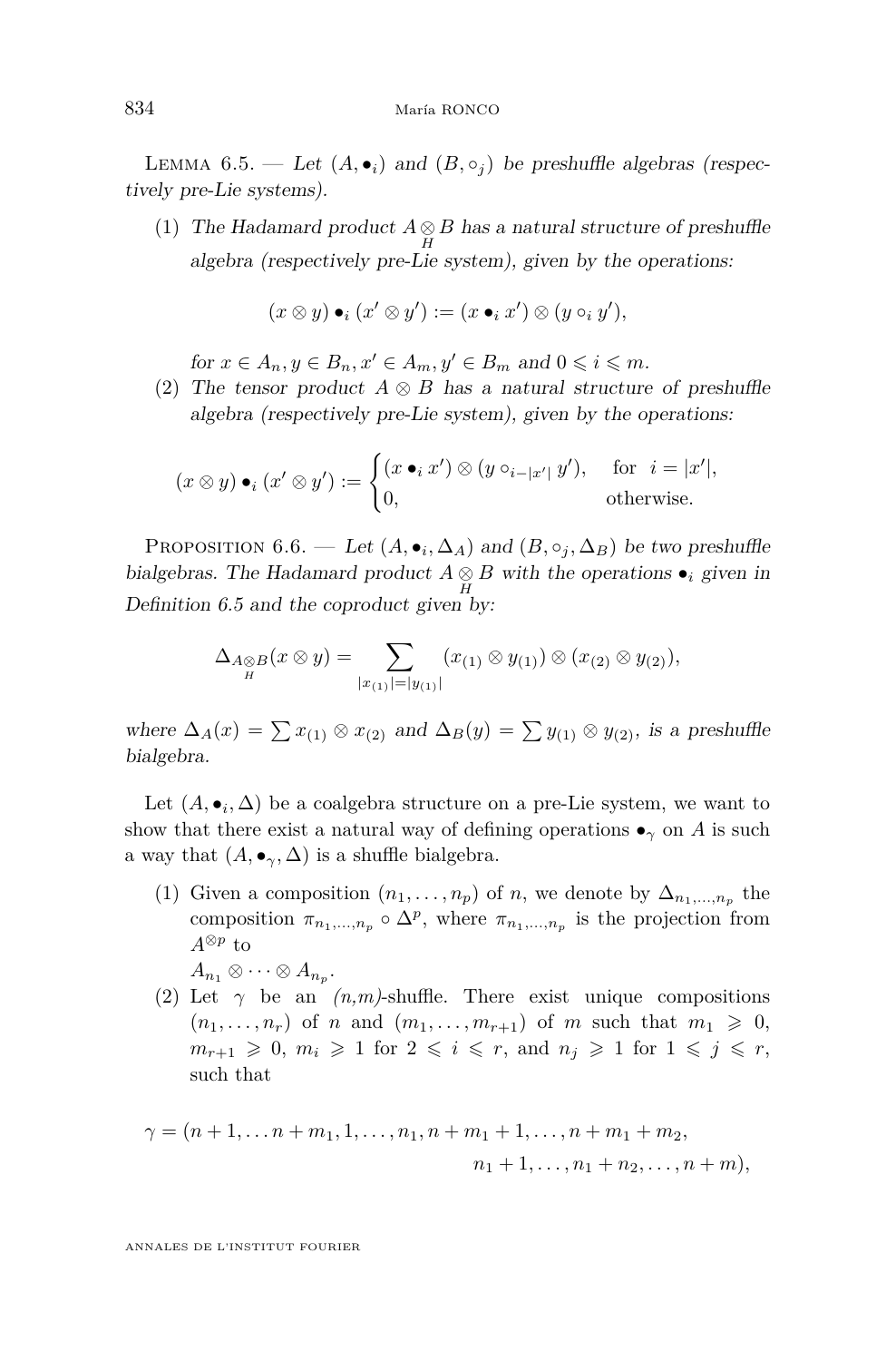<span id="page-37-0"></span>that is  
\n
$$
\gamma(j) = \begin{cases}\nj + n - \sum_{i=1}^{k} n_i, & \text{for } 0 < j - \sum_{i=1}^{k} n_i + m_i \le m_{k+1}, \text{ with } 0 \le k \le r \\
j - \sum_{i=1}^{k} m_i, & \text{for } m_{k+1} < j - \sum_{i=1}^{k} n_i + m_i \le m_{k+1} + n_{k+1}, \text{ with } 1 \le k \le r.\n\end{cases}
$$

For instance, if  $\gamma = (1, 3, 4, 2, 5, 6) \in Sh(2, 4)$ , then  $(m_1, m_2, m_3)$  $(0, 2, 2)$ , and  $(n_1, n_2) = (1, 1)$ .

Given elements  $x \in A_n$  and  $y \in A_m$ , define the element  $x \bullet_\gamma y \in A_m$  $A_{n+m}$  as follows:

$$
x \bullet_{\gamma} y := \sum x_{(1)}^{n_1} \bullet_{m_1} (\dots (x_{(r-1)}^{n_{r-1}} \bullet_{m_1 + \dots + m_{r-1}} (x_{(r)}^{n_r} \bullet_{m_1 + \dots + m_r} y))))
$$
,  
where  $\Delta_{n_1, ..., n_p}(x) = \sum x_{(1)}^{n_1} \otimes \dots \otimes x_{(p)}^{n_p}$ .

THEOREM  $6.7.$  — Let  $(A, \bullet_i, \Delta)$  be a coalgebra structure on a pre-Lie system. The graded space A equipped with the operations  $\bullet_{\gamma}$  defined above for any shuffle  $\gamma$ , is a shuffle bialgebra.

Proof. — Let  $x \in A_n$ ,  $y \in A_m$  and  $z \in A_r$  be homogeneous elements of *A*, and let  $\gamma \in Sh(n, m + r)$ ,  $\delta \in Sh(m, r)$ ,  $\lambda \in Sh(n + m, r)$  and  $\sigma \in$ *Sh*(*n, m*) be such that

$$
(1_n \times \delta) \cdot \gamma = (\sigma \times 1_r) \cdot \lambda.
$$

We want to verify that  $x \bullet_\gamma (y \bullet_\delta z) = (x \bullet_\sigma y) \bullet_\lambda z$ .

Let  $\gamma$  be the permutation given by the integers  $(n_1, \ldots, n_p) \vdash n$  and  $(h_1, \ldots, h_{p+1}) \vdash m + r$ . We proceed by a recursive argument on p. *n,m*+*r*

If 
$$
p = 1
$$
, then  $\gamma = \omega_h^{n,m+r}$ .

 $\lim_{n \to \infty} p = 1$ , then  $n = \omega_h$ .<br>
Suppose that  $\delta \in Sh(m, r)$  is given by integers  $(m_1, \ldots, m_q) \vdash m$  and  $(r_1, \ldots, r_{q+1}) \vdash r$ , we have to consider two different cases.

**a**) If there exists  $0 \leq k \leq q$  such that  $0 < h - \sum_{k=1}^{k}$  $(1_n \times \delta) \cdot \gamma = (\sigma \times 1_r) \cdot \lambda$ , where  $\sigma = \omega_{m_1 + \dots + m_k}^{n,m}$  and  $\lambda$  is the  $(n+m, r)$  shuffle  $r_i + m_i < r_{k+1}$ , then associated to the compositions  $(m_1, \ldots, m_k, n, m_{k+1}, \ldots, m_q)$  of  $n+m$  and *k*

$$
(r_1, \ldots, r_k, \underline{h}, r_{k+1} - \underline{h}, r_{k+2}, \ldots, r_{q+1})
$$
 of r, with  $\underline{h} := h - \sum_{i=1} r_i + m_i$ .

Applying the properties of a pre-Lie system, we get that:

 $x \bullet_{\gamma} (y \bullet_{\delta} z) =$  $x \bullet_h (y_{(1)}^{m_1} \bullet_{r_1} (\ldots (y_{(q)}^{m_q} \bullet_{r_1+\cdots+r_q} z))) =$  $y_{(1)}^{m_1} \bullet_{r_1} ( \ldots y_{(k)}^{m_k} \bullet_{r_1 + \cdots + r_k} (x \bullet_{h - \sum_{1 \leqslant i \leqslant k} m_i} (y_{(k+1)}^{m_{k+1}} \bullet_{r_1 + \cdots + r_{k+1}} ( \ldots (y_{(q)}^{m_q} \bullet_{r_1 + \cdots + r_q} z))))).$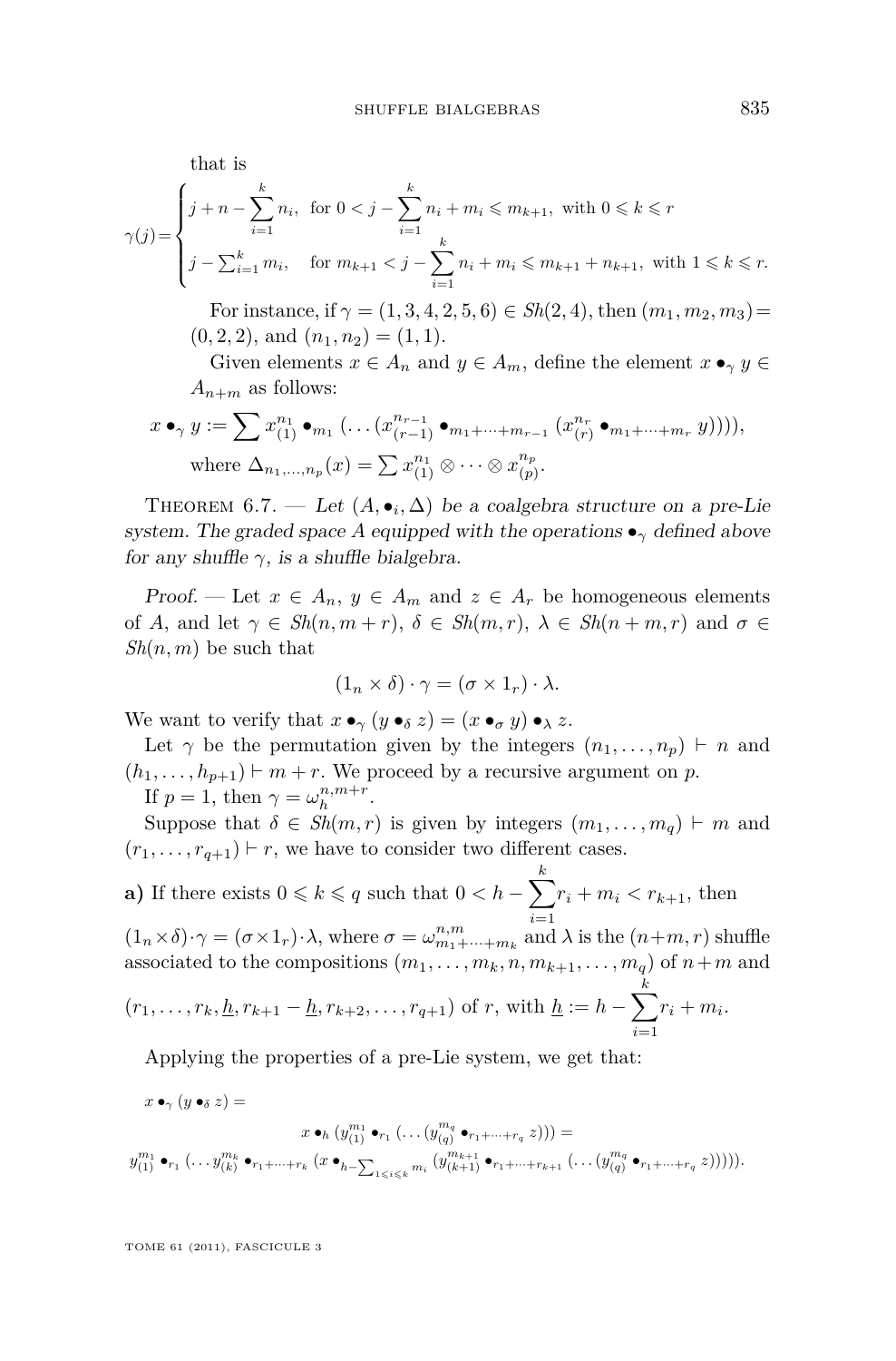836 María RONCO

Since  $(x \bullet_{m_1 + \dots + m_k} y)_{(j)}^{m_j} =$  $\sqrt{ }$  $\int$  $\overline{\mathcal{L}}$  $y_{(i)}^{m_j}$  $\int_{(j)}^{m_j}$ , for  $1 \leqslant j \leqslant k$ , x, for  $j = k + 1$  $y_{(j-1)}^{m_{j-1}},$  for  $j < k+1$ , , we get the result.

**b**) If there exists  $0 \leq k \leq q$  such that  $0 < h - \sum_{k=1}^{k-1}$ *i*=1  $(r_i + m_i) + r_k < m_k$ , then

$$
\sigma = \omega_{m_1 + \dots + m_{k-1} + \underline{h}}^{n,m},
$$
 with  $\underline{h} := h - \sum_{i=1}^{k-1} (r_i + m_i) - r_k$ , and  $\lambda$  is the  $(n+m, r)$ -  
shuffle associated to the compositions  $(m_1, \dots, m_{k-1}, m_k + n, \dots, m_p)$  of

 $n + m$  and  $(r_1, \ldots, r_{p+1})$  of *r*.

We have that

(1) 
$$
(x \bullet_{m_1 + \dots + m_{k-1} + \underline{h}} y)^{m_j}_{(j)} = y^{m_j}_{(j)}
$$
, for  $j \neq k$ ,  
\n(2)  $(x \bullet_{m_1 + \dots + m_{k-1} + \underline{h}} y)^{n+m_k}_{(k)} = x \bullet_{\underline{h}} y^{m_k}_{(k)}$ .

In this case, using the properties of pre-Lie systems, it is immediate to check that:

$$
x \bullet_{\gamma} (y \bullet_{\delta} z) = (x \bullet_{m_1 + \dots + m_{k-1} + \underline{h}} y) \bullet_{\lambda} z.
$$

For  $p > 1$ , note that if  $\gamma$  is the  $(n, m + r)$ -shuffle associated to the compositions  $(n_1, \ldots, n_p) \vdash n$  and  $(h_1, \ldots, h_{p+1})$  of  $m + r$ , then

$$
x \bullet_{\gamma} (y \bullet_{\delta} z) = x_{(1)}^{n_1} \bullet_{h_1} (x_{(2)}^{n-n_1} \bullet_{\tilde{\gamma}} (y \bullet_{\delta} z),
$$

where  $\tilde{\gamma}$  is the  $(n - n_1, m + r)$ -shuffle associated to the compositions  $(n_2, \ldots, n_p)$  of  $n - n_1$  and  $(h_1 + h_2, \ldots, h_{p+1})$  of  $m + r$ .

We get that:

$$
x \bullet_{\gamma} (y \bullet_{\delta} z) = x_{(1)}^{n_1} \bullet_{h_1} ((x_{(2)}^{n-n_1} \bullet_{\tilde{\sigma}} y) \bullet_{\tilde{\lambda}} z) = (x_{(1)}^{n_1} \bullet_{k_1} (x_{(2)}^{n-n_1} \bullet_{\tilde{\sigma}} y)) \bullet_{\lambda} z,
$$

where  $(1_{n-n_1} \times \delta) \cdot \tilde{\gamma} = (\tilde{\sigma} \times 1_r) \cdot \tilde{\lambda}$ , and  $(1_{n+m-n_1} \times \tilde{\lambda}) \cdot \omega_{h_1}^{n_1, n+m+r-n_1} = (\omega_{k_1}^{n_1, n+m-n_1} \times 1_r) \cdot \lambda.$ So, we have that

$$
x \bullet_{\gamma} (y \bullet_{\delta} z) = (x \bullet_{\sigma} y) \bullet_{\lambda} z,
$$

with  $\sigma := (1_{n_1} \times \tilde{\sigma}) \cdot \omega_{k_1}^{n_1, n+m-n_1}$  and  $(1_n \times \delta) \cdot \gamma = (\sigma \times 1_r) \cdot \lambda$ , which ends the proof.  $\Box$ 

Note that Theorem [6.7](#page-37-0) implies that for any pre-Lie algebra  $(A, \circ)$  defined from a pre-Lie system with coproduct, it is possible to define an associative structure on *A* just by constructing the shuffle algebra structure  $(A, \bullet_\gamma)$  and taking the associated product  $* = \sum \bullet_{\gamma}$ .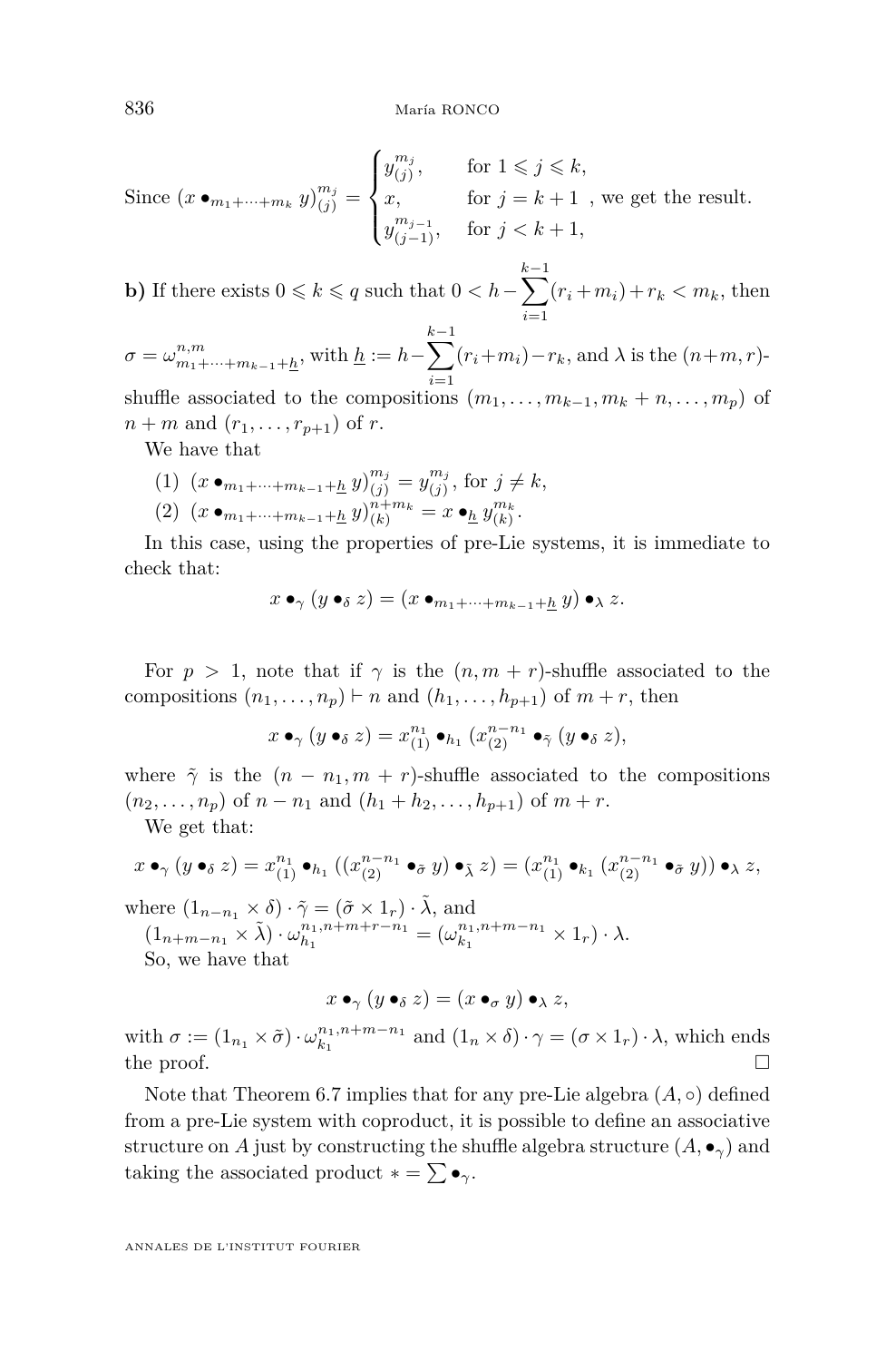#### <span id="page-39-0"></span>**Primitive elements of preshuffle bialgebras.**

Since any shuffle bialgebra is a preshuffle algebra, we look for the operations obtained by compositions and linear combinations of the primitive operations {−*,* −} and *B<sup>γ</sup>* , introduced in Section 4, which can be defined in terms of the multiplications  $\bullet_i$  of a preshuffle algebra.

Let  $(A, \bullet_i)$  be a preshuffle algebra, and let  $x \in A_n$ ,  $y \in A_m$  and  $z \in A_r$  be elements of *A*. Note that  $\{x, y\} = x \bullet_{top} y - x \bullet_0 y$  and  $B^{\omega_i^{n,m}}(x; y) = x \bullet_i y$ are defined for all  $1 \leqslant i \leqslant m-1$ . But also the element

$$
B^{1_n \times \omega_i^{m,r}}(\lbrace x,z\rbrace;y) = z \bullet_{i+n} (x \bullet_0 y) - x \bullet_0 (z \bullet_i y)
$$

may be defined in *A* for  $1 \leq i \leq m$ . In a similar way, the element

$$
B_q^{\omega}(\{x_1, z\}; x_2, \dots, x_q; y) =
$$
  
\n
$$
z \bullet_{n+i} (x_1 \bullet_0 x_2 \bullet_0 \dots x_q \bullet_0 y) - x_1 \bullet_0 (z \bullet_{n \geq 2+i} (x_2 \bullet_0 \dots \bullet_0 x_q \bullet_0 y)),
$$
  
\nwhere  $\omega = 1_{n_1} \times \omega_{n_2 + \dots + n_q + i}^{m, n_2 + \dots + n_q + r}$ , for  $|x_i| = n_i$ , may be defined on A.

DEFINITION 6.8. — Let  $(A, \bullet_i)$  be a preshuffle algebra over *K*. For  $q \ge 0$ and  $1 \leq p \leq n_r$ , let  $L_q^p$  the  $q+2$ -ary operation defined by:

$$
L_0^p(y; z) := z \bullet_p y, \quad 0 < p < |y|,
$$
\n
$$
L_0^{|y|}(y; z) := \{y, z\} = y \bullet_{top} z - y \bullet_0 z,
$$
\n
$$
L_q^p(x_1, \ldots, x_q; y; z) := z \bullet_{p+n} (x_1 \bullet_0 \cdots \bullet_0 x_q \bullet_0 y)
$$
\n
$$
-x_1 \bullet_0 (z \bullet_{p+n_{\geq 2}} (x_2 \bullet_0 \cdots \bullet_0 x_q \bullet_0 y)), \quad q \geq 1,
$$

where  $(x_1, \ldots, x_q; y; z)$  denotes the element  $x_1 \otimes \cdots \otimes x_q \otimes y \otimes z \in A^{\otimes (q+2)}$ ,  $n_k := |x_k|, n_{\geqslant k} := \sum_{i=k}^q n_i \text{ and } n = n_{\geqslant 1}$ , for  $1 \leqslant k \leqslant q$ .

In the set of planar leveled rooted trees, the element  $L_q^p(x_1, \ldots, x_q; y; z)$ may be represented by the element



Since the relations between the products  $\bullet_i$  and the coproduct  $\Delta$  are the same that the ones between the operations  $\bullet_{\omega_i}$  and the coproduct in a shuffle bialgebra, we get the following result. Its proof is a consequence of Proposition [5.8.](#page-25-0)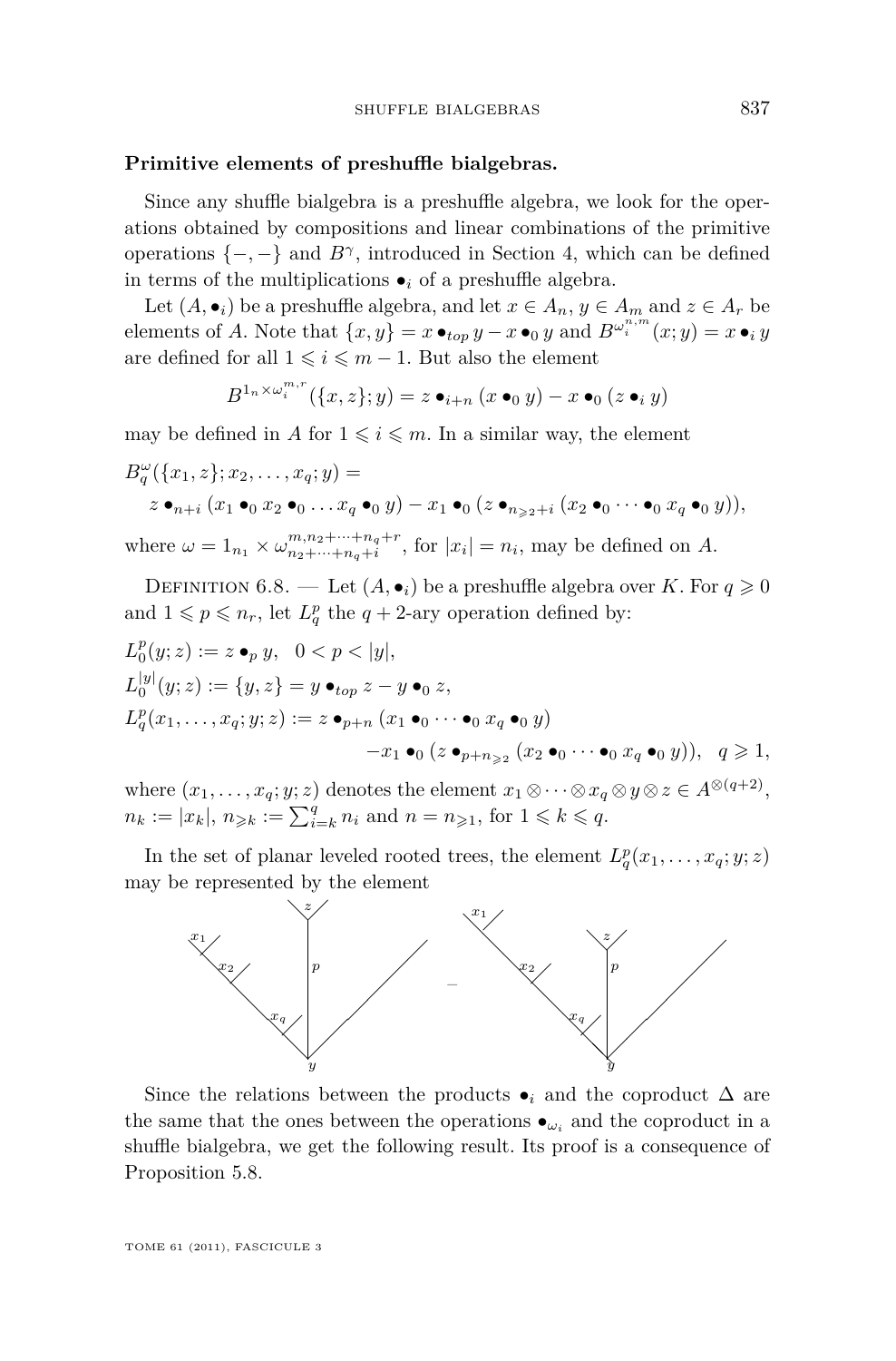<span id="page-40-0"></span>PROPOSITION 6.9. — Let  $(A = \bigoplus$ *k*>1  $(A_k, \bullet_i, \Delta)$  be a preshuffle bialgebra.

If the elements  $x_1, \ldots, x_q, y, z$  belong to  $Prim(A)$ , then  $L_q^p(x_1, \ldots, x_q; y; z)$ belongs to  $Prim(A)$ , for any  $1 \leqslant p \leqslant |x_q|$ .

Note that,  $\Delta(L_0^i(x; y)) = 0$  for all  $y \in A$  and  $x \in Prim(A)$  and  $0 < i <$ |*x*|.

We want to prove analogous results for preshuffle algebras that the ones proved in Propositions [5.9](#page-26-0) and [5.10](#page-27-0) for shuffle algebras. Note that, since  $\text{Psh}(V) \hookrightarrow \text{Sh}(V)$  is a homomorphism of preshuffle bialgebras, then  $Prim(\mathbf{Psh}(V)) = \mathbf{Psh}(V) \bigcap Prim(\mathbf{Sh}(V)$ . So, the first two relations and the last one of Definition [5.3](#page-23-0) are satisfied by the operations  $\bullet$ <sub>0</sub> and  $L_0^j$ .

LEMMA 6.10. — Let  $x_1, \ldots, x_q, y, z$  be elements of a preshuffle algebra *A*. With the same notations that in Definition [6.8,](#page-39-0) the product  $\bullet$ <sub>0</sub> and the operations  $L_q^j$  defined above verify the following equalities: **1)** For  $j < |y|$ ,

$$
L_q^j(x_1,\ldots,x_q;y;z\bullet_0 w)=\sum_{k=0}^q L_k^{j+n_{\geq k}}(x_1,\ldots,x_k;L_{q-k}^j(x_{k+1},\ldots,x_q;y;w);z),
$$

and

$$
L_q^{|y|}(x_1, \ldots, x_q; y; z \bullet_0 w) =
$$
  

$$
\sum_{k=0}^q L_k^{|y|+n \ge k+1}(x_1, \ldots, x_k, L_{q-k}^{|y|}(x_{k+1}, \ldots, x_q; y; w); z)
$$
  

$$
+ L_q^{|y|}(x_1, \ldots, x_q; y; z) \bullet_0 w,
$$

2) For  $1 \leq j \leq |z|$ ,  $L_q^j(x_1, \ldots, x_q, z \bullet_0 y; w) = L_q^j(x_1, \ldots, x_q; z; w) \bullet_0 y$ , and

$$
L_q^{j+|z|}(x_1,\ldots,x_q;z\bullet_0 y;w)=\begin{cases}L_1^j(z,y;w)+z\bullet_0 L_0^j(y;z),&\text{for }q=0\\L_{q+1}^j(x_1,\ldots,x_q,z;y;w),&\text{for }q\geqslant 1,\end{cases}
$$

**3)**

$$
L_q^j(x_1,\ldots,x_{q-1},z\bullet_0 x_q;y;w) = \begin{cases} L_{q+1}^j(x_1,\ldots,x_{q-1},z,x_q;y;w), & \text{for } q \geq 2, \\ L_2^j(z,x_1;y;w) + z\bullet_0 L_1^j(x_1;y;w), & \text{for } q = 1. \end{cases}
$$

Proof. — The formulas are straightforward to check. We prove for instance the last one, the other ones may be obtained similarly.

For  $q \geqslant 2$ , the result is obvious.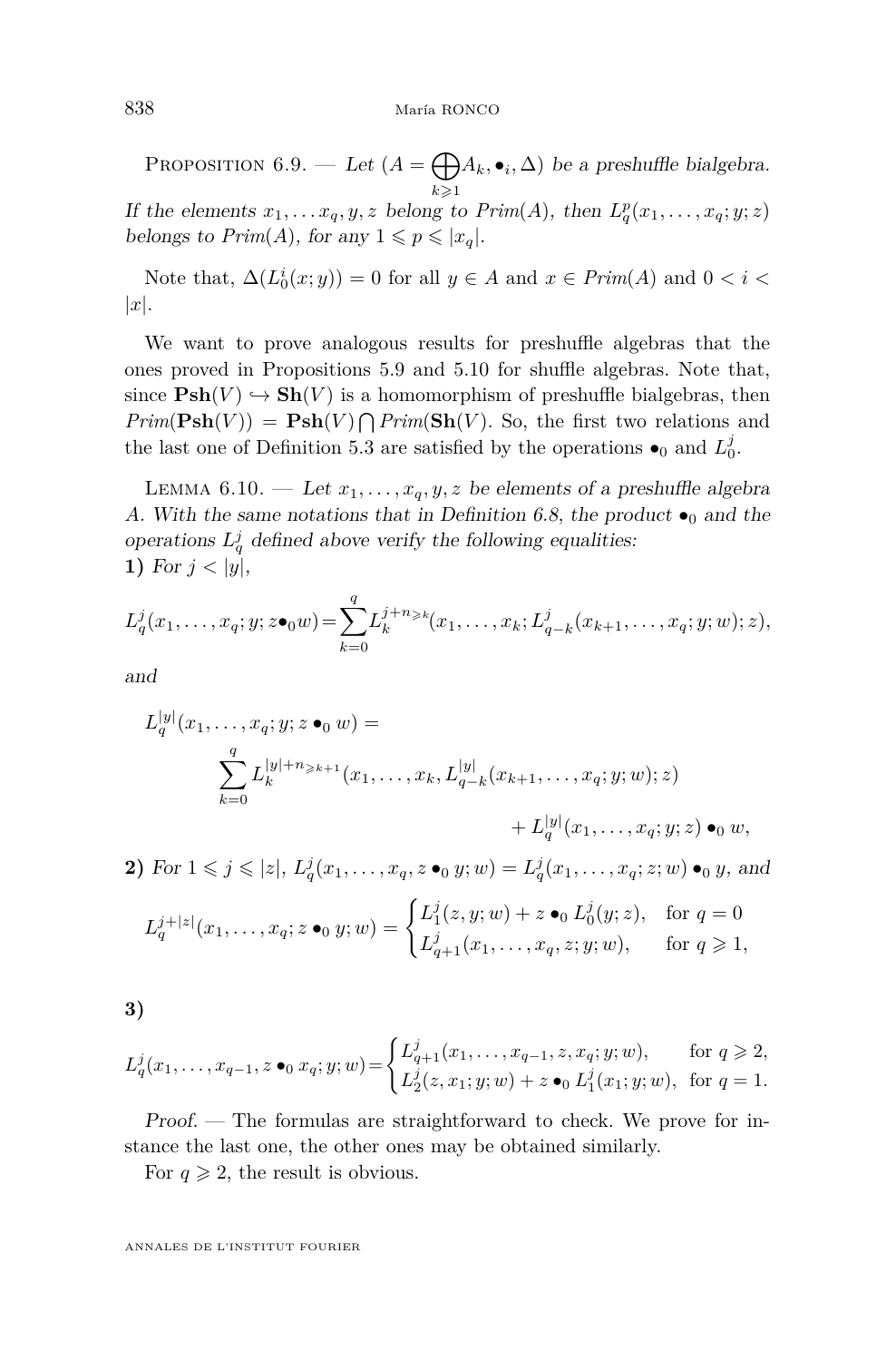<span id="page-41-0"></span>For  $q = 1$ , we have that:

$$
L_1^j(z \bullet_0 x; y; w) = w \bullet_{j+n+r} (z \bullet_0 x \bullet_0 y) - (z \bullet_0 x) \bullet_0 (w \bullet_j y) =
$$
  

$$
(w \bullet_{j+n+r} (z \bullet_0 x \bullet_0 y) - z \bullet_0 (w \bullet_{j+n} (x \bullet_0 y)))
$$

$$
+ (z \bullet_0 (w \bullet_{j+n} (x \bullet_0 y)) - (z \bullet_0 x) \bullet_0 (w \bullet_j y)) =
$$

$$
L_2^j(z, x; y; w) + z \bullet_0 L_1^j(x; y; w).
$$

We introduce some notation, in order to prove the relations satisfied by the operations  $L_q^p$ .

Notation 6.11. — Let  $(A, \bullet_i)$  be a preshuffle algebra and let  $x_1, \ldots, x_n$ be elements of *A*. Given a partition  $p = \{p_1, \ldots, p_m\}$  of *n*, with  $p_i \geq 0$  for  $1 \leq i \leq m$ , and  $1 \leq j \leq n-1$ , we denote by **x** the element  $x_1 \otimes \cdots \otimes x_n \in$ *A*<sup>⊗*n*</sup>, by **x**<sup>*p*1</sup> the element  $x_{p_1+1} \otimes \cdots \otimes x_n \in A^{\otimes n-p_1}$  and by **x**<sup>≤*j*</sup> the element  $(x_1, \ldots, x_j) \in A^{\otimes j}$ . The degree of **x** is  $|\mathbf{x}| := \sum_{i=1}^n |x_i|$ . For any  $1 \leq j \leq m-1$ , let  $\underline{p}_j := (p_{j+1}, \ldots, p_m)$  be the partition of  $n - p_1 - \cdots - p_j$ .

Let  $\mathbf{x} = (x_1, \ldots, x_n), y, \mathbf{z} = (z_1, \ldots, z_m), t$  and w be a collection of elements in *A*. Given nonnegative integers  $0 \leq j \leq |y|, 0 \leq k \leq |w|$  and  $1 \leqslant l \leqslant m$  we define:

(1) for a partition  $p = \{p_1, ..., p_m\}$  of *n*,

$$
L_{\underline{p}}^{j}(\mathbf{x}, y, z) := L_{n}^{j}(x_{1}, \dots, x_{n}; y; z), \text{ for } m = 1,
$$
  
\n
$$
L_{\underline{p}}^{j}(\mathbf{x}, y, \mathbf{z}) := L_{p_{1}}^{j+n_{>p_{1}}}(x_{1}, \dots, x_{p_{1}}; L_{\underline{p}_{1}}^{j}(\mathbf{x}^{p_{1}}; y; (z_{2}, \dots, z_{m}); z_{1}),
$$

where  $n_{>j} := \sum_{i=1}^{q}$ *i*=*j*+1  $|x_i|$ . (2) for a partition  $p = (p_1, ..., p_{m+1})$  of *n*,

$$
L^{jk}_{\underline{p}}({\bf x},y,{\bf z},t):=L^{j+k+n_{>p_1}+|{\bf z}|}_{p_1}(x_1,\ldots,x_{p_1};L^j_{\underline{p}_1}({\bf x}^{p_1},y,{\bf z});t).
$$

(3) for a partition  $p = (p_1, ..., p_{l+1})$  of *n*,

$$
L_{l\underline{p}}^{k}(\mathbf{x}, y, \mathbf{z}, w, t) = L_{p_{1}+m-l+1}^{k}(x_{1}, \ldots, x_{r_{1}}, L_{\underline{r_{1}}}^{|y|}(\mathbf{x}^{p_{1}}, y, \mathbf{z}^{\leq l}), z_{l+1}, \ldots, z_{m}; w; t).
$$

THEOREM 6.12. — Let  $(A, \bullet_i)$  be a preshuffle algebra over *K*. Given elements  $\mathbf{x} = (x_1, \ldots, x_n), y, \mathbf{z} = (z_1, \ldots, z_m), w$  and *t*, the operations  $L_n^j$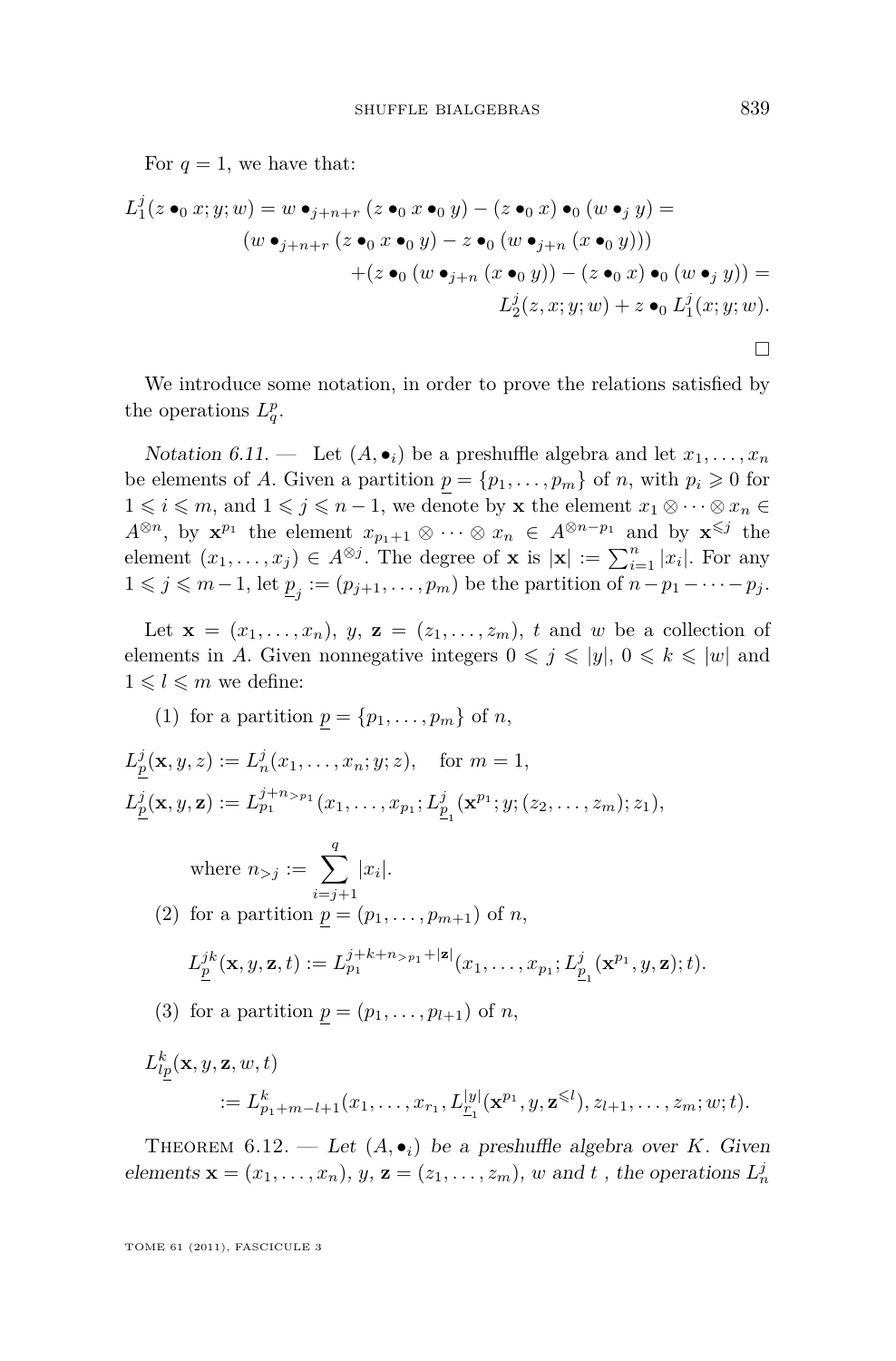verify the following relations:

a) 
$$
L_n^j(\mathbf{x}; y; L_0^k(w; t)) = \sum_{r=0}^n L_r^{j+k+n_{>r}}(\mathbf{x}^{\leq r}; L_{n-r}^j(x_{r+1}, \dots, x_n; y; w); t) +
$$
  
\n
$$
\delta_{j|y|} L_{n+1}^k(\mathbf{x}, y; w; t) -
$$
\n
$$
\delta_{k|w|} \sum_{r=0}^n L_r^{j+n_{>r}}(L_r^{j+k+n_{>r}}(\mathbf{x}^{\leq r}; L_{n-r}^j(x_{r+1}, \dots, x_n; y; t); w),
$$

where  $\delta_{pq} := \begin{cases} 1, & \text{for } p = q, \\ 0, & \text{otherwise} \end{cases}$ 0*,* otherwise*.*

**b**) For  $m \geq 1$ ,

$$
L_n^j(\mathbf{x}; y; L_m^k(\mathbf{z}; w; t)) =
$$
\n
$$
\sum_{\underline{p}} \left( L_{\underline{p}}^{jk}(\mathbf{x}, y, \mathbf{z}', t) - L_{p_1}^{j+n_{>p_1}}(x_1, \dots, x_{p_1}; L_{\underline{p}_1}^{jk}(\mathbf{x}^{p_1}, y, \mathbf{z}'^1, t); z_1) \right) +
$$
\n
$$
\delta_{j|y|} \left( \sum_{l=1}^m \sum_{\underline{q}} L_{l\underline{q}}^k(\mathbf{x}, y, \mathbf{z}, w, t) - \sum_{l=2}^m \left( \sum_{\underline{r}} L_{r_1}^{|y|+n_{>r_1}}(x_1, \dots, x_{r_1}; L_{(l-1)\underline{r}_1}^k(\mathbf{x}^{r_1}, y, \mathbf{z}^1, w, t); z_1) +
$$
\n
$$
L_{n+m+1}^k(\mathbf{x}, y, \mathbf{z}; w; t) - \sum_{s=0}^n L_s^{|y|+n_{>s}}(\mathbf{x}^{\leqslant s}; L_{n+m-s}^k(x_{s+1}, \dots, x_n, y, z_2, \dots, z_m; w; t); z_1) \right),
$$

where the first sum is taken over all partitions  $p = (p_1, \ldots, p_{m+1})$ , the second one is taken over all partitions  $q = (q_1, \ldots, q_{l+1})$ , and the third one over all  $\underline{r} = (r_1, \ldots, r_{l+1})$  of *n* and  $\mathbf{z}' := (z_1, \ldots, z_m, w)$ .

Proof. — For  $n, m = 0, 1$  the formulas may be checked by a straightforward calculation. The other cases are obtained by recursive arguments on *n* and *m*, applying Lemma [6.10](#page-40-0) and the formula:

$$
L_{n+1}^i(x_1,\ldots,x_{n+1};y;w) = L_n^{i+|x_{n+1}|}(x_1,\ldots,x_n;x_{n+1}\bullet_0 y;w),
$$
  
for  $q \ge 1$ .

DEFINITION  $6.13.$  – A  $Prim_{psh}$  *algebra* is a graded vector space *V* equipped with operations  $L_n^j : V^{\otimes n} \otimes V_m \otimes V \longrightarrow V$ , for  $n \geq 0$  and  $1 \leq j \leq m$ , which satisfies the relations of the Theorem [6.12.](#page-41-0)

Note that the Theorem [6.12](#page-41-0) implies that the free P*rimpsh* algebra over a vector space *V* is linearly spanned by elements  $x = L_n^p(x_1, \ldots, x_n; y; z)$ , where  $x_1, \ldots, x_n, y$  are elements in the free algebra, and  $z \in V$ .

Theorem [6.12](#page-41-0) states that there exists a functor from the category *Presh* of preshuffle algebras to the category of P*rimpsh* algebras. Given a preshuffle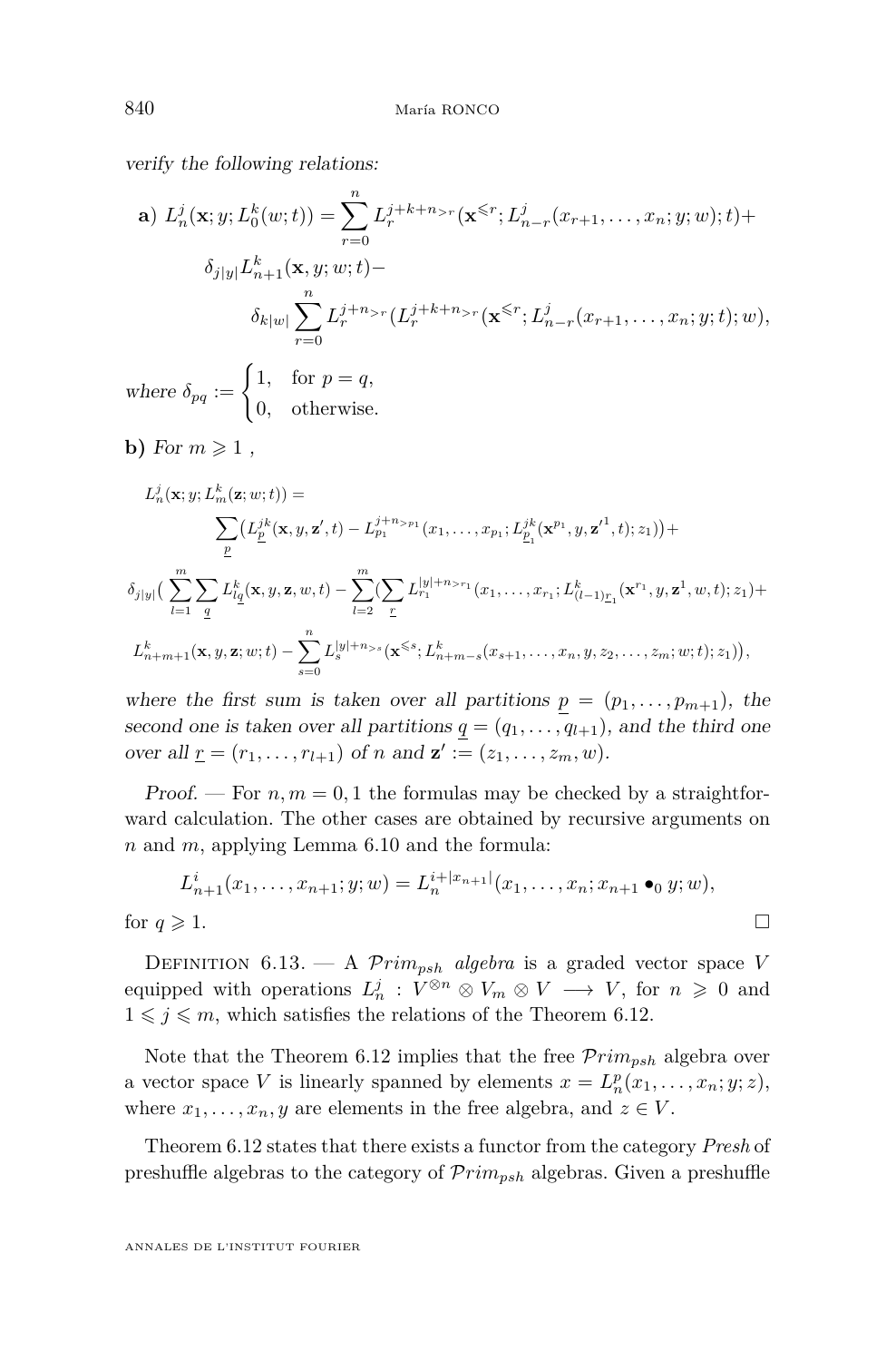<span id="page-43-0"></span>bialgebra *H*, the subspace of primitive elements  $Prim(H)$  is a  $Prim_{psh}$ subalgebra of *H*.

We prove for preshuffle algebras analogous results that those obtained for shuffle algebras in Section 4.

Let  $(C, \Theta)$  be a positively graded coalgebra, since the triple  $({\bf Psh}(C), \bullet_0, \Delta_{\Theta})$  is a conilpotent nonunital infinitesimal bialgebra, the map

$$
e(\xi_n, x) \mapsto (\xi_n; x) - \sum (\xi_{n_1, n_2}; x_{(1)}, x_{(2)}) + \dots + (-1)^{r+1} \sum (\xi_{n_1, \dots, n_r}; x_{(1)}, \dots, x_{(r)}) + \dots
$$

gives a linear isomorphism between *C* and the subset *e*(*C*) of  $Prim(Psh(C)).$ 

We denote by  $\mathcal{P}(\mathbf{Psh}(C))$  the subspace of  $\mathbf{Psh}(C)$  spanned by the space  $e(C)$  with the operations  $L_n^i$ , and by  $\mathcal{P}(\mathbf{Psh}(C))$ <sup>•0*n*</sup> the space spanned by all the elements of the form  $z_1 \bullet_0 z_2 \bullet_0 \cdots \bullet_0 z_n$ , with each  $z_i \in \mathcal{P}(\mathbf{Psh}(C))$ , for  $1 \leq j \leq n$ . Note that Theorem [6.12](#page-41-0) states that any element *w* in  $\mathcal{P}(\mathbf{Psh}(C))$ is a sum of elements of type  $L_i^n(x_1, \ldots, x_n; y; t)$ , with  $x_1, \ldots, x_n, y \in$  $\mathcal{P}(\mathbf{Psh}(C))$  and  $t \in e(C)$ .

PROPOSITION  $6.14.$  — Let  $(C, \Theta)$  be a positively graded coalgebra. Any element *z* in  $\text{Psh}(C)$  belongs to  $\bigoplus$ *n*>1  $\mathcal{P}(\mathbf{Psh}(C))^{\bullet_0 n}$ .

Proof. — We only need to check that an element

$$
z = e(\xi_n \otimes x) \bullet_j (z_1 \bullet_0 z_2 \bullet_0 \cdots \bullet_0 z_r),
$$

with  $x \in C_n$  and  $z_i \in \mathcal{P}(\mathbf{Psh}(C))$ , belongs to  $\bigoplus$ *n*>1  $\mathcal{P}(\mathbf{Psh}(C))^{\bullet_0 n}$ .

We show it applying a recursive argument on *r*.

If  $r = 0$ , then  $z = e(\xi_n \otimes x)$  belongs to  $e(C)$ , and the result is obvious.

If  $r = 1$  and  $0 < j < |z_1|$ , then  $z = L_0^j(z_1; e(\xi_n \otimes x))$  belongs to  $\mathcal{P}(\mathbf{Psh}(C)).$ 

If  $r = 1$  and  $j = |z_1|$ , then  $z = L_0^{|z_1|}(z_1; e(\xi_n \otimes x)) + z_1 \bullet_0 e(\xi_n \otimes x)$  belongs to  $\mathcal{P}(\mathbf{Psh}(C)) \bigoplus \mathcal{P}(\mathbf{Psh}(C))^{\bullet}$ <sup>02</sup>.

Suppose that  $r \geq 2$ . If  $0 < j \leq |z_1| + \cdots + |z_r|$ , then there exists  $1 \leq k \leq r$ such that  $|z_1| + \cdots + |z_{k-1}| < j \le |z_1| + \cdots + |z_k|$ , and

 $z = (e(\xi_n \otimes x) \bullet_i (z_1 \bullet_0 \cdots \bullet_0 z_k)) \bullet_0 z_{k+1} \bullet_0 \cdots \bullet_0 z_r.$ 

Clearly, if  $k < r$  the result follows immediately by recursive hypothesis.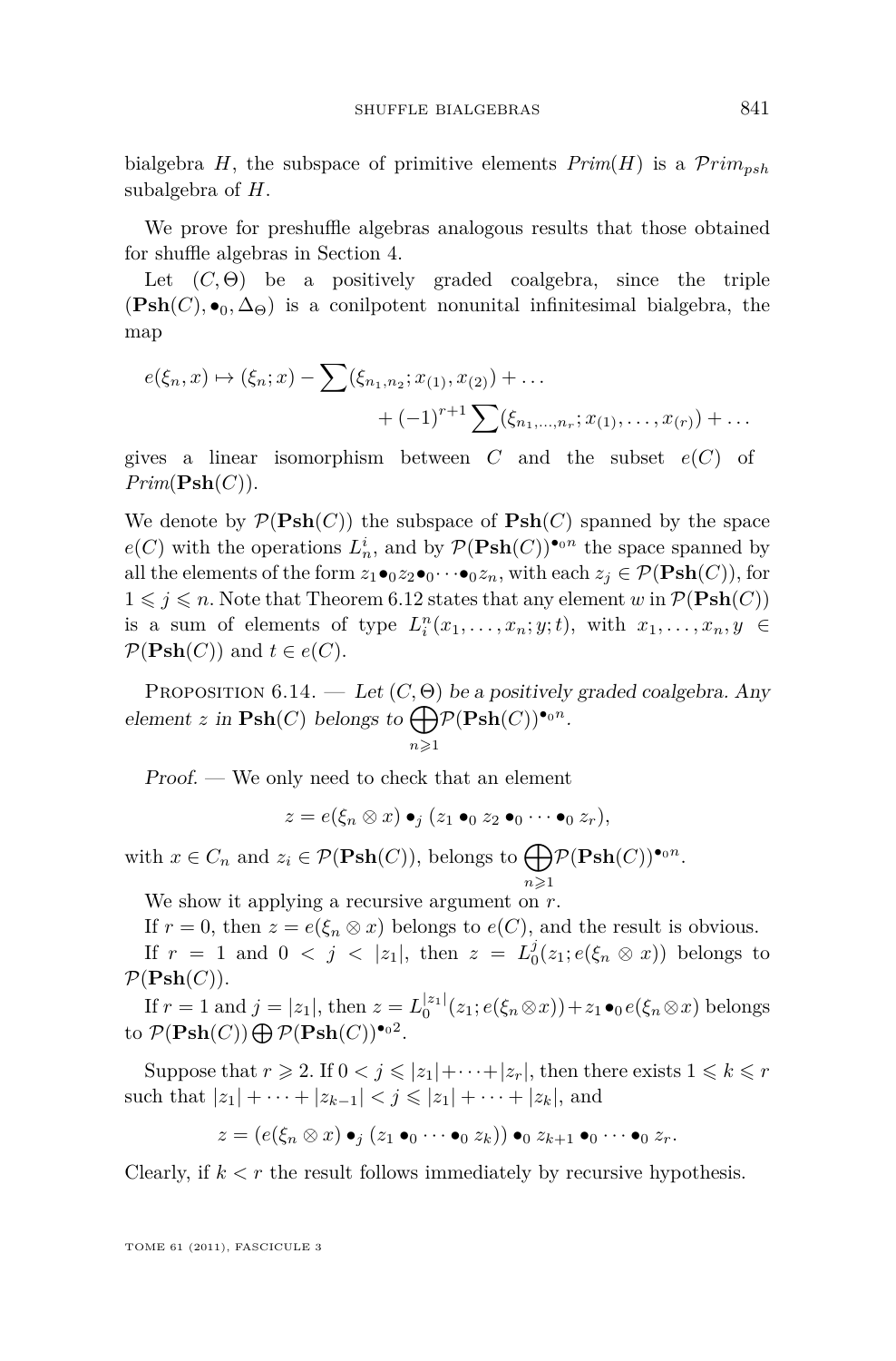<span id="page-44-0"></span>If  $k = r$ , then

$$
z = L_{r-1}^{j-m}(z_1, \ldots, z_{r-1}; z_r; e(\xi_n \otimes x)) + z_1 \bullet_0 (e(\xi_n \otimes x) \bullet_{i-|z_1|} (z_2 \bullet_0 \cdots \bullet_0 z_r)),
$$
  
where  $m = |z_1| + \cdots + |z_{r-1}|$ . But  $L_{r-1}^{j-m}(z_1, \ldots, z_{r-1}; z_r; e(\xi_n \otimes x)) \in$   
 $\mathcal{P}(\mathbf{P}sh(C))$  and, by recursive hypothesis,  $e(\xi_n \otimes x) \bullet_{j-|z_1|} (z_2 \bullet_0 \cdots \bullet_0 z_r) \in$   
 $\bigoplus_{n \geq 1} \mathcal{P}(\mathbf{P}sh(C))^{\bullet_0 n}$ . So,  $z \in \bigoplus_{n \geq 1} \mathcal{P}(\mathbf{P}sh(C))^{\bullet_0 n}$ .

For a vector space *V*, let  $Prim_{psh}(V)$  denotes the free  $Prim_{psh}$  algebra spanned by *V* .

PROPOSITION  $6.15.$  — Let  $(C, \Theta)$  be a positively graded coalgebra. The subspace  $\mathcal{P}(\mathbf{Psh}(C))$  is the subspace of primitive elements of  $\mathbf{Psh}(C)$ . Moreover, it is the free P*rimpsh* algebra spanned by *C*.

Proof. — As for shuffle algebras, it suffices to prove the result for the case where  $C_n$  is finite dimensional, for all  $n \geq 1$ .

Proposition [6.9](#page-40-0) states that  $\mathcal{P}(\mathbf{Psh}(C)) \subseteq Prim(\mathbf{Psh}(C))$ , while Propo-sition [6.14](#page-43-0) implies that  $\text{Psh}(C) = \overline{T}(\mathcal{P}(\text{Psh}(C)))$  as a vector space. From Theorem [5.2](#page-23-0) one has that  $\mathbf{Psh}(C) = \overline{T}(Prim(\mathbf{Psh}(C)))$ , so  $\mathcal{P}(\mathbf{Psh}(C))$  =  $Prim(Psh(C)).$ 

For the second point, we know that the dimension of the subspace  $\mathcal{P}(\mathbf{Psh}(C))_n$  of homogeneous elements of degree *n* of  $\mathcal{P}(\mathbf{Psh}(C))$  is  $|Irr_{\mathcal{K}_n}(C)|.$ 

We need to check that the dimension of the homogeneous subspace of degree *n* of  $Prim_{psh}(C)$  is precisely  $| Irr_{\mathcal{K}_n}(C)|$ .

Let  $Prim_{psh}(C)_n$  denotes the subspace of degree *n* of  $Prim_{psh}(C)$ . Let  $X = \bigcup_{n \geq 1} X_n$  be an homogeneous basis of *C*, a basis of  $\mathcal{P}rim_{psh}(C)_n$  is given by the set  $\mathbb{B}_n$ , where:

$$
\mathbb{B}_n := X_n \left[ \ \right]
$$

$$
\{L_q^j(\mathbf{x};y;z) \; | 1 \leq j \leq |y|, \; x_1,\ldots,x_q,y \in \bigcup_{k=1}^{n-1} \mathbb{B}_k \; , \; z \in X \; , \; q \geq 0 \; \text{and} \sum_{i=1}^q |x_i| + |y| + |z| = n \}.
$$

On the other hand, note that if  $f \otimes x_1 \otimes \cdots \otimes x_n \in Irr_{\mathcal{K}_n}(C)$ , then  $f = \xi_{|f^{-1}(1)|} \bullet_j f'$ , for  $1 \leq j \leq |f'|$ . Moreover, if  $f' = f_1 \bullet_0 \cdots \bullet_0 f_r$ , with  $f_i \in \text{Irr}_{\mathcal{K}_{n_i}}$  for  $1 \leq i \leq r$ , then  $f = \xi_{|f^{-1}(1)|} \bullet_j f'$  with  $n_1 + \cdots + n_{r-1}$  $j \leqslant |f'|$ .

Define a map  $\alpha:$   $\begin{bmatrix} \end{bmatrix}$ *n*>1  $\mathbb{B}_n\longrightarrow \bigcup$ *n*>1  $Irr_{\mathcal{K}_n}(C)$  as follows: (1)  $\alpha(x) := (\xi_n \otimes x)$ , for  $x \in X_n$ ,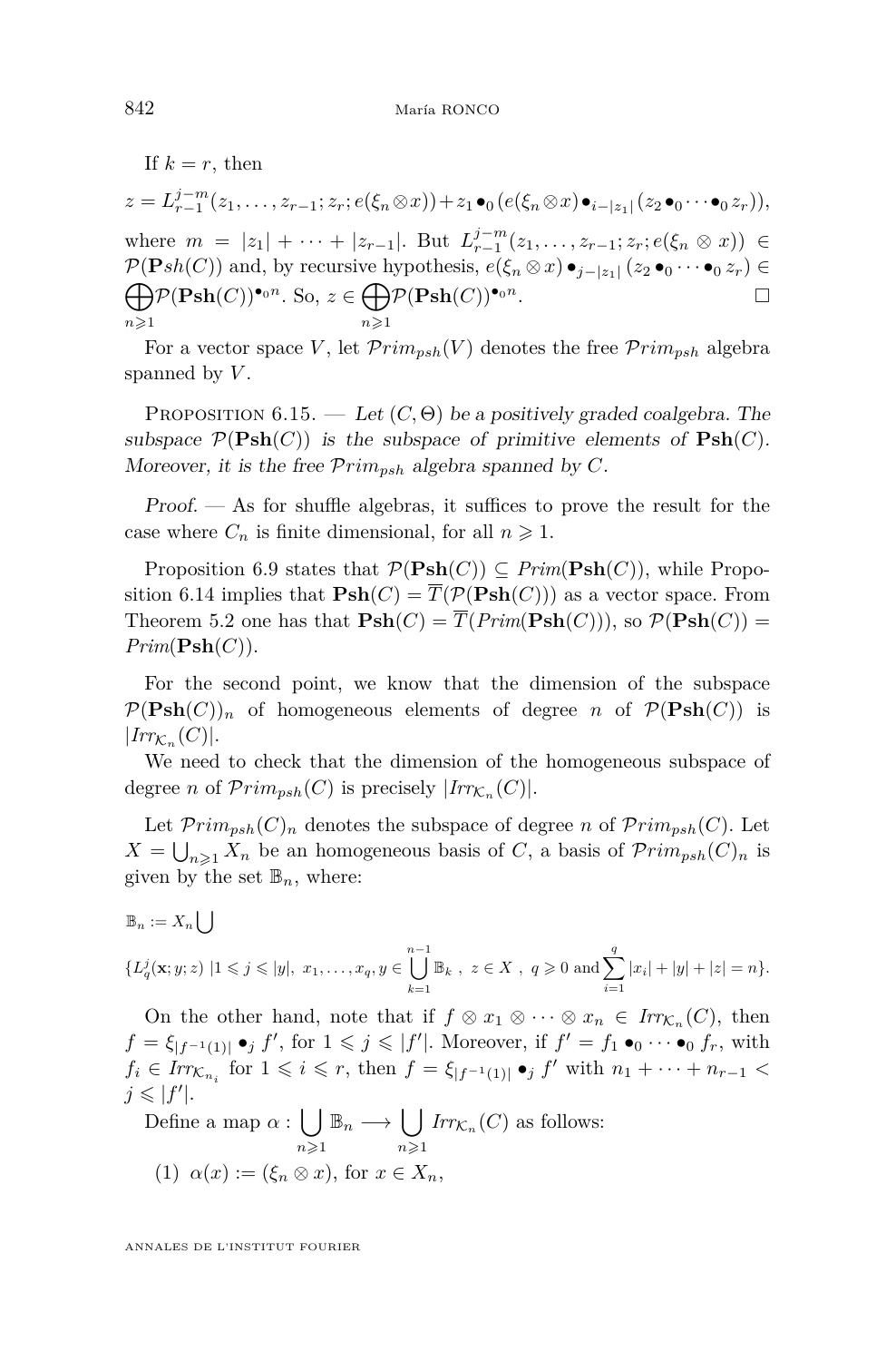(2) 
$$
\alpha(L_0^j(y; z)) := (\xi_{|z|} \otimes z) \bullet_j \alpha(y)
$$
, for  $1 \leq j \leq |y|$ ,  
\n(3)  $\alpha(L_q^j(\mathbf{x}; y; z)) := (\xi_{|z|} \otimes z) \bullet_{j+|\mathbf{x}|} (\alpha(x_1) \bullet_0 \cdots \bullet_0 \alpha(x_q) \bullet_0 \alpha(y)),$   
\nfor  $1 \leq j \leq |y|$ .

The previous argument states that  $\alpha$  is well-defined.

Conversely, let  $f \otimes x_1 \otimes \cdots \otimes x_n \in Irr_{\mathcal{K}_n}(C)$ , with  $x_1, \ldots, x_n \in X$ , be such that  $f = \xi_{|f^{-1}(1)|} \bullet_j f'$ , where  $f' = f_1 \bullet_0 \cdots \bullet_0 f_r$ , with  $f_i \in \textit{Irr}_{\mathcal{K}_{n_i}}$  for 1 ≤ *i* ≤ *r*, and  $n_1 + \cdots + n_{r-1} < j$  ≤ |f'|. If  $r = 0$ , then  $(f; x_1, \ldots, x_n) =$  $(\xi_n \otimes x_1)$  and  $\beta(\xi_n \otimes x_1) = x_1 \in X$ .

If  $r = 1$ , then  $\beta(f \otimes x_1 \otimes \cdots \otimes x_n)) = L_0^j(\beta(f' \otimes x_2 \otimes \cdots \otimes x_n); x_1)$ . If  $r > 1$ , then there exists a composition  $(j_1, \ldots, j_r)$  of  $n-1$  such that  $j_1 + \cdots + j_i + 1$  $\sum$ *l*=*j*1+···+*ji*−1+2  $|x_l| = n_i$ , for  $1 \leq i \leq r$ . In this case, we have that:

 $\beta(f \otimes x_1 \otimes \cdots \otimes x_n) =$  $L_{r-1}^j(\beta(f_1\otimes x_2\otimes\cdots\otimes x_{j_1+1}),\ldots,\beta(f_{r-1}\otimes\cdots\otimes x_{j_1+\cdots+j_{r-1}+1});\beta(f_r\otimes\cdots\otimes x_n);x_1).$ 

Clearly,  $\beta$  is the inverse map of  $\alpha$ , which implies that the dimension of  $Prim_{psh}(C)_n$  is  $|Irr_{\mathcal{K}_n}(C)|$ , for  $n \geq 1$ . So,  $Prim_{psh}(C) = Prim(\mathbf{Psh}(C))$ .  $\Box$ 

The following result is a straightforward consequence of Theorem [5.2](#page-23-0) and Proposition [6.15.](#page-44-0)

PROPOSITION  $6.16.$  — Let  $(C, \Theta)$  be a positively graded coalgebra. There exists a coalgebra isomorphism between **Psh**(*C*) and  $\overline{T}^c(\mathcal{P}rim_{psh}(C)).$ 

Example 6.17. — **Basis of primitive elements for the Malvenuto-Reutenauer bialgebra.** In [\[5\]](#page-51-0) and [\[2\]](#page-51-0) the authors describe different basis for the subspace of primitive elements of the Malvenuto-Reutenauer bialgebra. We construct another one using our description of primitive elements of a preshuffle bialgebra.

The bialgebra associated to the free preshuffle algebra  $\text{Psh}(Kx_0)$ , spanned by one element in degree one, is the Malvenuto-Reutenauer bialgebra  $K[S_\infty]$ . The dimension of the subspace of its primitive elements of degree *n* is the number of irreducible permutations of  $S_n$ . Using Proposi-tion [5.10,](#page-27-0) we associate to any  $\sigma \in \text{Irr}_{S_n}$  a primitive element  $E(\sigma)$  in the following way:

(1)  $E(1) := (1)$ , for  $(1) \in S_1$ .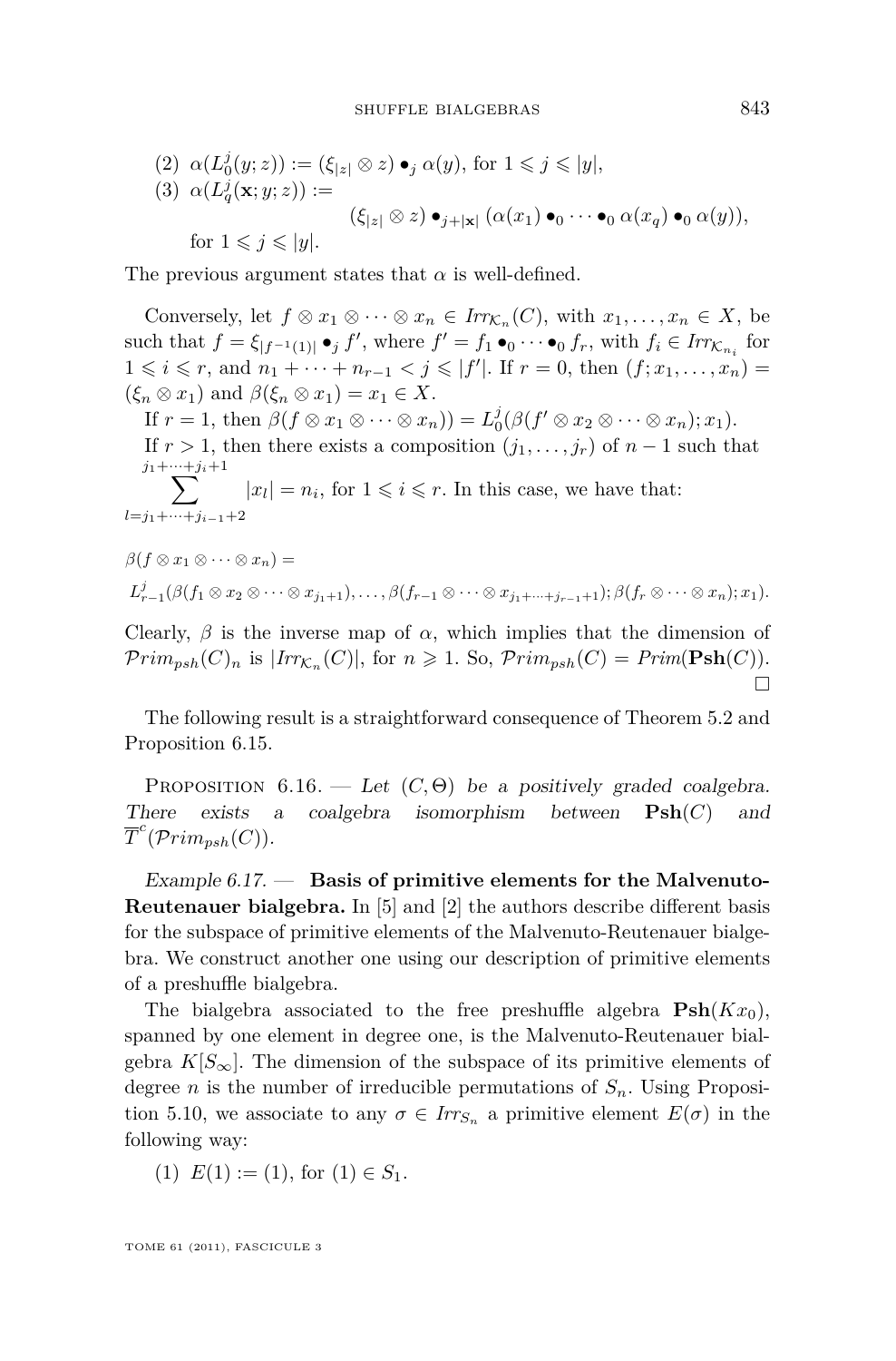(2) For  $\sigma \in \text{Irr}_{S_n}$  with  $n > 1$ , there exists a unique family of irreducible permutations  $\sigma_1, \ldots, \sigma_r$  and  $\delta \in Sh(1, n-1)$  such that  $\sigma = ((1) \times$  $\sigma_1 \times \cdots \times \sigma_r$ ) · *δ*. Since  $\sigma$  is irreducible, we get that  $\sigma^{-1}(1)$  >  $n_1 + \cdots + n_{r-1} + 1$  for  $|\sigma_i| = n_i$ . We define

$$
E(\sigma) := L_{r-1}^{\sigma^{-1}(1)-1-n_1-\cdots-n_{r-1}}(E(\sigma_1),\ldots,E(\sigma_{r-1});E(\sigma_r);(1)),
$$

where the operations  $L_i^j$  are the operations introduced of Definition [6.8.](#page-39-0)

Propositions [6.14](#page-43-0) and [6.15](#page-44-0) imply that the set  ${E(\sigma)}_{\sigma \in \bigcup Irr_{S_n}}$  is a basis of the subspace of primitive elements of the Malvenuto-Reutenauer bialgebra. Forexample, we have that:

$$
E_{(2,1)} = (2,1) - (1,2), \qquad E_{(3,1,2)} = L_0^1(E_{(2,1)}; (1)) = (3,1,2) - (2,1,3),
$$
  
\n
$$
E_{(3,4,2,5,7,1,6)} = L_2^1(E_{(2,3,1)}, E_{(1)}; E_{(2,1)}; (1)) =
$$
  
\n
$$
(3,4,2,5,7,1,6) - (2,3,1,5,7,4,6) - (3,4,2,5,6,1,7) + (2,3,1,5,6,4,7) -
$$
  
\n
$$
(2,4,3,5,7,1,6) + (1,3,2,5,7,4,6) + (2,4,3,5,6,1,7) - (1,3,2,5,6,4,7).
$$

Given a  $\mathcal{P}rim_{psh}$  algebra  $(V, \overline{L}_r^i)$  $n(n)$ , let  $\mathcal{U}_{Psh}(V)$  be the preshuffle bialgebra obtained by making the quotient of the free preshuffle algebra  $\text{Psh}(V)$  by the ideal (as a preshuffle algebra) spanned all the elements:

$$
L_q^i(x_1,\ldots,x_q;y;z)-\overline{L}_q^i(x_1,\ldots,x_q;y;z),
$$

with  $x_1, \ldots, x_q, y, z \in V$ ,  $q \geq 0$  and  $1 \leq i \leq |y|$ , where  $L_q^i$  denotes the operations associated to the preshuffle algebra  $K[\mathcal{K}(V)]$ .

The proof of the following result is obtained applying the same steps and arguments that those used in the proof of Theorem [5.13.](#page-30-0)

THEOREM 6.18. — **a**) Let  $(H, \circ_i, \Delta)$  be a conilpotent preshuffle bialgebra, then *H* is isomorphic to  $\mathcal{U}_{Psh}(Prim(H))$ , where  $Prim(H)$  is the P*rimpsh* algebra of primitive elements of *H*.

**b**) Let  $(V, \overline{L}_a^i)$ *q* ) be a P*rimpsh* algebra, then *V* is isomorphic to  $Prim(\mathcal{U}_{Psh}(V)).$ 

#### **Primitive elements of pre-Lie systems.**

Let  $(A, \bullet_i, \Delta)$  be a coalgebra structure on a pre-Lie system, we want to compute its primitive elements.

By Proposition [6.9,](#page-40-0) the elements  $L_n^p(x_1, \ldots, x_n; y; z)$  are primitive in *A*, for  $1 \leq p \leq |y|$ , whenever the elements  $x_1, \ldots, x_n, y, z$  belong to  $Prim(A)$ . However, an easy calculation shows that  $L_n^p(x_1, \ldots, x_n; y; z) = 0$  for any  $x_1, \ldots, x_n, y, z \in A$  and  $n \geq 1$ , which motivates the following definition.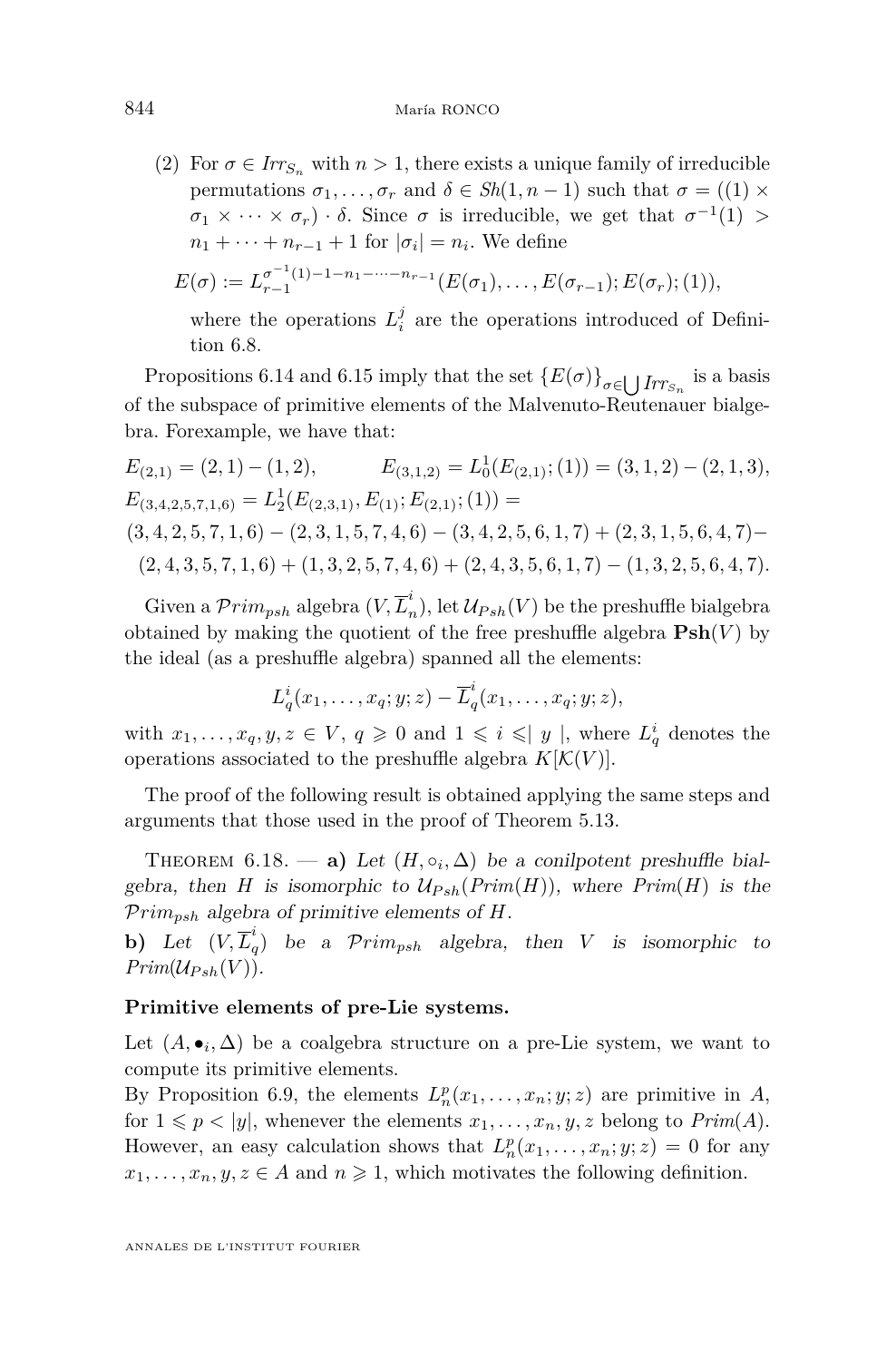<span id="page-47-0"></span>DEFINITION 6.19. — A  $\mathcal{P}rimp_{Lie}$  algebra over K is a graded vector space *V* equipped with a family of binary operations  $\{-, -\} : V \otimes V \longrightarrow V$ and  $\bullet_p : V \otimes V_n \longrightarrow V$ , for  $1 \leqslant p \leqslant n-1$ , such that:

(1) 
$$
\{\{x, y\}, z\} = \{x, \{y, z\}\} + y \bullet_{|x|} \{x, z\}, \text{ for } x, y, z \in V.
$$
  
\n(2) 
$$
\{x \bullet_p y, z\} = x \bullet_p \{y, z\},
$$
  
\n(3) 
$$
\{x, y \bullet_p z\} = y \bullet_{|x|+p} \{x, z\},
$$
  
\n(4) 
$$
\{x, y\} \bullet_p z = y \bullet_{|x|+p} (x \bullet_p z) - x \bullet_p (y \bullet_p z), \text{ for } 1 \leq p < |z|,
$$
  
\n(5) 
$$
(x \bullet_p y) \bullet_q z = x \bullet_{p+q} (y \bullet_q z),
$$
  
\n(6) 
$$
x \bullet_p (y \bullet_q z) = y \bullet_{|x|+q} (x \bullet_p z), \text{ if } 1 \leq p < q < |z|,
$$

for  $x, y, z \in V$ .

Clearly, any grafting bialgebra  $(A, \bullet_i, \Delta)$  has a natural structure of  $Prim_{PLie}$  algebra, such that  $Prim(A)$  is a  $Prim_{PLie}$  subalgebra of *A*.

For any positively graded coalgebra  $(C, \Theta)$ , there exists a natural extension of the coproduct to a coassociative coproduct  $\Delta_{\Theta}$  such that  $(PLie(C), \bullet_i, \Delta_{\Theta})$  is a pre-Lie system with coproduct. Moreover, the vector space **PLie**(*C*) equipped with the associative product  $\circ_0$  and  $\Delta_{\Theta}$  is a nonunital infinitesimal conilpotent bialgebra, so it is isomorphic to  $\overline{T}^c$  (*Prim*( $P\text{Lie}(C)$ )).

Let  $\mathcal{P}(\mathbf{PLie}(C))$  the subspace of  $\mathbf{PLie}(C)$  spanned by  $e(C)$  with the operations  $\{-,-\}$  and  $\circ_n$ .

PROPOSITION  $6.20.$  — Let  $(C, \Theta)$  be a positively graded coalgebra. Any element *z* in  $\textbf{PLie}(C)$  may be written as a sum  $z = \sum_k z_1^k \circ_0 z_2^k \circ_0 \cdots \circ_0 z_{r_k}^k$ , with  $z_i^k \in \mathcal{P}(\mathbf{PLie}(C)).$ 

Proof. — The space  $\textbf{PLie}(C)$  is a quotient of  $\textbf{Psh}(C)$ , the projection is denoted by Π. Let  $e_{Psh}$  (respectively,  $e_{Gr}$ ) denotes the projection from  $\text{Psh}(C)$  (respectively,  $\text{PLie}(C)$ ) into its primitive part.

The set  $\Pi^{-1}(e_{PLie}(x))$  has a unique element, for any  $x \in C$ ; which implies that the restriction of  $\Pi$  to  $e_{Psh}(C)$  is a monomorphism, whose image is  $e_{PLie}(C)$ .

Moreover, since  $\Pi$  sends the product  $\bullet_p$  to  $\circ_p$ , for  $p \geq 0$ , we have that  $\Pi(\mathcal{P}(\mathbf{Psh}(C))) \subseteq \mathcal{P}(\mathbf{PLie}(C))).$ 

Let  $z \in \mathbf{PLie}(C)$ , there exist at least one element  $\tilde{z} \in \mathbf{Psh}(C)$  such that  $\Pi(\tilde{z})=z.$ 

We know that  $\tilde{z} = \sum_{k} \tilde{z}_{1}^{k} \bullet_{0} \tilde{z}_{2}^{k} \bullet_{0} \cdots \bullet_{0} \tilde{z}_{r_{k}}^{k}$ , with  $\tilde{z}_{i}^{j} \in \mathcal{P}(\mathbf{Psh}(C)).$  $\text{So, } z = \sum_k \Pi(\tilde{z}_1^k) \circ_0 \Pi(\tilde{z}_2^k) \circ_0 \cdots \circ_0 \Pi(\tilde{z}_{r_k}^k), \text{ with } \Pi(\tilde{z}_1^k) \in \mathcal{P}(\mathbf{PLie}(C)). \quad \Box$ 

PROPOSITION  $6.21.$  — Let  $(C, \Theta)$  be a positively graded coalgebra. The subspace  $\mathcal{P}(\mathbf{PLie}(C))$  is the subspace of primitive elements of  $\mathbf{PLie}(C)$ . Moreover, it is the free  $Prim_{PLie}$  algebra  $Prim_{PLie}(C)$ , spanned by C.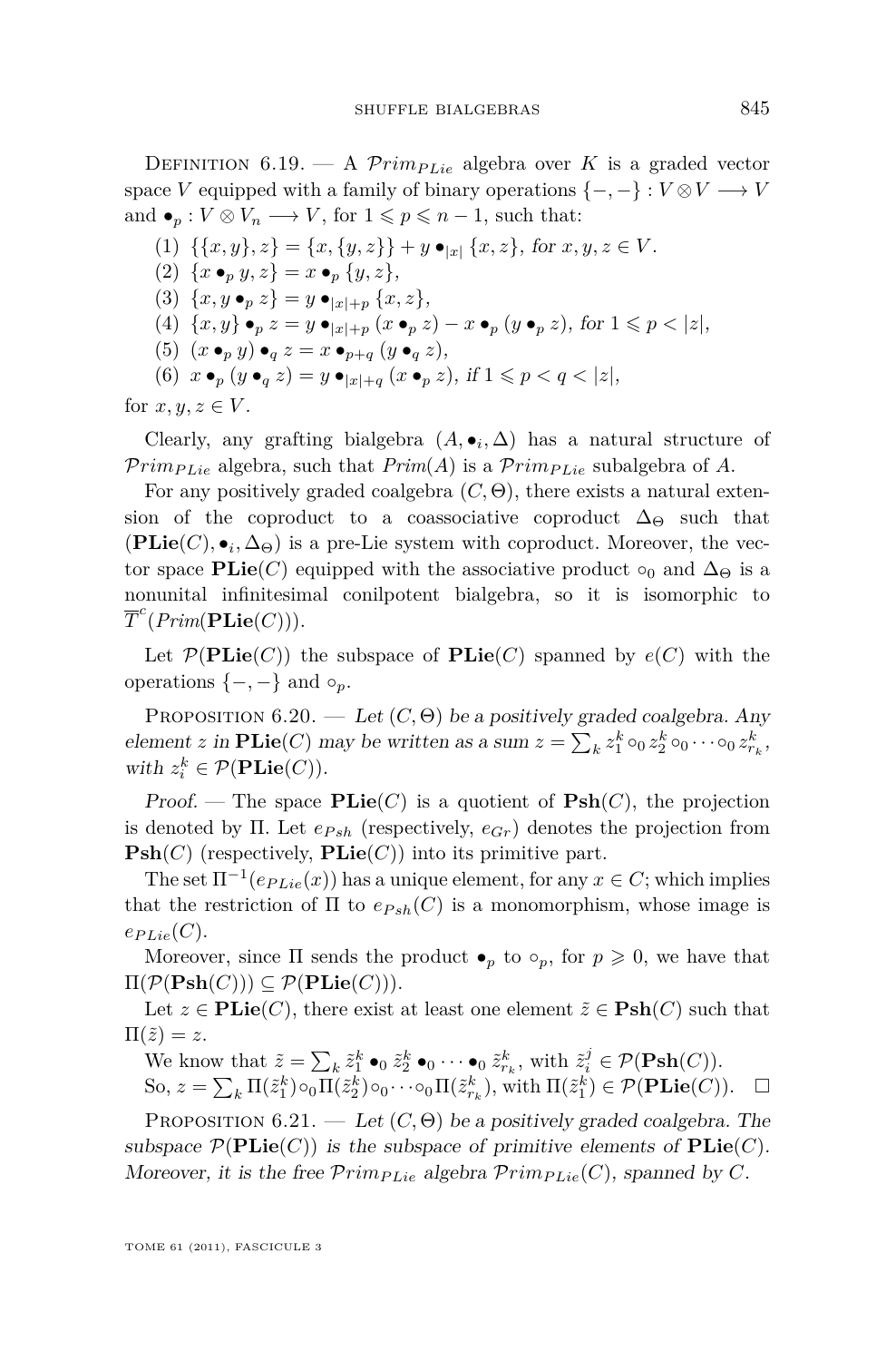Proof. — The proof of the first assertion is identical to the ones given for preshuffle and shuffle algebras. To prove that  $\mathcal{P}(\mathbf{PLie}(C))$  is the free *Prim<sub>PLie</sub>* algebra  $Prim_{PLie}(C)$ , we may suppose that the space  $C_n$  is finite dimensional, for all  $n \geq 1$ .

Let *X* be an homogeneous basis of *C*. Since the associative algebra  $((K[T_\infty(C)]), \bullet_0)$  is free on the set  $\{t = \bigvee_x(|, t^1, \ldots, t^r)\}$ , the dimension of the subspace of homogeneous elements of degree *n* of  $Prim(\mathbf{PLie}(C))$ is the number of trees of the form  $t = \bigvee_x(|, t^1, \ldots, t^r)$ , where  $x \in X_r$  and  $|t| = \sum_{1 \leq j \leq r} |t^j| + r - 1.$ 

Let  $\{X\}$  be the set of all elements of the form  $z = \{x_1, \{..., x_{k-1}, x_k\}\}\,$ with  $k \geq 1$  and  $x_i \in X$ . From Definition [6.19](#page-47-0) we have that the elements of *X* and the elements of type:

$$
z = x_1 \bullet_{i_1} (\cdots \bullet_{i_{r-2}} (x_{r-1} \bullet_{i_{r-1}} (x_r \bullet_{i_r} w))),
$$

with  $i_1 > \cdots > i_r$ ,  $1 \leq i_j < |x_{j+1}| + \cdots + |x_r| + |w|$ ,  $x_j \in X$ , and  $w \in \{X\}$ , are a basis of  $Prim_{PLie}(C)$  as a vector space.

The map  $\gamma$  from the basis described above to the set  $\{t = \bigvee_x(|, t^1, \ldots, t^r)|\}$ with  $x \in X_r$  and  $|t| = \sum_{1 \leq j \leq r} |t^j| + r - 1$ , is defined as follows:

$$
\gamma(x) := (\mathfrak{c}_n, x), \text{ for } x \in X
$$

$$
\gamma(\{x_1,\{\ldots,\{x_{k-1},x_k\}\}\}):=\bigvee_{x_1}(|,\gamma(\{x_2,\{\ldots,\{x_{k-1},x_k\}\}\})),
$$

for  $x_1, \ldots, x_k \in X$ 

$$
\gamma(x_1\bullet_{i_1}(\cdots\bullet_{i_{r-2}}(x_{r-1}\bullet_{i_{r-1}}(x_r\bullet_{i_r}w)))):= (\mathfrak{c}_{n_1},x_1)\circ_{i_1}(\ldots((\mathfrak{c}_{n_r},x_r)\circ_{i_r}\gamma(w))),
$$

for  $|x_i| = n_i$ .

Clearly, *γ* is a graded bijection, which sends elements of degree *n* of the basis to trees of the same degree. So,  $\mathcal{P}(\mathbf{PLie}(C))$  is a quotient of the free  $Prim_{\text{Pic}}$  algebra over C such that both spaces have the same dimension on each degree, which implies they are isomorphic.

There exists a natural equivalence between the categories of conilpotent coalgebra structures on a pre-Lie system and  $Prim_{PLie}$  algebras. As in previous cases we define, for any  $\mathcal{P}rim_{PLie}$  algebra  $(V, [-, -], \circ_p)$ , the universal envelopping pre-Lie system  $\mathcal{U}_{PLie}(V)$  as the quotient of the free pre-Lie system  $\mathbf{Plie}(V)$  by the ideal spanned by the elements:

{ $x, y$ }−[ $x, y$ ] and  $x \bullet_p y - x \circ_p y$ , for  $x, y \in V$  and  $1 \leq p \leq |y|$ , where {-, -} and  $\bullet_p$  denote the operations associated to the pre-Lie system  $\mathbf{PLie}(V)$ .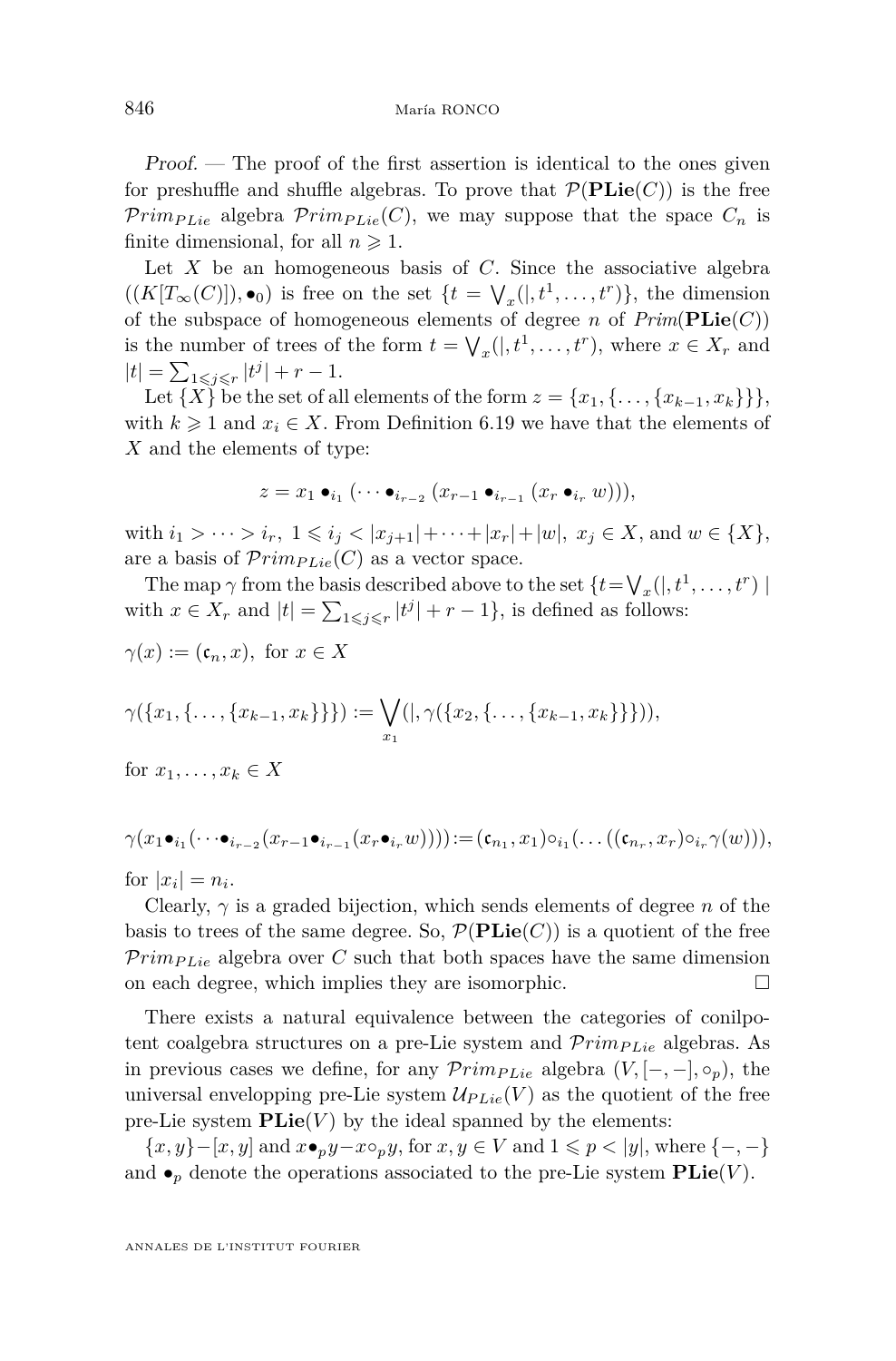The proof of the following result is similar to the proof given for shuffle and preshuffle bialgebras.

THEOREM 6.22. — **a**) Let  $(H, o_i, \Delta)$  be a conilpotent coalgebra structure on a pre-Lie system, then *H* is isomorphic to  $U_{PLie}(Prim(H))$ , where *Prim*(*H*) is the  $Prim_{Lie}$  algebra of primitive elements of *H*. **b)** Let  $(V, \{-,-\}, \bullet_p)$  be a Prim<sub>PLie</sub> algebra, then *V* is isomorphic to  $Prim(\mathcal{U}_{PLie}(V)).$ 

#### **7. Some triples of operads**

Note that preshuffle algebras, shuffle algebras and pre-Lie systems algebras are not described by classical linear operads, but by coloured operads. In this section we give an easy way to compute primitive elements of infinitesimal bialgebras having two associative products applying the results obtained in Section 6. The examples that we study describe two *good triples* of *K*-linear operads, in the sense of [\[12\]](#page-52-0), where the co-operad is always the associative co-operad.

Recall that a 2-associative algebra is simply a vector space equipped with two associative products  $\cdot$  and  $\circ$ . In [\[14\]](#page-52-0) we give a description of the free 2-associative algebra on a vector space *V* which we denote by  $2\text{-}ass(V)$ .

Definition 7.1. — A 2*-infinitesimal nonunital bialgebra* is a 2-associative algebra  $(A, \cdot, \circ)$  equipped with a coassociative coproduct  $\Delta$ , such that the triples  $(A, \cdot, \Delta)$  and  $(A, \circ, \Delta)$  are infinitesimal nonunital bialgebras.

For any preshuffle bialgebra  $(A, \bullet_i, \Delta)$  the triple  $(A, \bullet_0, \bullet_{top}, \Delta)$  is a 2infinitesimal nonunital bialgebra. If we look at the structure of P*rimpsh* algebra of *A* described in Definition [6.8,](#page-39-0) then the unique operations which are defined using the products  $\bullet_0$  and  $\bullet_{top}$  are the  $n+2$ -ary products  $L_n^{|y|}(x_1,\ldots,x_n;y;z)$ , for  $n \geq 1$ . Note that they do not verify any relationship.

DEFINITION 7.2. — A  $Mag(\infty)$  algebra over K is a vector space M, equipped with *n*-linear maps  $\mu_n : M^{\otimes n} \longrightarrow M$ , for  $n \geq 2$ .

Let  $(A, \cdot, \circ)$  be a 2-associative algebra, define  $\mu_n : A^{\otimes n} \longrightarrow A$  be the *n*-ary operation:

$$
\mu_2(x_1, x_2) := x_1 \cdot x_2 - x_1 \circ x_2, \n\mu_n(x_1, \ldots, x_n) \n:= (x_1 \cdot (\cdots (x_{n-2} \cdot x_{n-1}))) \circ x_n - x_1 \cdot ((x_2 \cdot (\cdots (x_{n-2} \cdot x_{n-1}))) \circ x_n),
$$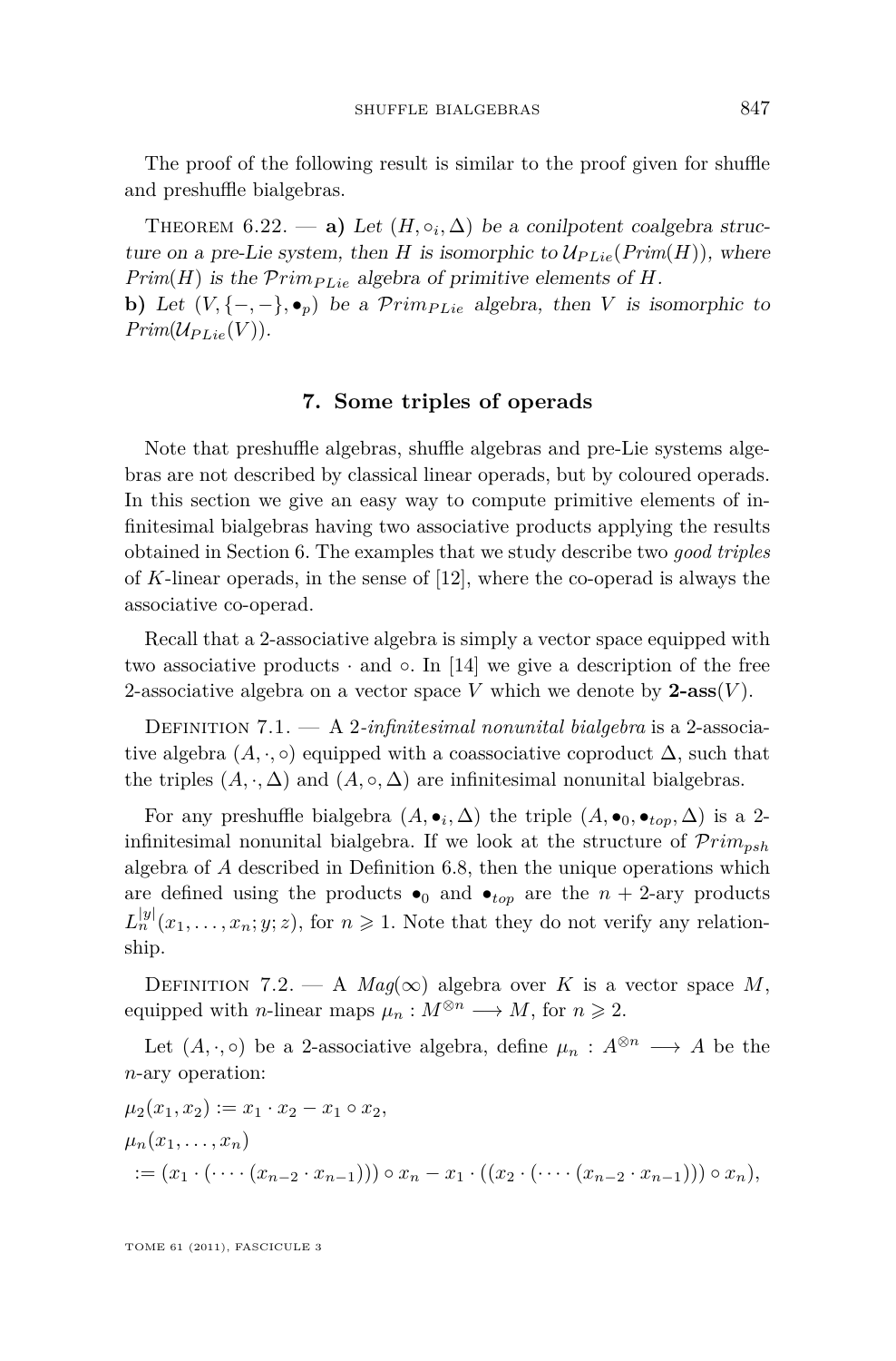for  $x_1, \ldots, x_n \in A$  and  $n \ge 2$ . Clearly,  $(A, \mu_n)$  is a  $Mag(\infty)$  algebra.

PROPOSITION 7.3. — Let  $(A, \cdot, \circ, \Delta)$  be a 2-infinitesimal nonunital bialgebra, the subspace *Prim*(*A*) of primitive elements of *A* is closed under the products  $\mu_n$ , for  $n \geq 2$ .

Proof. — The result is a straigthforward consequence of Proposition [6.9,](#page-40-0) applying that  $\mu_n(x_1,\ldots,x_n)$  coincides with  $L_{n-2}^{|x_{n-1}|}(x_1,\ldots,x_{n-2};x_{n-1};x_n)$ , for  $x \bullet_0 y := x \cdot y$  and  $x \bullet_{|y|} y = y \circ x$ .

Applying similar arguments that the ones we use in Section 6, we get that

- PROPOSITION 7.4.  $-$  (1) For any vector space *V* there exists a unique coassociative coproduct  $\Delta$  on **2-ass**(*V*) such that all the elements of *V* are primitive and  $(2\text{-}ass(V) \cdot \cdot, \circ, \Delta)$  is a 2-infinitesimal nonunital bialgebra. Moreover, the space of primitive elements *Prim*(2-ass(*V*)) is the free  $Mag(\infty)$  algebra on *V*.
	- (2) If we denote by  $\mathbf{Mag}_{\infty}(V)$  the free  $Mag(\infty)$  algebra on *V*, then **2-ass**(*V*) is isomorphic, as a coalgebra, to  $\overline{T}^c(\mathbf{Mag}_{\infty}(V))$ .
	- (3) The functor which sends any 2-infinitesimal nonunital bialgebra *H* to the  $Mag(\infty)$  algebra  $Prim(H)$  gives an equivalence between the category of conilpotent 2-infinitesimal nonunital bialgebras and the category of  $Mag(\infty)$  algebras.

The following example is studied in [\[12\]](#page-52-0).

DEFINITION 7.5. — A duplicial algebra  $(A, \langle, \rangle)$  is a 2-associative algebra over  $K$  such that the associative products  $\ell$  and  $\setminus$  satisfy the following relation:

$$
x/(y\backslash z) = (x/y)\backslash z,
$$

for  $x, y, z \in A$ .

Note that for any pre-Lie system  $(A, \bullet_i)$ , the space A with the products:

$$
x/y := x \bullet_0 y
$$
 and  $x \setminus y := x \bullet_{top} y$ 

is a duplicial algebra.

It is not difficult to verify (see [\[20\]](#page-52-0) or [\[12\]](#page-52-0)) that the free duplicial algebra spanned by a vector space  $V$  is the space of planar binary rooted trees  $K[Y_{\infty}(V)]$ , with the vertices coloured by the elements of *V*. We denote it by  $\mathbf{Dup}(V)$ .

Let  $(A, \langle, \rangle)$  be a duplicial algebra, a duplicial bialgebra structure on A is given by a coassociative coproduct  $\Delta$  such that  $(A, \langle, \rangle, \Delta)$  is a 2-associative bialgebra. In particular, for any vector space  $V$ , the free duplicial algebra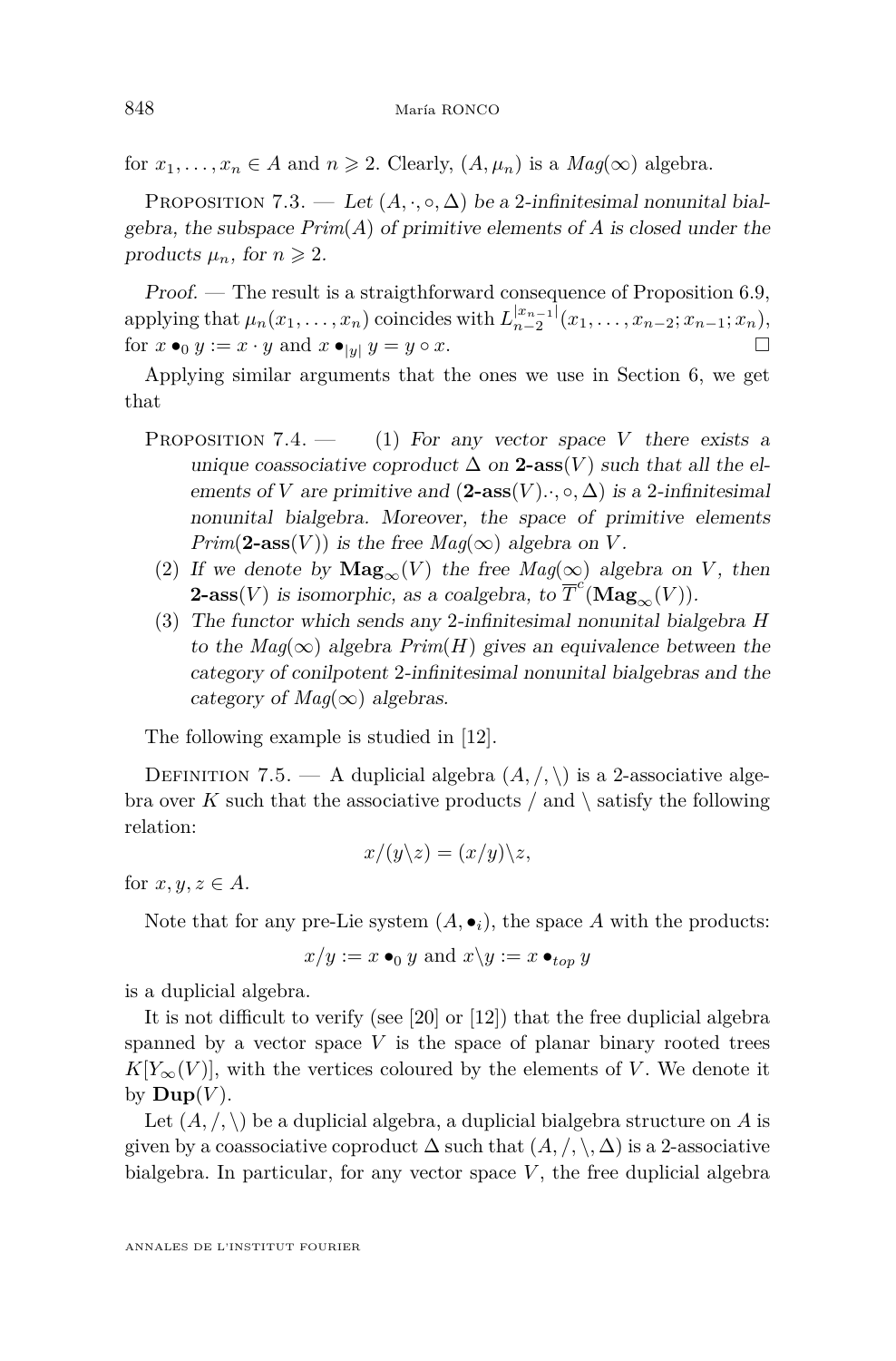<span id="page-51-0"></span>**Dup***V*) is a duplicial bialgebra. The unique operation of  $\mathcal{P}rim_{PLie}$  which may be defined in any duplicial algebra is the product  $\{-,-\}$ , which does not verify any relation.

Definition 7.6. — A magmatic algebra over *K* is a vector space *M* equipped with a bilinear map  $M \otimes M \longrightarrow M$ .

Consider the functor from the category of duplicial algebras to the category of magmatic algebras, which maps  $(A, \langle, \rangle) \mapsto (A, \{-, -\})$ . If  $(A, \langle, \rangle, \Delta)$ is a duplicial bialgebra, then  $(Prim(A), \{-, -\})$  is a magmatic subalgebra of  $(A, \{-,-\})$ .

In this case again, we get a structure theorem relating conilpotent duplicial bialgebras and magmatic algebras. For any vector space  $V$ , let  $\{V, V\}$ denote the subspace of the free duplicial algebra  $\text{Dup}(V)$  spanned by the elements of *V* under the operation  $\{-,-\}$ . The proof of the following results may be obtained following the same arguments that in Proposition [6.21.](#page-47-0)

PROPOSITION 7.7. — The coalgebra  $\overline{T}^c \{V, V\}$  is isomorphic to  $\textbf{Dup}(V)$ . Moreover,  $\{V, V\}$  is the free magmatic algebra spanned by  $V$ .

Consider the functor from the category of duplicial algebras to the category of magmatic algebras, given by  $(A, /, \mathcal{C}) \mapsto (A, \{-, -\})$ , and let  $\mathcal{U}_{dup}$ be its left adjoint. A Cartier-Milnor-Moore type theorem for conilpotent duplicial bialgebras follows applying the general results obtained in [\[12\]](#page-52-0) for triples of operads, we just state it.

THEOREM 7.8.  $\rightarrow$  **a**) Any conilpotent duplicial bialgebra A is isomorphic to  $\mathcal{U}_{dup}(Prim(A)),$  where  $Prim(A)$  is the magmatic algebra of primitive elements of *A*.

**b)** Any magmatic algebra *M* is isomorphic to  $Prim(\mathcal{U}_{dun}(M)).$ 

#### BIBLIOGRAPHY

- [1] M. AGUIAR, "Infinitesimal bialgebras, pre-Lie and dendriform algebras", in Hopf algebras, Lecture Notes in Pure and Appl. Math., vol. 237, Dekker, New York, 2004, p. 1-33.
- [2] M. Aguiar & F. Sottile, "Structure of the Malvenuto-Reutenauer Hopf algebra of permutations", Adv. Math. **191** (2005), no. 2, p. 225-275.
- [3] ——— , "Structure of the Loday-Ronco Hopf algebra of trees", J. Algebra **295** (2006), no. 2, p. 473-511.
- [4] F. Bergeron, N. Bergeron, R. B. Howlett & D. E. Taylor, "A decomposition of the descent algebra of a finite Coxeter group", J. Algebraic Combin. **1** (1992), no. 1, p. 23-44.
- [5] G. DUCHAMP, F. HIVERT & J.-Y. THIBON, "Noncommutative symmetric functions. VI. Free quasi-symmetric functions and related algebras", Internat. J. Algebra Comput. **12** (2002), no. 5, p. 671-717.